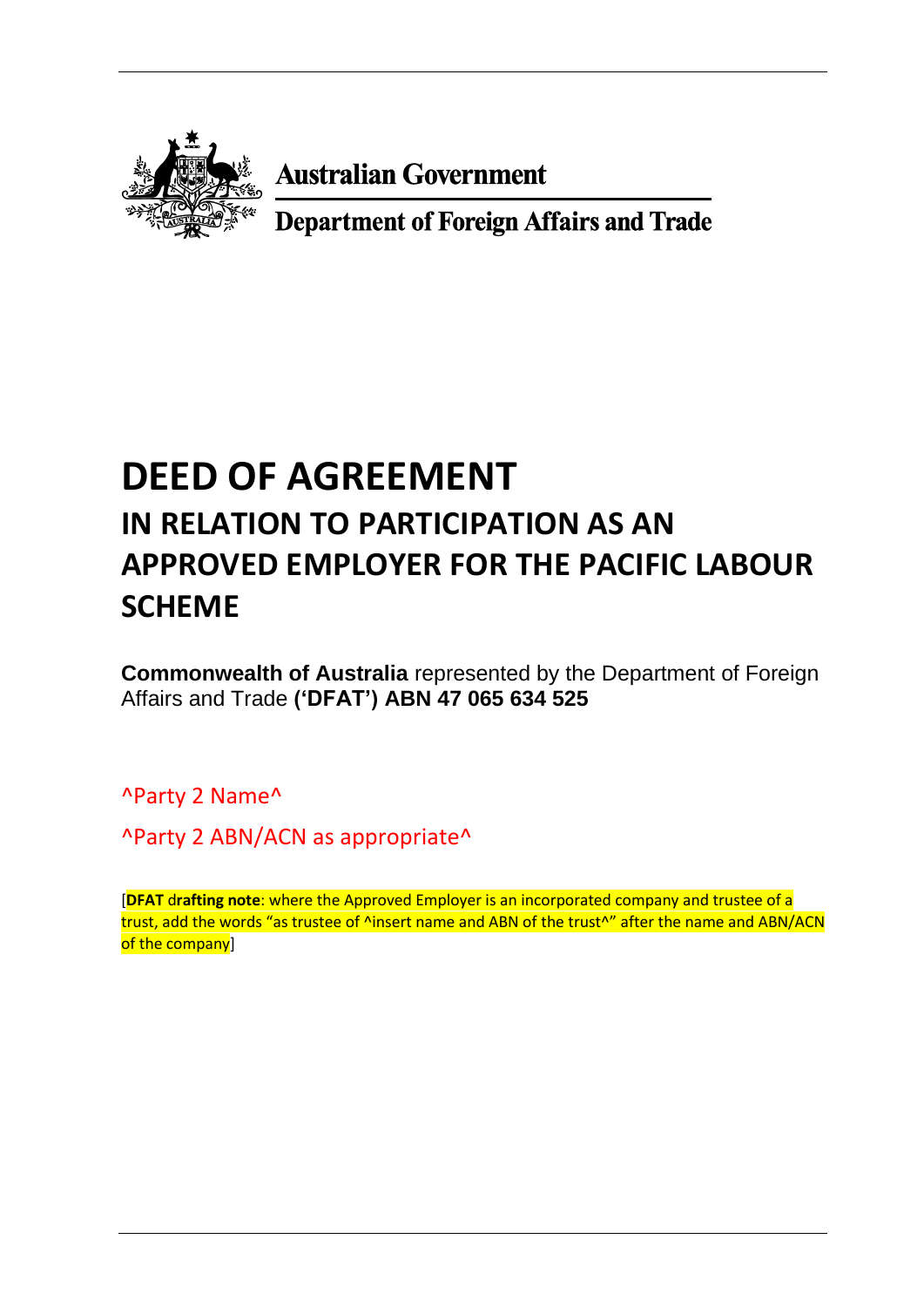# **Table of Contents**

| 1.  |                                                                                      |  |
|-----|--------------------------------------------------------------------------------------|--|
| 2.  |                                                                                      |  |
| 3.  |                                                                                      |  |
| 4.  |                                                                                      |  |
| 5.  |                                                                                      |  |
| 6.  |                                                                                      |  |
| 7.  |                                                                                      |  |
| 8.  |                                                                                      |  |
| 9.  |                                                                                      |  |
| 10. |                                                                                      |  |
| 11. |                                                                                      |  |
| 12. |                                                                                      |  |
| 13. |                                                                                      |  |
| 14. |                                                                                      |  |
| 15. |                                                                                      |  |
| 16. |                                                                                      |  |
| 17. |                                                                                      |  |
| 18. |                                                                                      |  |
| 19. |                                                                                      |  |
| 20. |                                                                                      |  |
| 21. |                                                                                      |  |
| 22. |                                                                                      |  |
| 23. |                                                                                      |  |
| 24. |                                                                                      |  |
| 25. |                                                                                      |  |
| 26. |                                                                                      |  |
| 27. |                                                                                      |  |
| 28. |                                                                                      |  |
| 29. |                                                                                      |  |
| 30. |                                                                                      |  |
| 31. |                                                                                      |  |
|     | SCHEDULE 2 - Additional Obligations as an Approved Employer during COVID-19 Attached |  |
|     |                                                                                      |  |
|     |                                                                                      |  |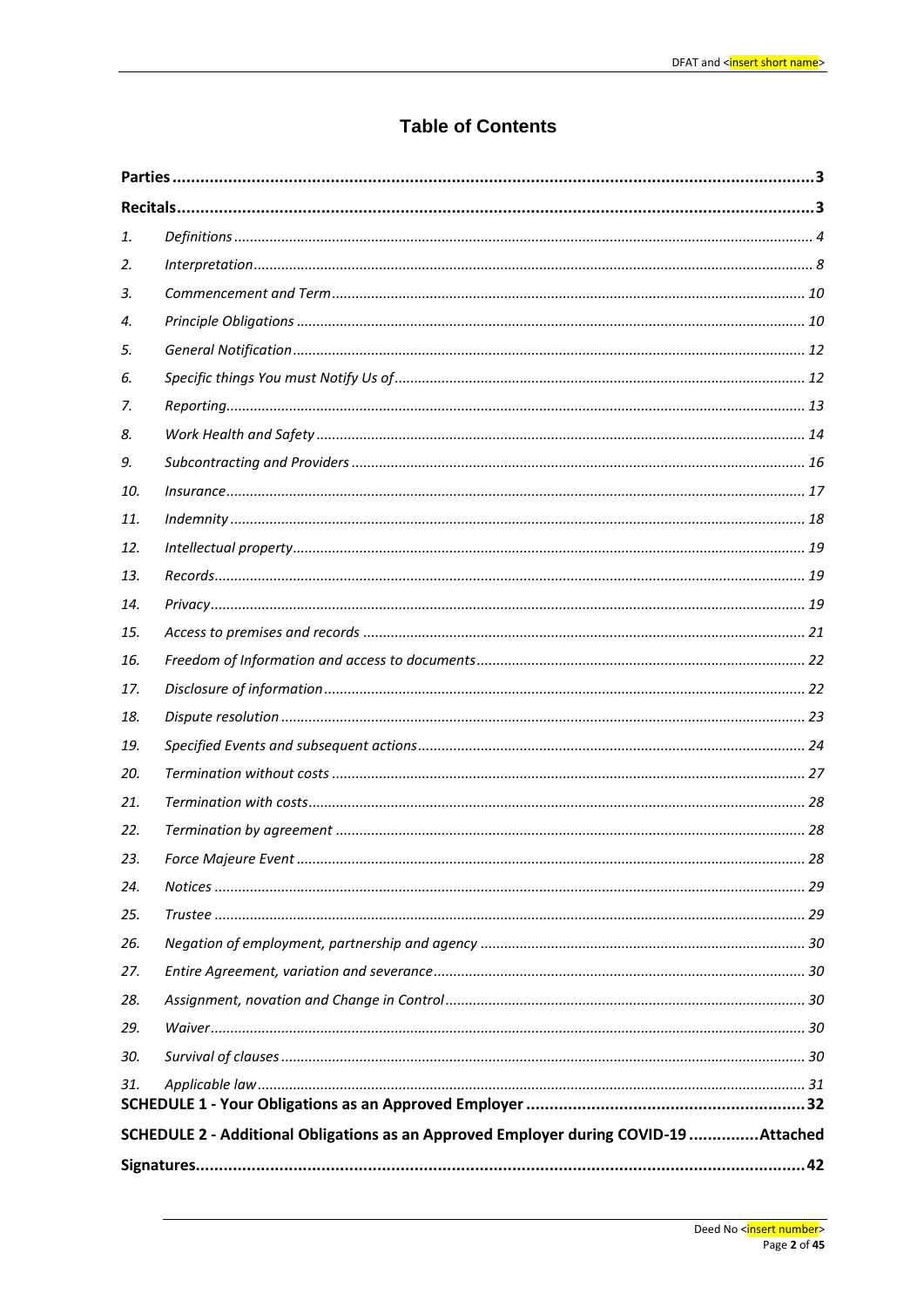# **DEED OF AGREEMENT – PACIFIC LABOUR SCHEME**

#### **Date**

This Deed is made on the date it is executed by the Parties in accordance with clause 3.

#### **Parties**

This Deed is made between and binds the following parties:

- 1. **Commonwealth of Australia ('Commonwealth', 'Us', 'We' or 'Our')** represented by and acting through the Department of Foreign Affairs and Trade (**DFAT**) ABN 47 065 634 525
- 2. **^ Insert Approved Employer Name^** ^Insert Approved Employer ABN and ACN/ARBN if applicable^

^Insert Approved Employer Address^ **('You'** or **'Your'** or **'Your organisation')**

[**DFAT drafting note**: where the Approved Employer is an incorporated company and trustee of a trust, add the words "as trustee of ^insert name and ABN of trust^" after the Approved Employer's name and ABN/ACN]

## **Recitals**

#### Whereas:

- A. The Commonwealth's Pacific Labour Scheme ('Scheme') aim is to contribute to the economic development of participating countries while at the same time offering a reliable workforce to Australian employers who, despite their commitment to employing Australian job seekers, have an unmet demand for labour.
- B. DFAT administers the Scheme for the Commonwealth with the assistance of several other Australian Government agencies including the Department of Home Affairs and the Fair Work Ombudsman. DFAT has appointed a Managing Contractor to assist DFAT manage the day to day operational aspects of the Scheme. This is known as the Pacific Labour Facility.
- C. You have applied to be an Approved Employer for the purposes of the Scheme.
- D. In order to participate in the Scheme, You must be approved as a Temporary Activities Sponsor by the Department of Home Affairs.
- E. You agree to participate in the Scheme as an Approved Employer, subject to the terms of this Deed.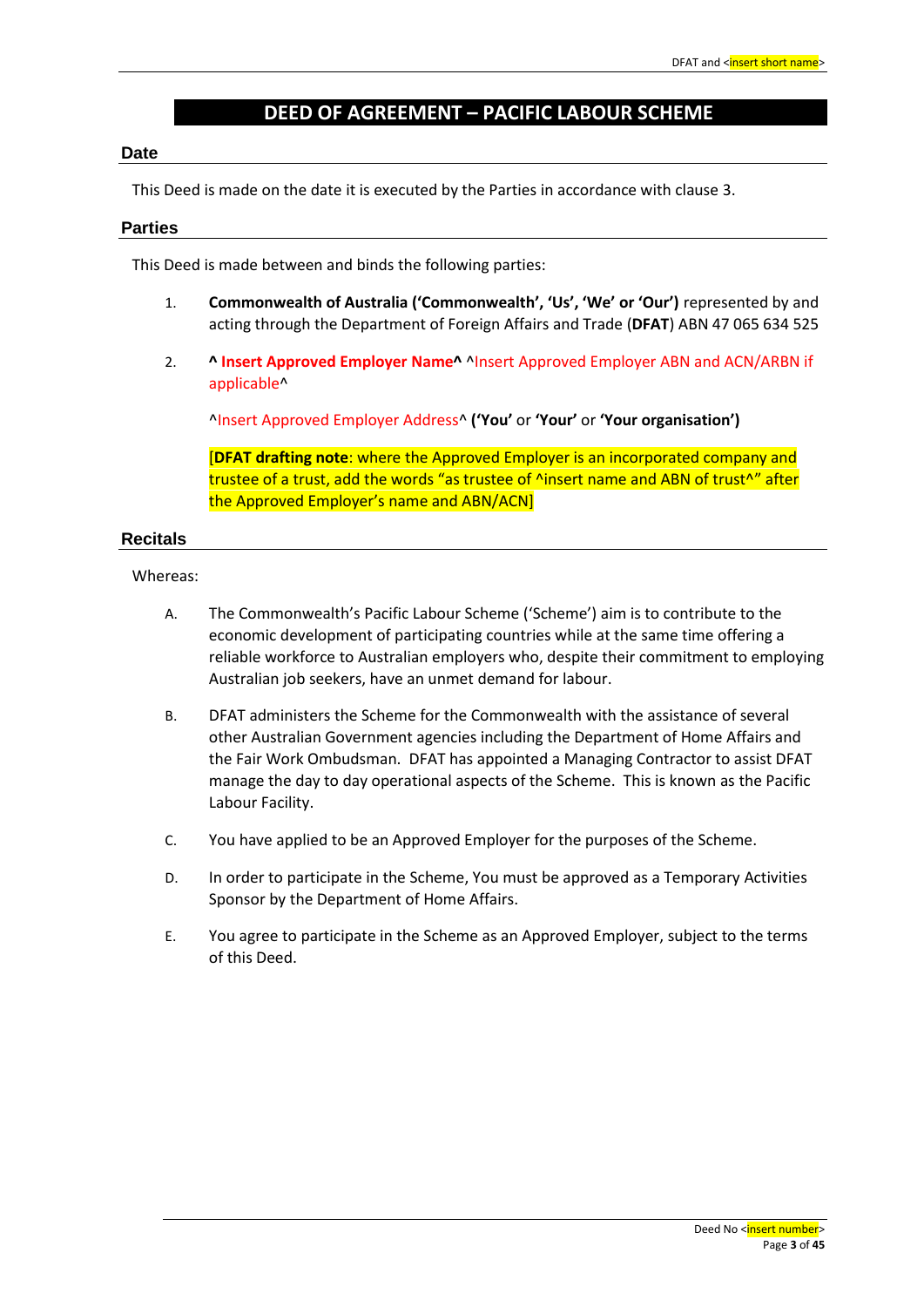## **THIS DEED WITNESSES AND THE PARTIES AGREE:**

#### **1. DEFINITIONS**

1.1 In this Deed, unless the context indicates otherwise:

**Accommodation Arrangement** means any legally binding arrangement entered into by You with an Accommodation Provider in relation to the Scheme.

**Accommodation Provider** means any organisation providing accommodation for one or more Workers under an Accommodation Arrangement.

**Application** means a form provided by You to Us or Our Managing Contractor seeking approval to become an Approved Employer under the Scheme.

**Approved Employer** means a party to this Deed who is:

- (a) approved by Us as an employer for the purposes of the Scheme;
- (b) participating in the Scheme by recruiting and employing Workers subject to the terms of this Deed; and
- (c) approved as a Temporary Activities Sponsor by the Department of Home Affairs.

**Approved Recruitment** means a Recruitment Application in relation to the Scheme which has been approved by Us under Item B of Schedule 1.

**Business Day** in relation to the doing of an action in a place, means any day in that place other than:

- (a) Saturday, Sunday or public holiday; and
- (b) any day within the two-week period beginning on the first Saturday that falls before Christmas Day (or from Christmas Day when it falls on a Saturday).

#### **Change in Control** means:

- (a) subject to paragraph (b) below, in relation to a Corporation, a change in any of the following:
	- (i) Control of more than one half of the voting rights attaching to shares in the Corporation, whether due to one or a series of transactions occurring together or on different occasions;
	- (ii) Control of more than one half of the issued share capital of the Corporation, whether due to one or a series of transactions occurring together or on different occasions, excluding any part of the issued share capital which carries no right to participate beyond receipt of an amount in the distribution of either profit or capital; or
	- (iii) Control of more than one half of the voting rights attaching to membership of the Corporation, where the Corporation does not have any shareholders;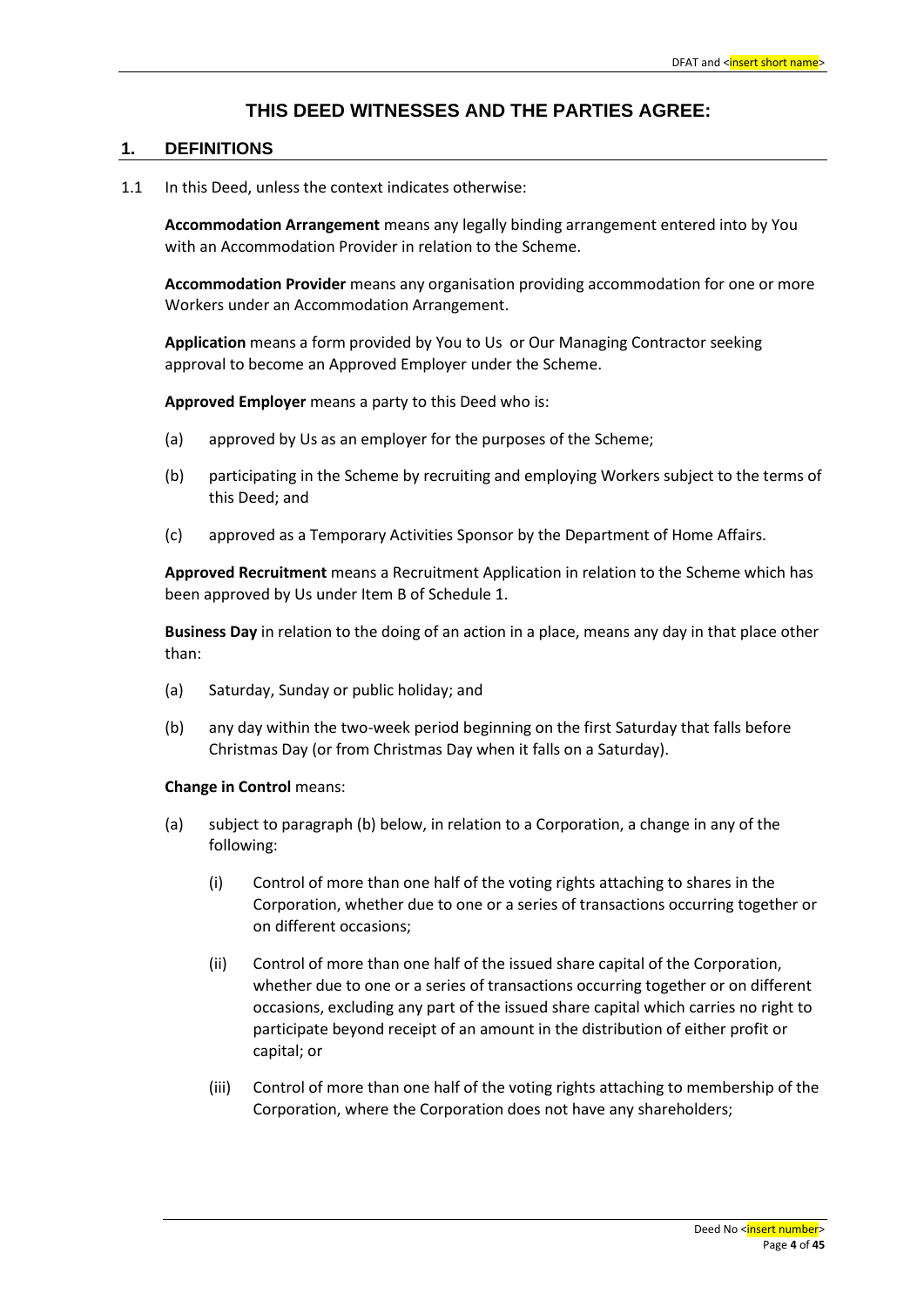- (b) in relation to a Corporation which is owned or controlled by a trustee company, any change as set out in paragraph (i) above in relation to either that Corporation or its corporate trustee; or
- (c) in relation to a partnership:
	- (i) the sale or winding up or dissolution of the business by the partners;
	- (ii) a change in any of the partners; or
	- (iii) the retirement, death, removal or resignation of any of the partners.

**Commissioner** has the same meaning as it has in section 6 of the Privacy Act.

**Commonwealth** means the Commonwealth of Australia as constituted by the *Commonwealth of Australia Constitution Act 1900* (Cth).

**Control** has the meaning given to that term in section 50AA of the *Corporations Act 2001* (Cth).

**Corporation** has the meaning given to that term in section 57A of the *Corporations Act 2001* (Cth).

**Deed** means this Deed, including the Schedules.

**Department of Foreign Affairs and Trade (DFAT)** means the Commonwealth Department of Foreign Affairs and Trade, which is the department responsible for the administration of the Scheme and includes any department, agency or authority of the Commowealth which is, from time to time, responsible for administering this Deed.

**Department of Home Affairs** means the Commonwealth Department of Home Affairs and includes any department, agency or authority of the Commowealth which is, from time to time, responsible for administration of the *Migration Act 1958* (Cth) as varied from time to time*.*

**Electronic Communication** has the same meaning as it has in section 5 of the *Electronic Transactions Act 1999* (Cth).

**Employment Program** means any employment program administered by the Commonwealth Government or a State or Territory government.

**Fair Work Instrument** has the meaning given in the *Fair Work Act 2009* (Cth).

**Force Majeure Event** means an event or circumstance that is any of the following:

- (a) an act of God, including a natural disaster such as a bushfire, an earthquake, a flood, a landslide or a cyclone;
- (b) war, invasion, acts of foreign enemies, hostilities between nations, a terrorist act, civil insurrection or riots;
- (c) a pandemic or epidemic;
- (d) industrial action or labour disturbance other than in the Your workforce; and
- (e) action or inaction by a government body including by executive or administrative order,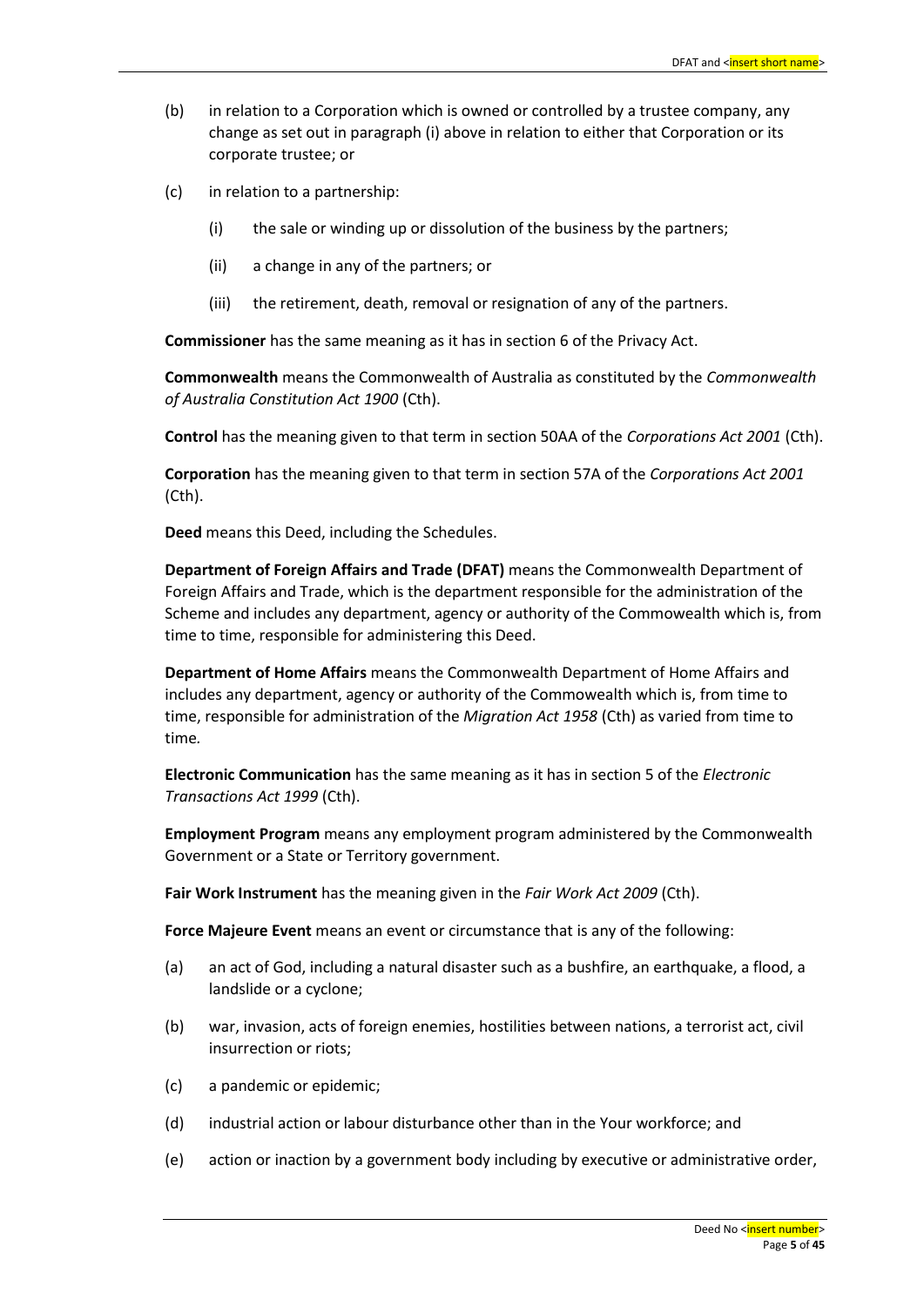but does not include the financial circumstances of a party.

**Guidelines** means guidelines or guidance made available by Us and marked as such, in relation to the obligations and responsibilities of Approved Employers under the Scheme, as amended or from time to time.

**Host Organisation** means a third party organisation that provides work to the Workers in accordance with a Host Organisation Arrangement.

*Note: Scheme Workers must remain employed by You at all times and You remain responsible for the Workers employment conditions.* 

**Host Organisation Arrangement** means any legally binding, written arrangement entered into by You with a Host Organisation in relation to the Scheme.

**Implementation Arrangements** means the arrangements published by Us that give effect to the Memoranda of Understandings between the Commonwealth and the Participating Countries.

**Managing Contractor** means the contractor engaged by Us to manage aspects of the Scheme on Our behalf. The Managing Contractor provides these services through the Pacific Labour Facility.

**Material** includes documents, equipment, software (including source code and object code), goods, information and data stored by any means including all copies and extracts of the same.

**Memorandum of Understanding** means the arrangement between the Commonwealth and a Participating Country, which sets out the mutual understandings for sending and receiving workers from that country.

**Notice, Notify or Notification** means notice in accordance with clause 24.

**Offer of Employment** means the document which sets out the details of an offer of employment for a Worker, in accordance with Item C of Schedule 1 to this Deed.

**Our Confidential Information** means information:

- (a) that we identify, by Notice in writing to You after the Effective Date, as confidential information for the purposes of this Deed;
- (b) that You know or ought to know is confidential;

and includes:

- (c) all Reports provided by You to Us or Our Managing Contractor under this Deed; and
- (d) all responses to Notices issued by Us or Our Managing Contractor under the Deed.

**Our Representative** means the person nominated in Item A5 of Schedule 1 or as otherwise Notified by Us to You.

**Pacific Labour Scheme** or **Scheme** means the programme established by the Commonwealth to provide citizens of a Participating Country with the opportunity to undertake work within rural or regional Australia where there is demonstrated unmet demand for labour.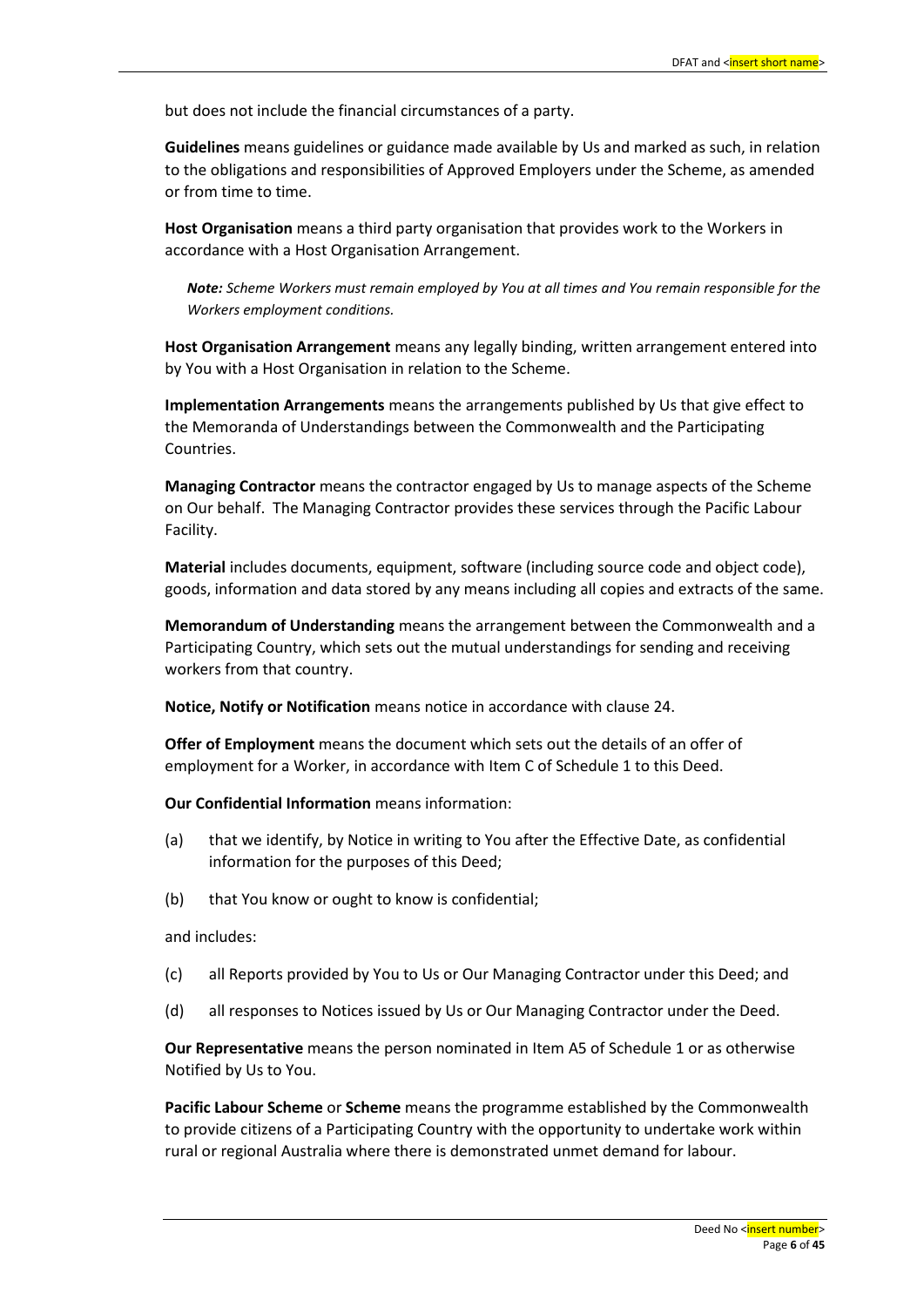**Participating Country** means a country that is a party to a current Memorandum of Understanding with the Commonwealth in support of the Scheme.

**Personal Information** has the same meaning as it has in section 6 of the Privacy Act.

**Personnel** means:

- (a) in relation to You, any natural person who is an officer, employee, agent, volunteer or professional advisor of You;
- (b) in relation to Us, any natural person who is an officer, employee, agent, volunteer or professional advisor of Us; and
- (c) in relation to any other entity, any natural person who is an officer, employee, agent, volunteer or professional advisor of the entity.

**Port of Arrival** means the place at which a Worker enters Australia for immigration purposes.

**Port of Departure** means the place at which a Worker departs Australia for immigration purposes.

**Privacy Act** means the *Privacy Act 1988* (Cth) as varied from time to time.

**Program Assurance Activities** means any activities that may be conducted by Us at any time to determine whether You are meeting Your obligations under this Deed, including in relation to Workers, Providers and Subcontractors.

**Provider** means any entity that is one or more of the following:

- (a) an Accommodation Provider; and
- (b) a Host Organisation.

**Provider Arrangement** means any of one or more of the following:

- (a) an Accommodation Arrangement; and
- (b) a Host Organisation Arrangement.

**Records** means all documents, information and data stored by any means and all copies and extracts of the same, and includes all Reports and other Material, held by You, Your Personnel, Providers and Subcontractors under or in connection with the Scheme. "Records" may include Your Confidential Information, Our Confidential Information and Personal Information.

**Recruitment Application** means any application completed by You in accordance with Item B of Schedule 1 and the Guidelines.

**Regulations** means the *Migration Regulations 1994* (Cth) as varied from time to time.

**Relevant Agency** means the Department of Home Affairs, the Fair Work Ombudsman, the Department of Education, Skills and Employment, the Australian Federal Police, the Australian Taxation Office, the Auditor-General, the Office of the Australian Information Commissioner, any Commonwealth, State or Territory work health and safety authority, and any other agencies Notified by Us to You from time to time.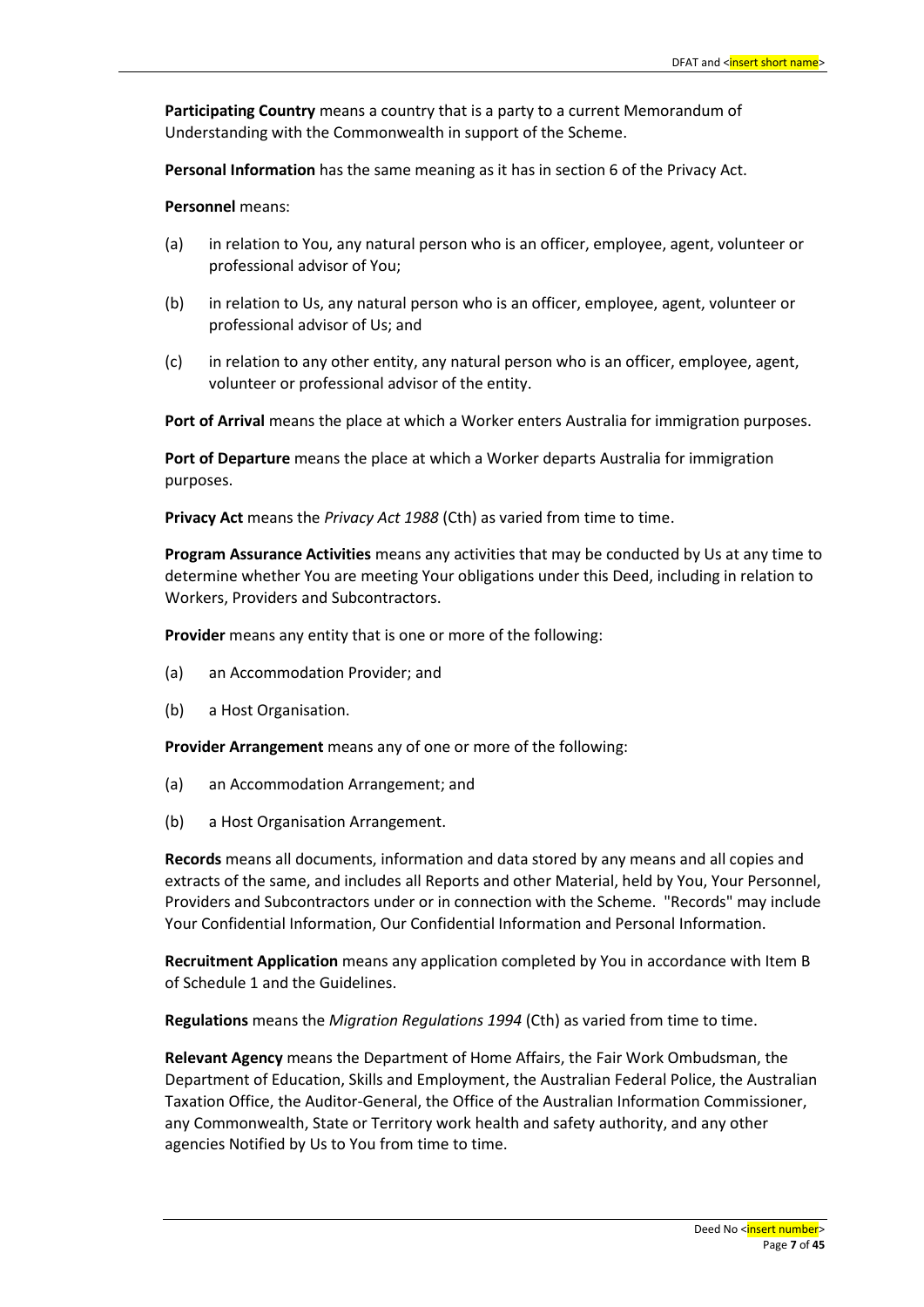**Report** means any Material You are required to produce for Us for the purposes of reporting on the Scheme under this Deed.

**Specified Events** means the events specified in clause 19.2 and clause 19.3.

**Subcontract** means any arrangement entered into by You by which some or all of Your obligations under this Deed are provided by another party, but does not include:

- (a) any Provider Arrangement; or
- (b) any arrangement entered into by You for the purposes of transporting a Worker into Australia or within Australia.

**Subcontractor** means any party that has entered into a Subcontract with either You or Us or Our Managing Contractor (as the case may be) under which that party provides goods or services.

**[Temporary Work \(International Relations\) visa \(subclass 403\)](https://www.homeaffairs.gov.au/trav/visa-1/403-) – Pacific Labour Stream** has the meaning given in the Regulations.

**Temporary Activities Sponsor** means a party approved as a sponsor in relation to the temporary activities sponsor class under the *Migration Act 1958* (Cth), as varied from time to time.

**Term of this Deed** means the period specified in clause 3.2 of this Deed.

**Trust** means the trust specified (if any) in the Parties to the Agreement section of this Agreement.

**Worker** means a citizen of a Participating Country who satisfies the Scheme's eligibility criteria outlined in the Implementation Arrangements to the Memoranda of Understanding, and who is granted a [Temporary Work \(International Relations\) visa \(subclass 403\)](https://www.homeaffairs.gov.au/trav/visa-1/403-) – Pacific Labour Stream, as defined in the Regulations.

**Your Confidential Information** means the following information:

- (a) records of Workers employed by You; and
- (b) records of businesses with whom You enter labour hire arrangements under the Scheme.

**Your Representative** means the person nominated in Item A.7 of Schedule 1 or as otherwise Notified to Us by You.

#### **2. INTERPRETATION**

- 2.1 In this Deed:
	- (a) a reference to:
		- (i) Us or Our includes (where the context permits) reference to Us, Our Representative, Our Personnel, or anybody else acting on Our behalf;
		- (ii) You or Your includes (where the context permits) reference to You, Your employees, agents or anybody else acting on Your behalf; and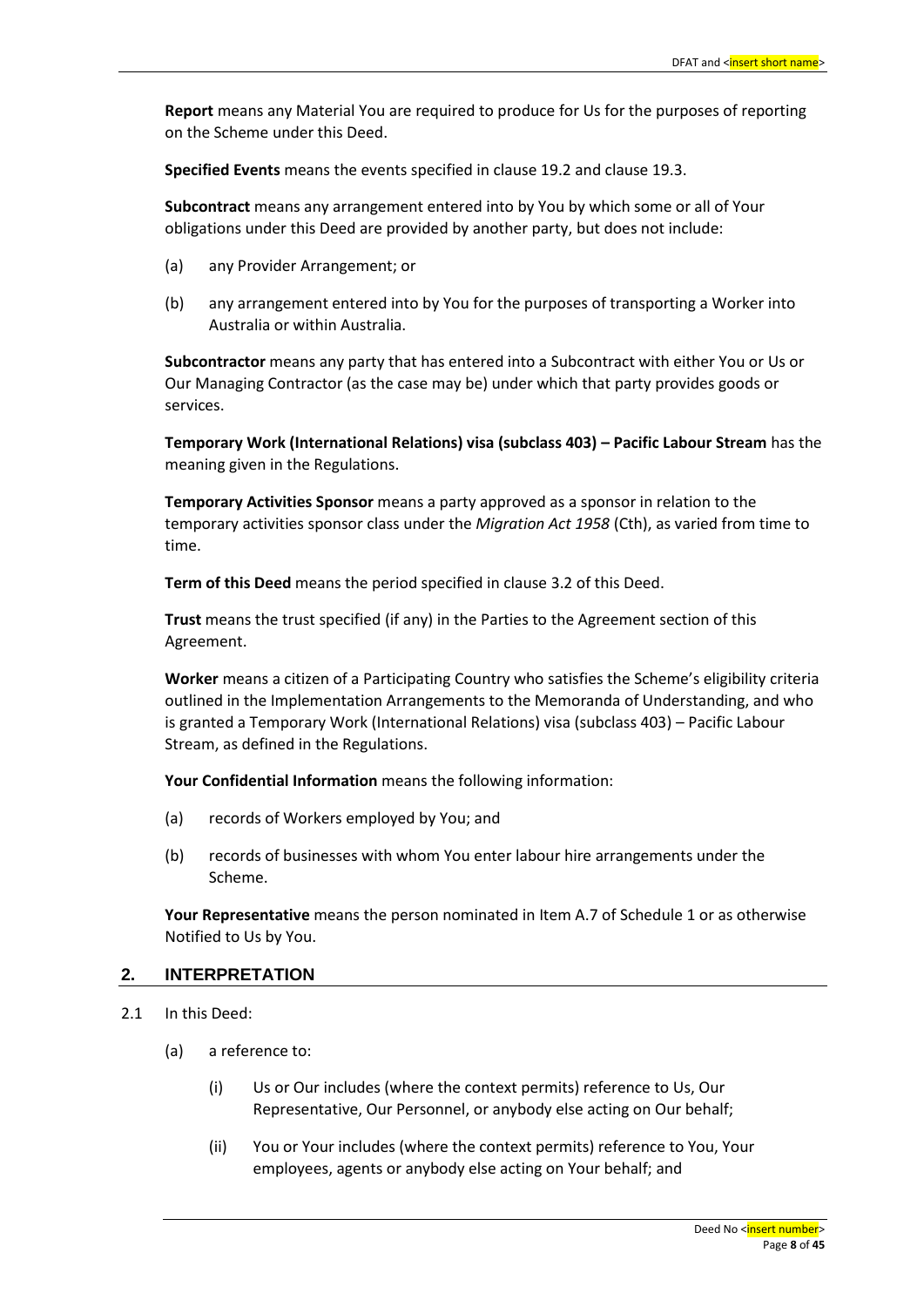- (iii) a clause or item in this Deed or Schedule includes, where the context permits, any subclause, subitem or subparagraph within that clause;
- (b) clause headings and notes are inserted for convenience only, and have no effect in limiting or extending the language of provisions of this Deed;
- (c) a reference to a person includes a partnership and/or a body whether corporate or otherwise, and any executor, administrator or successor in law of the person;
- (d) a reference to a legislative provision or legislation (including subordinate legislation) is to that provision or legislation as amended, re-enacted or replaced, and includes any subordinate legislation issued under it;
- (e) a reference to a document (including this document) or agreement or another instrument, or a provision of a document (including this document) or agreement or another instrument, is to that document, agreement, instrument or provision as amended, supplemented, replaced or novated;
- (f) a reference to a party to this Deed or to any other document or agreement includes a successor in title, permitted substitute or a permitted assign of that party;
- (g) a word denoting the singular includes the plural, and vice-versa;
- (h) a word that suggests one gender includes the other genders; and
- (i) ''includes" in any form is not a word of limitation.
- 2.2 You agree that by virtue of this clause, the terms of the Guidelines are incorporated by reference in this Deed.
- 2.3 Unless a contrary intention appears, if there is conflict or inconsistency between any part of:
	- (a) this Deed;
	- (b) the Schedule;
	- (c) any Guidelines;
	- (d) the Implementation Arrangements; or
	- (e) any other document expressly incorporated into the Deed,

then the material mentioned in any one of the clause 2.4(a) to 2.4(e) above has precedence over material mentioned in a subsequent paragraph, to the extent of any conflict or inconsistency.

- 2.4 Notwithstanding clause 27.2, We may, in Our absolute discretion, by Notice to You unilaterally amend:
	- (a) the Guidelines; or
	- (b) the terms of this Deed to comply with any relevant Memorandum of Understanding or the Implementation Arrangements (or each, as the case may be), as amended from time to time,

or both, as the case may be.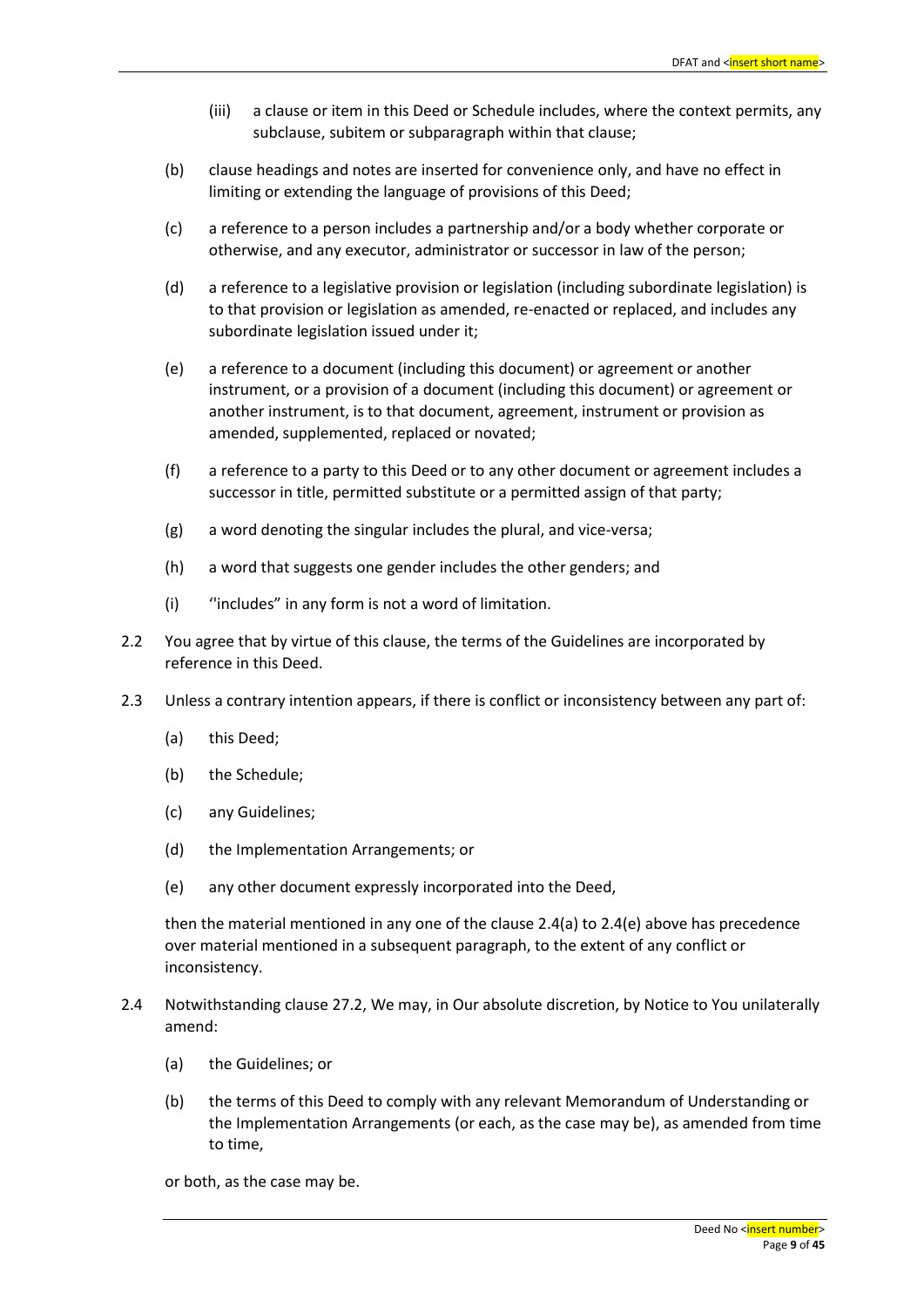2.5 You acknowledge and agree that the terms and conditions of this Deed will be deemed to be amended in accordance with Our Notice under this clause 2.4.

## **3. COMMENCEMENT AND TERM**

- 3.1 This Deed commences on the date on which the Deed is executed by You and signed by Us (the 'Effective Date').
- 3.2 This Deed expires five (5) years from the Effective Date ('Term'), irrespective of the date your approval as a Temporary Activities Sponsor ends, unless terminated by Us earlier.
- 3.3 We may, at Our sole option, offer You extensions of the Term of this Deed:
	- (a) for a period as determined by Us; and
	- (b) if We determine in Our absolute discretion, on the basis of additional terms and conditions, or variations to existing terms and conditions,

by giving Notice to You not less than twenty (20) Business Days prior to the end of the Term of the Deed.

- 3.4 Subject to clause 3.3, if You accept Our offer to extend the Term of this Deed, the Term of this Deed will be so extended and all terms and conditions of this Deed continue to apply, unless otherwise agreed in writing between the Parties.
- 3.5 You agree that We provide no guarantee of:
	- (a) the number or length of Recruitment Applications We may approve;
	- (b) the number of Workers You may receive approval to recruit or that may accept any Offers of Employment from You;
	- (c) the type of work Workers may be able to perform; or
	- (d) that the Workers will be available and/or remain in Australia for the length of any Approved Recruitment.
- 3.6 You agree that if You do not make a Recruitment Application in accordance with Item B of Schedule 1 within 24 months from the Effective Date, We may in Our absolute discretion terminate this Deed under clause 20 (Termination without costs).

## **4. PRINCIPLE OBLIGATIONS**

## **Your principle obligations**

- 4.1 You must perform all of Your obligations as specified in this Deed, including those detailed in Schedule 1:
	- (a) in good faith towards Us, Our Managing Contractor and the Workers;
	- (b) in a manner that maintains the good reputation of the Commonwealth, Us and the Scheme; and
	- (c) in accordance with the Guidelines, even if a particular clause not expressly refer to any Guidelines.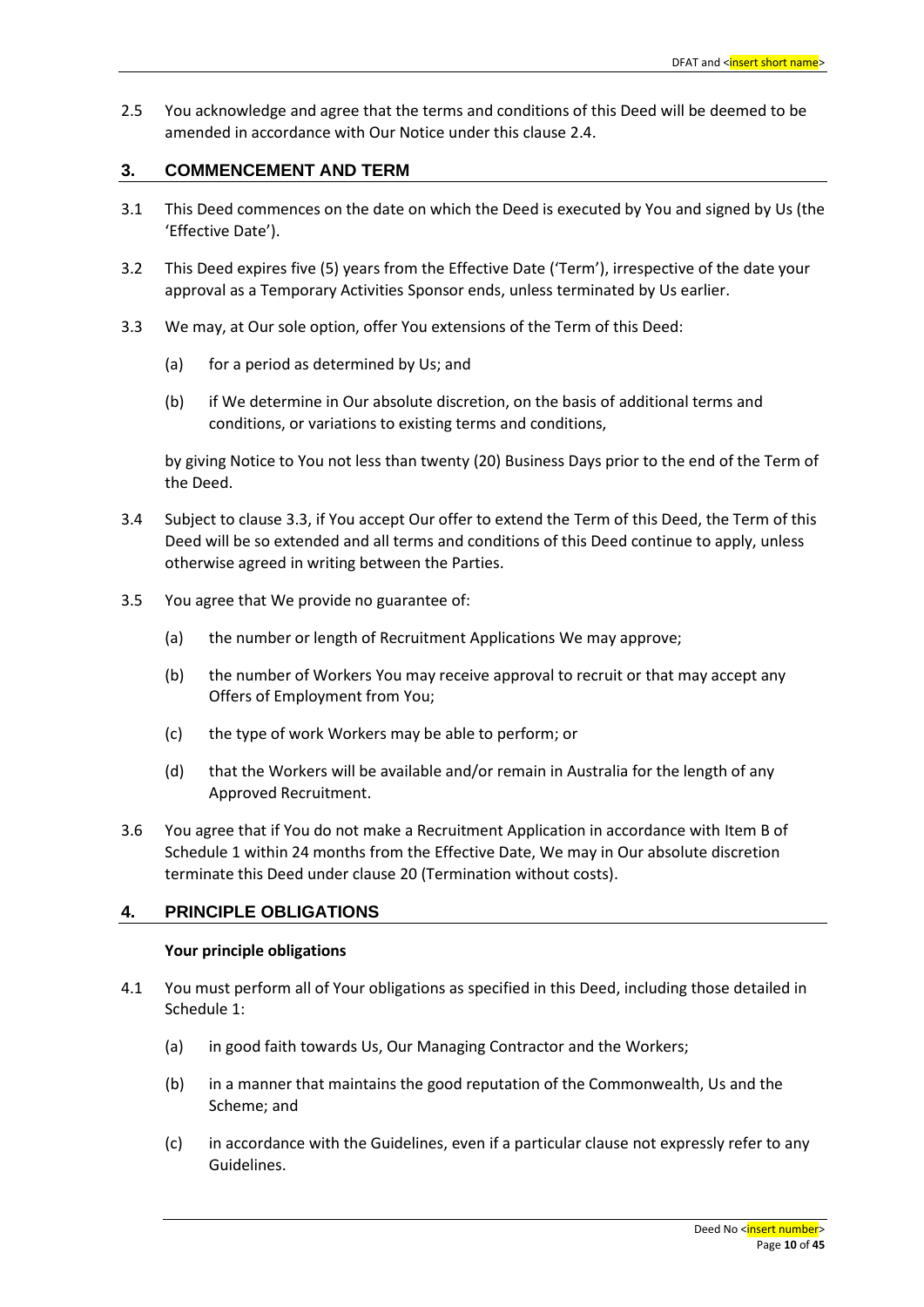- 4.2 You must work collaboratively and cooperatively, and take all reasonable steps to ensure that Your Personnel, Providers and Subcontractors work collaboratively and cooperatively with Us, at all times, including Our Managing Contractor, its Subcontractors and Our other Personnel or any other person authorised in writing by Us.
- 4.3 You must comply, and must take all steps to ensure that Your Personnel, Providers and Subcontractors comply with, any request, advice or direction or notice given by Us under this Deed, including under clause 4.9 or clause 4.10.
- 4.4 You must prepare, maintain and deliver Reports, Records or other Material in accordance with any Notice issued by Us under clause 4.9, clause 7 or clause 13 (as the case may be), and as required under the Guidelines.
- 4.5 You must ensure that all Reports and Records delivered by You to Us under this Deed are true, accurate and complete.
- 4.6 You must only recruit Workers in accordance with an Approved Recruitment and otherwise in accordance with this Deed.
- 4.7 During the Term of this Deed, You must comply with, and must ensure that Your Personnel, Providers and Subcontractors comply with, all Australian laws and the laws of any other country that apply to activities You are engaged in under or in connection with the Scheme.
- 4.8 Without limiting clause 4.7, You must obtain and maintain all necessary accreditations, licences, approvals and permits required by all Australian laws and the laws of any other country in relation to Your activities under or in connection with this Deed and the Scheme.

#### **Our rights**

- 4.9 We may, in Our absolute discretion, issue any advice, direction or Notice to You, Your Personnel, Providers or Subcontractors.
- 4.10 We may request the preparation and delivery of any Records, Reports or other Material in connection with the Scheme from You by issuing Notice to You, including in relation to:
	- (a) Your participation in the Scheme;
	- (b) Your performance of this Deed;
	- (c) Your Personnel; or
	- (d) any Provider or Subcontractor.
- 4.11 We may, in Our absolute discretion, conduct Program Assurance Activities. We will provide Notice of the conduct of Program Assurance Activities if We consider that it is appropriate and practicable to provide such Notice in the circumstances.
- 4.12 You acknowledge that We may publish the following details about Your Organisation on DFAT's website, Our Managing Contractor's website, or elsewhere as Notified by Us to You:
	- (a) Your Organisation's name;
	- (b) Your participation in the Scheme as an Approved Employer (including whether Your Organisation is a direct employer, labour-hire company or contractor); and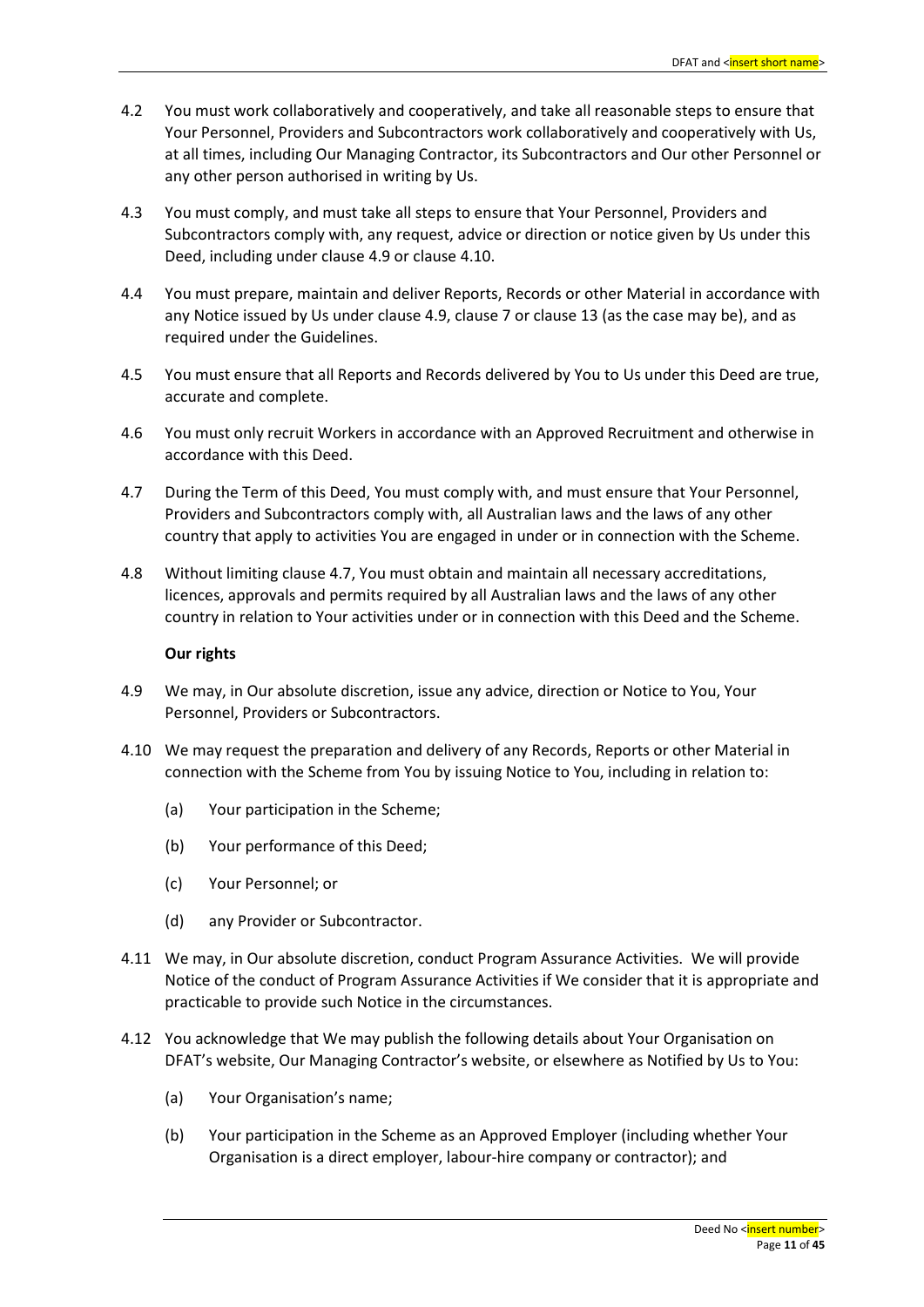- (c) the regions in which You have been approved to participate in for the purposes of the Scheme.
- 4.13 We will exercise Our rights under this Deed in good faith. To avoid doubt, this obligation does not oblige Us to make decisions which are detrimental to Our interests, the interests of the Scheme or Workers.

## **5. GENERAL NOTIFICATION**

- 5.1 You must Notify Us or Our Managing Contractor as soon as possible, but no later than the next Business Day:
	- (a) when You are knowingly in breach of, or may be in breach of, any of Your obligations under this Deed;
	- (b) when there is any change in circumstances that may affect Your capacity to meet Your obligations under this Deed; or
	- (c) without limiting or otherwise affecting clause 5.1(a) or clause 5.1(b):
		- (i) of any matter or incident which could affect, or has affected:
			- 1. the welfare of Your Workers;
			- 2. the reputation of the Scheme, Us or the Commonwealth; or
		- (ii) of receiving any notice or other communication from a Provider or a Subcontractor under clauses in Your Provider Arrangements and Subcontracts which are equivalent to this clause 5, clause 6, or clause 8. You must also provide Us with a copy of that notice or communication.
- 5.2 You must Notify Us or Our Managing Contractor as soon as possible, and within 24 hours of the relevant circumstance occurring, of:
	- (a) the death of a Worker; or
	- (b) the serious injury of a Worker.
- 5.3 If You issue Us a Notice under clause 5.2, You do not need to issue a further Notice under clause 6.1(h).
- 5.4 In addition to the Notification requirements under this Deed, You must Notify or otherwise inform Us:
	- (a) of any other circumstances required by Us from time to time; and
	- (b) as required in accordance with the Guidelines. For clarity, where the Guidelines specify that informing Us of any particular circumstance is required immediately via telephone call, then You must comply with that requirement in addition to the Notification requirements of this Deed.

## **6. SPECIFIC THINGS YOU MUST NOTIFY US OF**

6.1 Without limiting or otherwise affecting clause 5, You must Notify Us or Our Managing Contractor as soon as possible, but no later than the next Business Day, when You become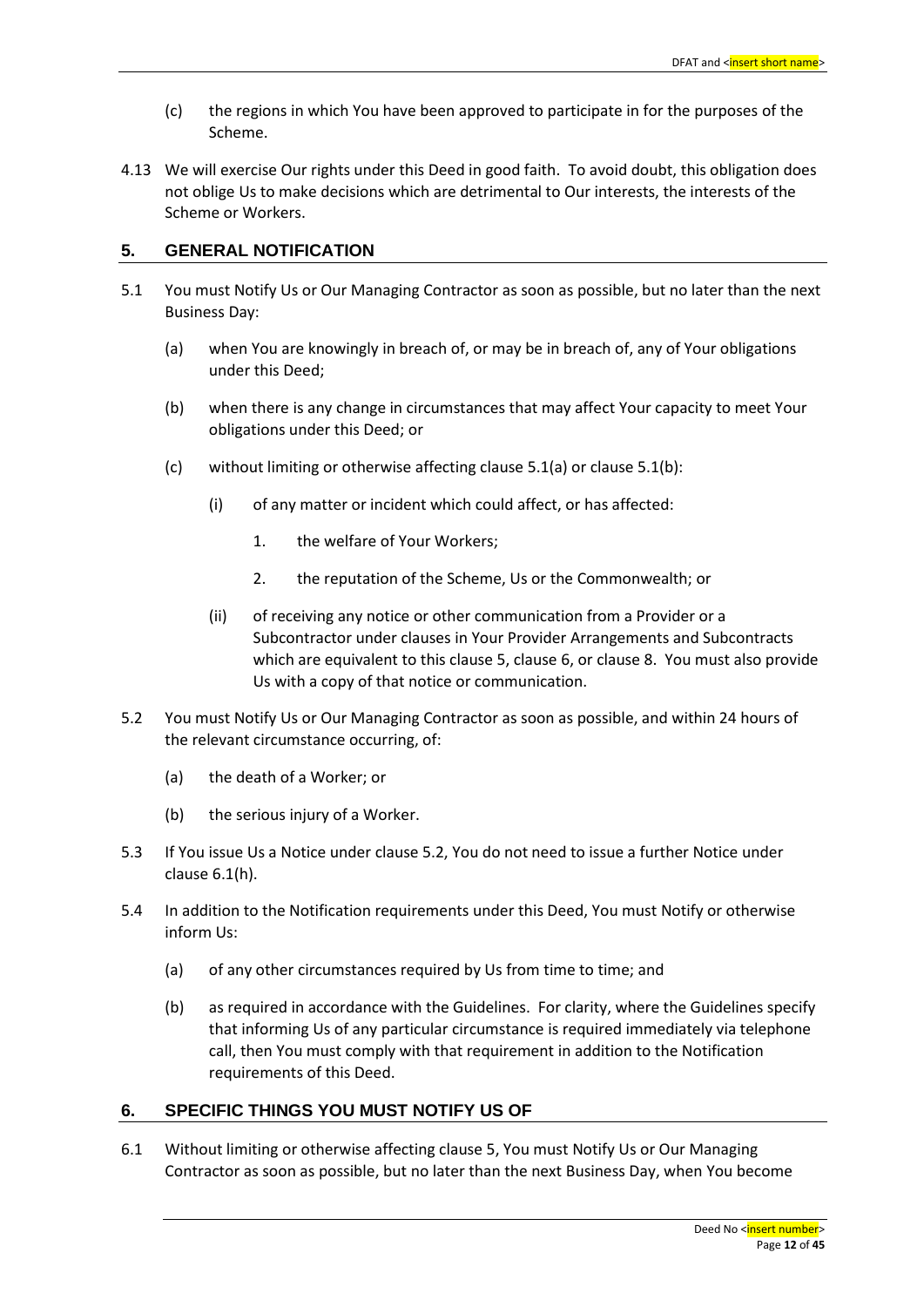aware of any of the following circumstances:

- (a) a Worker has breached one or more of the conditions of their Subclass 403 (Temporary Work (International Relations)) visa in the Pacific Labour Scheme stream;
- (b) You intend to terminate the employment of a Worker (You must also provide the reasons why You intend to take this action);
- (c) when You have terminated the employment of a Worker;
- (d) when You have an inability to pay or fully pay a Worker;
- (e) when You cannot comply with your obligations under Item D.1(c) of Schedule 1 to provide a Worker a minimum of 30 hours of work a week as set out in that item;
- (f) when You are under investigation for, charged with, or found to have breached any Australian laws in connection with the Scheme;
- (g) when a Worker is under investigation for, charged with, or found to have breached any Australian law**s**;
- (h) when a Worker ceases, or intends to cease, their employment with You;
- (i) subject to clause 5.3, any work health and safety incidents involving Workers which requires contacting an emergency service, accessing medical and allied health services, and/or claiming under health insurance as contemplated by Items F2(c), F1(d) or F1(e), and the outcome of those incidents;

*Note: Reporting a work health and safety incident under clause 6.1(i) does not override any of Your obligations under this Deed, including under clause 8, or relevant WHS legislation.*

- (j) any concerns held by You or expressed to You by Workers regarding the wellbeing or welfare of one or more Workers;
- (k) You have engaged in misleading or deceptive conduct, including if You have provided false or misleading information to Us or any Relevant Agency;
- (l) You have delivered a Report, Record or other Material to Us which is not true, complete and accurate; and
- (m) if You are in breach of the Guidelines.
- 6.2 If You issue a Notification to Us under this clause 6 in respect of a circumstance, You do not need to Notify Us under clause 5 for the same circumstance.

## **7. REPORTING**

- 7.1 You must Report in writing to Us or to Our Managing Contractor:
	- (a) in accordance with Our AE Guidelines available on the [Pacific labour mobility website;](https://pacificlabourmobility.com.au/) and
	- (b) at any time within five (5) Business Days of receiving Notice of a request from Us or Our Managing Contractor for a report on a matter as stated in the Notice, or such other longer timeframe specified by Us in the relevant Notice.
- 7.2 You must promptly prepare such updates and amendments to Reports delivered under this clause 7 where such Reports are not to Our satisfaction.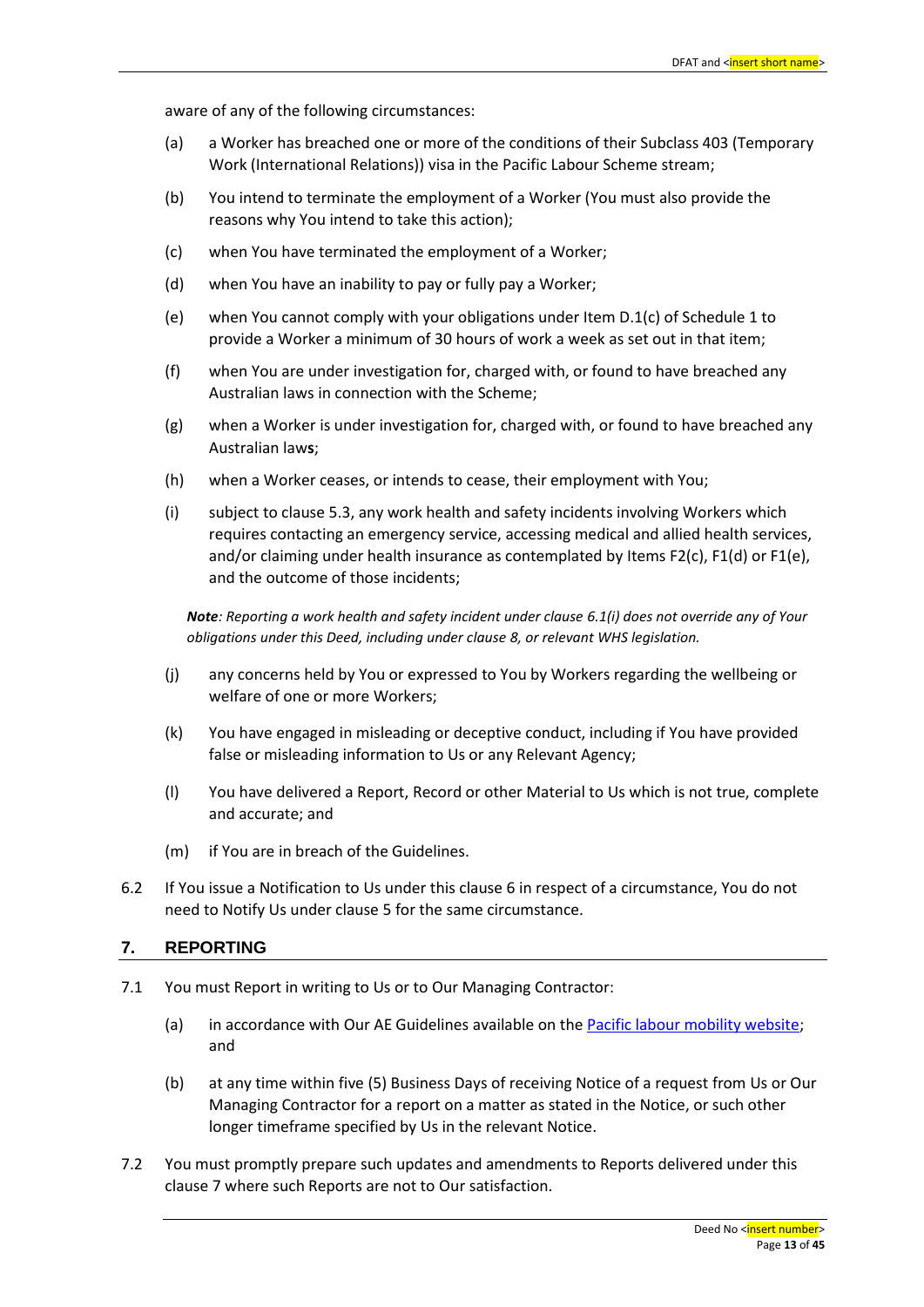7.3 Nothing in this clause 7 limits or otherwise affects the Parties' respective rights and obligations under clause 4.4, 4.5 and 4.10.

## **8. WORK HEALTH AND SAFETY**

8.1 In this clause 8:

| <b>WHS Act</b>                   | means the Work Health and Safety Act 2011 (Cth).                                                                                                                                                                                                                        |
|----------------------------------|-------------------------------------------------------------------------------------------------------------------------------------------------------------------------------------------------------------------------------------------------------------------------|
| <b>WHS Notice</b>                | means any notice referred to in the WHS legislation applicable to the<br>jurisdiction in which the Work is being carried out including a<br>Provisional Improvement Notice, Non-Disturbance Notice, Prohibition<br>Notice or Notice Requesting Production of Documents. |
| <b>WHS legislation</b>           | means the WHS Act, any regulations made under that Act and any<br>'corresponding WHS law' within the meaning of section 4 of the WHS<br>Act and Regulation 6A of the Work Health and Safety Regulations 2011<br>(Cth).                                                  |
| <b>WHS</b><br><b>Undertaking</b> | means a WHS undertaking, howsoever described in the WHS legislation<br>applicable to the jurisdiction in which the Work is being carried out.                                                                                                                           |
| Worker                           | has the meaning given to it under the WHS Act. For the avoidance of<br>any doubt the Parties agree the term 'Worker' includes a Worker as<br>defined in this Deed.                                                                                                      |

- 8.2 You must carry out Your obligations under this Deed in a safe manner, including by:
	- (a) complying with, and ensuring Your Workers comply with, all applicable WHS legislation and approved code of practice or compliance codes, howsoever described in WHS legislation, relating to work health and safety;
	- (b) providing a safe work environment for all of Your Workers, including but not limited to providing necessary personal protective equipment to all Workers at no cost to those Workers;
	- (c) ensuring Your Workers comply with all Your applicable instructions, directions, policies and procedures relating to work health and safety;
	- (d) where the health and safety of any person may be affected, consulting, cooperating and coordinating with any other relevant duty holders and Workers in relation to health and safety issues;
	- (e) not placing Us in breach of any obligations We may have under the WHS legislation and ensuring that Your Workers do not place Us in breach of any of Our obligations We may have under WHS legislation;
	- (f) notifying Us, as soon as practicable, of:
		- (i) any concern You have regarding work, health and safety in relation to Your Workers;
		- (ii) any notifiable incident, howsoever described in WHS legislation, which arises, including: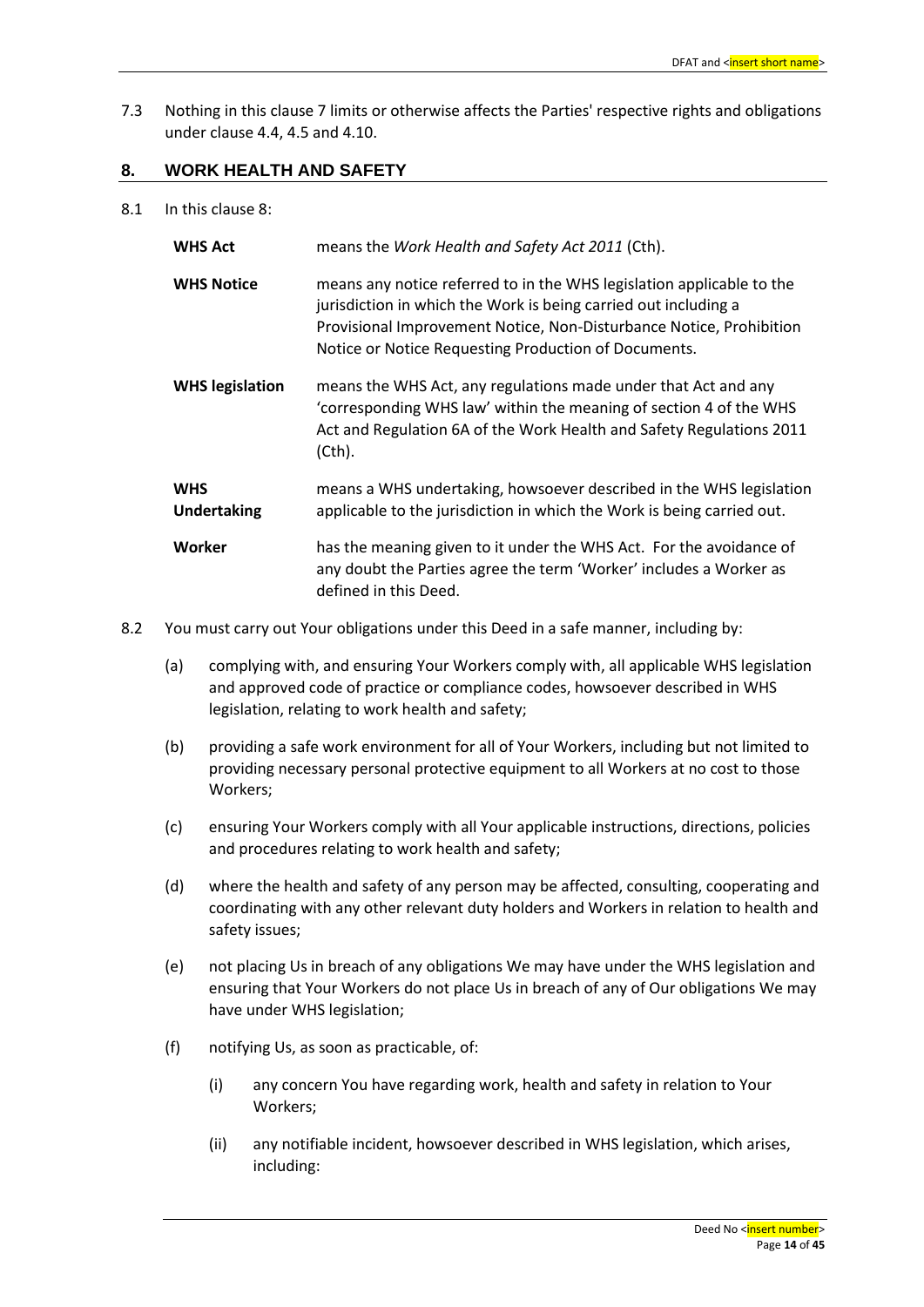- A. providing Us with a copy of any written Notice given to the relevant work, health and safety regulator in the jurisdiction in which the work is being carried out;
- B. informing Us of the results of any investigation into the cause of the notifiable incident; and
- C. informing Us of any recommendation You have for prevention in the future;
- (iii) any breach or suspected breach of WHS legislation by You or Your Workers in connection with this Deed;
- (iv) a cessation of work or direction to cease work from any person having a right or power under WHS legislation to do so, due to unsafe work or for any other reason;
- (v) entry by an inspector, howsoever described in WHS legislation, to any place where Your Workers are performing Work for the issue of a WHS Notice or provision of an Undertaking;
- (vi) any of the following circumstances:
	- A. a request is made to You by the relevant work health and safety regulator in the jurisdiction in which the work is being carried out for information concerning Your compliance or the compliance of Your Workers with WHS legislation;
	- B. a decision is made by the relevant work health and safety regulator in the jurisdiction in which the work is being carried out in respect of Your compliance or the compliance of Your Workers with WHS legislation; or
	- C. proceedings are initiated or taken against You by the relevant work health and safety regulator in the jurisdiction in which the work is being carried out under WHS legislation;
- (g) ensuring that any Provider Arrangement or Subcontract entered into by You pursuant to clause 9 (Subcontracting and Providers) of this Deed imposes obligations on the Providers or Subcontractors equivalent to the obligations You have under this clause.
- 8.3 If You do not have any direct obligations under WHS legislation, You are responsible under this Deed for ensuring that the relevant duty holder complies with their obligations under WHS legislation, including in relation to all matters referred to in clause 8.2.
- 8.4 Without limiting any other provision of this Deed, You must within five (5) Business Days of receipt, provide Us with copies of:
	- (a) all formal WHS Notices and written communications issued to You or any of Your Workers or Subcontractors by the relevant regulator, agent of the regulator or a health and safety representative in the jurisdiction in which the Work is being carried out, under or in compliance with the applicable WHS Legislation; and
	- (b) all formal WHS Notices, written communications and written undertakings given by You or any of Your Subcontractors, to the relevant regulator or agent of the regulator in the jurisdiction in which the Work is being carried out under or in compliance with the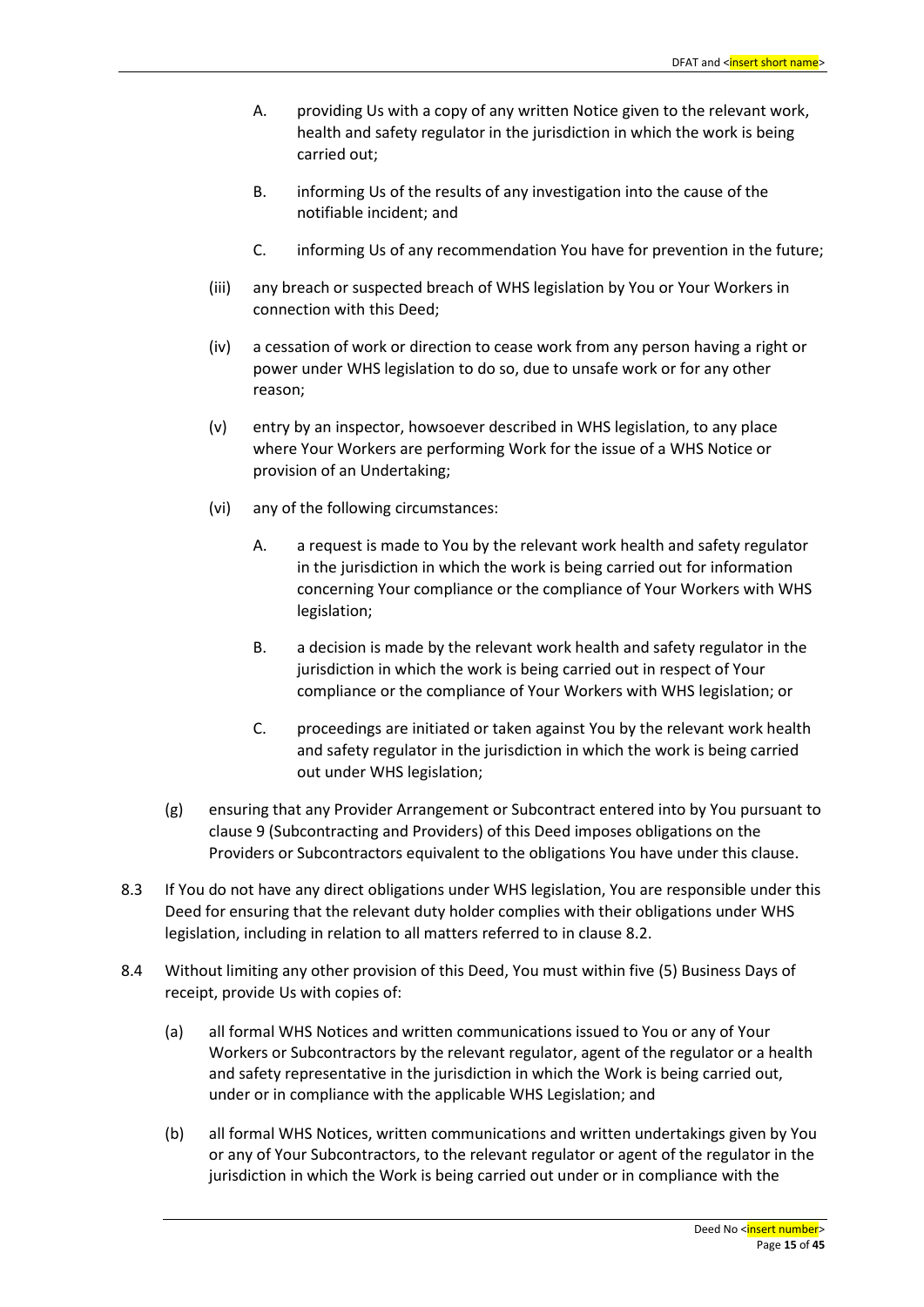applicable WHS Legislation,

arising out of or in any way in connection with the carrying out of the Your obligations under this Deed.

- 8.5 You must ensure that, if WHS legislation requires that:
	- (a) a person:
		- (i) be authorised or licensed to carry out any work at that workplace, that person is so authorised or licensed, and complies with any conditions of such authorisation or licence; or
		- (ii) has prescribed qualifications or experience, or if not, is to be supervised by a person who has prescribed qualifications or experience, that person has the required qualifications or experience or is so supervised; or
	- (b) a workplace, plant or substance (or design), or work (or class of work) be authorised or licensed, that workplace, plant or substance, or work is so authorised or licensed.
- 8.6 You must not direct or allow a person to carry out work, or use a plant or a substance at a workplace unless, the authorisation, licensing, prescribed qualifications or experience required by WHS Legislation and clause 8.5 are met.
- 8.7 In the event of any inconsistency between:
	- (a) any of the policies, procedures or legislation referred to in this clause; and
	- (b) WHS legislation,

You will comply with the policies, procedures and/or legislation that comply with the WHS legislation and notify Us of any such inconsistency.

## **9. SUBCONTRACTING AND PROVIDERS**

- 9.1 You may only enter into a Subcontract for the performance of Your obligations under this Deed with our written approval. In seeking Our approval, you must bring to Our attention what clauses of the Deed are being subcontracted. In giving approval, We may impose terms and conditions as We think fit.
- 9.2 You must not engage any third parties to perform Your obligations or to provide services to You or to Your Workers in connection with this Deed except in accordance with this clause.
- 9.3 You must ensure that all Provider Arrangements and Subcontracts:
	- (a) are legally binding and in writing;
	- (b) contain provisions which are equivalent to clauses 4, 5, 6, 8, 10, 11, 12, 13, 14,15, 16, 17, 19, 20, 21, 22, 24, 30 and 31; and
	- (c) contain provisions which are equivalent to the items in Schedule 1 where relevant to the particular Provider Arrangement or Subcontract.
- 9.4 You must ensure that Accommodation Providers You engage:
	- (a) acknowledge that they are accommodating workers that are participating in the Pacific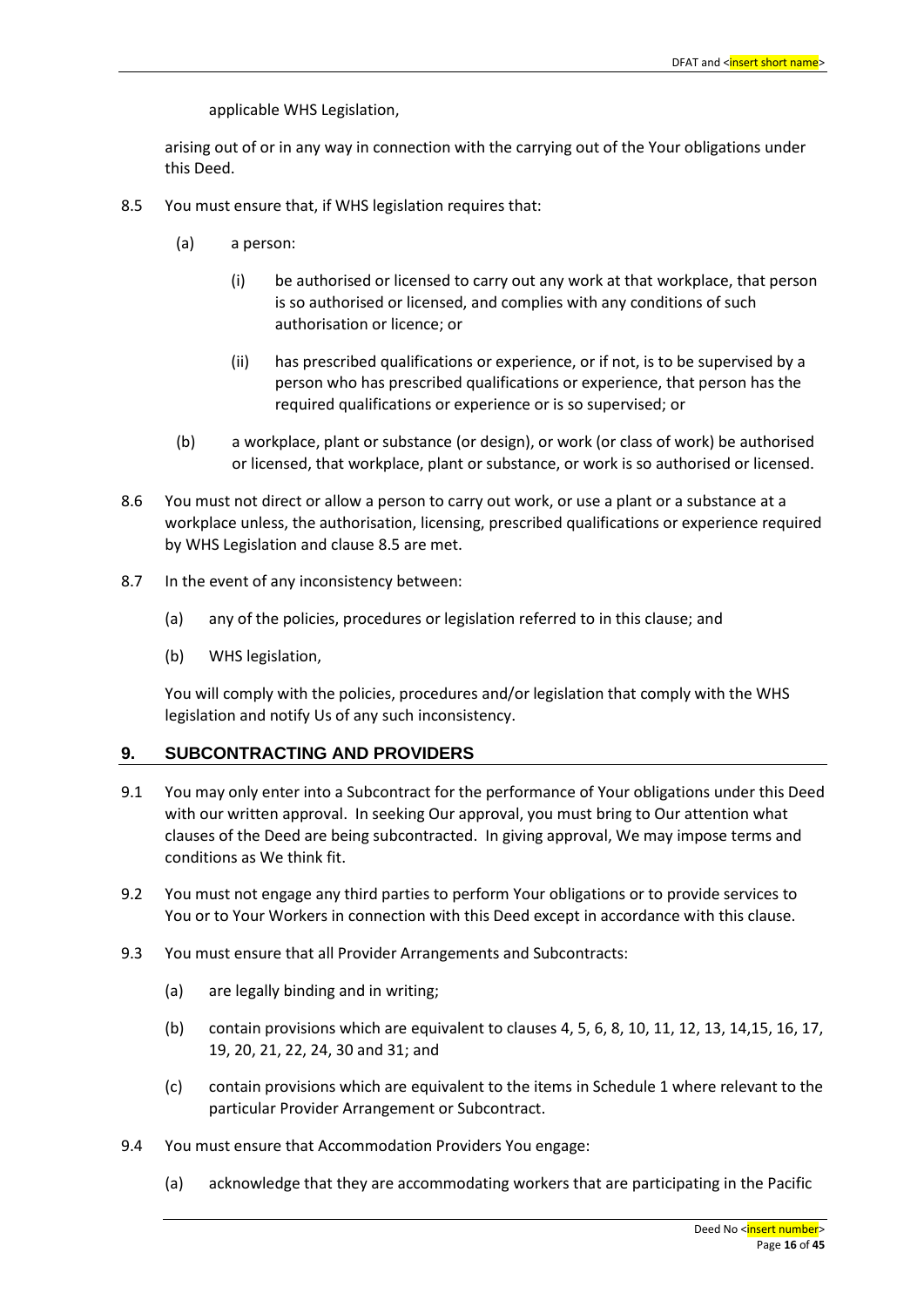Labour Scheme;

- (b) agree that, from time to time, they may be required to assist You, Us or a Relevant Agency to comply with relevant laws or this Deed; and
- (c) where required by Us, enter into written Accommodation Arrangements.
- 9.5 You agree that:
	- (a) notwithstanding anything in this clause 9, You must employ Workers directly and are fully responsible for the Worker's employment conditions;
	- (b) Your engagement of any Subcontractors does not limit or otherwise affect Your obligations under this Deed;
	- (c) Your engagement of any Accommodation Providers, whether or not in writing, does not limit or otherwise affect Your obligations under this Deed; and
	- (d) You are fully responsible and liable for:
		- (i) any act or omission of Your Providers and Subcontractors in relation to the Scheme, including any Worker;
		- (ii) each Provider's and Subcontractor's compliance with the relevant Provider Arrangement or Subcontract; and
		- (iii) any cost, expense, damage, loss or liability arising under or in connection with clause 9.5(d)(i) or clause or 9.5(d)(ii).
- 9.6 We may publicly disclose the names of any Provider or Subcontractor engaged to perform any of Your obligations under this Deed.
- 9.7 You acknowledge that We have engaged a Managing Contractor to assist Us in delivering or managing aspects of the Scheme. Our Managing Contractor will Notify You in writing of the matters or tasks that the Managing Contractor will perform for Us. We request that You liaise with Our Managing Contractor in the first instance in respect of those matters/tasks. We may authorise Our Managing Contractor to subcontract aspects of the services it provides to Us to another service provider. Reference in this Deed to the 'Commonwealth', 'Us', 'We' or 'Our' includes Our Managing Contractor, if the context requires.

## <span id="page-16-0"></span>**10. INSURANCE**

- 10.1 You must, throughout the Term of this Deed, effect and maintain, or cause to be effected and maintained, all insurance policies, with limits of indemnity, to adequately cover Your risks and liabilities arising under or in connection with this Deed and Your participation in the Scheme in accordance with the Guidelines.
- 10.2 You must, for the Term of this Deed, effect and maintain insurance, including the following insurances:
	- (a) public liability insurance;
	- (b) professional indemnity insurance, if appropriate;
	- (c) workers' compensation insurance as required by law; and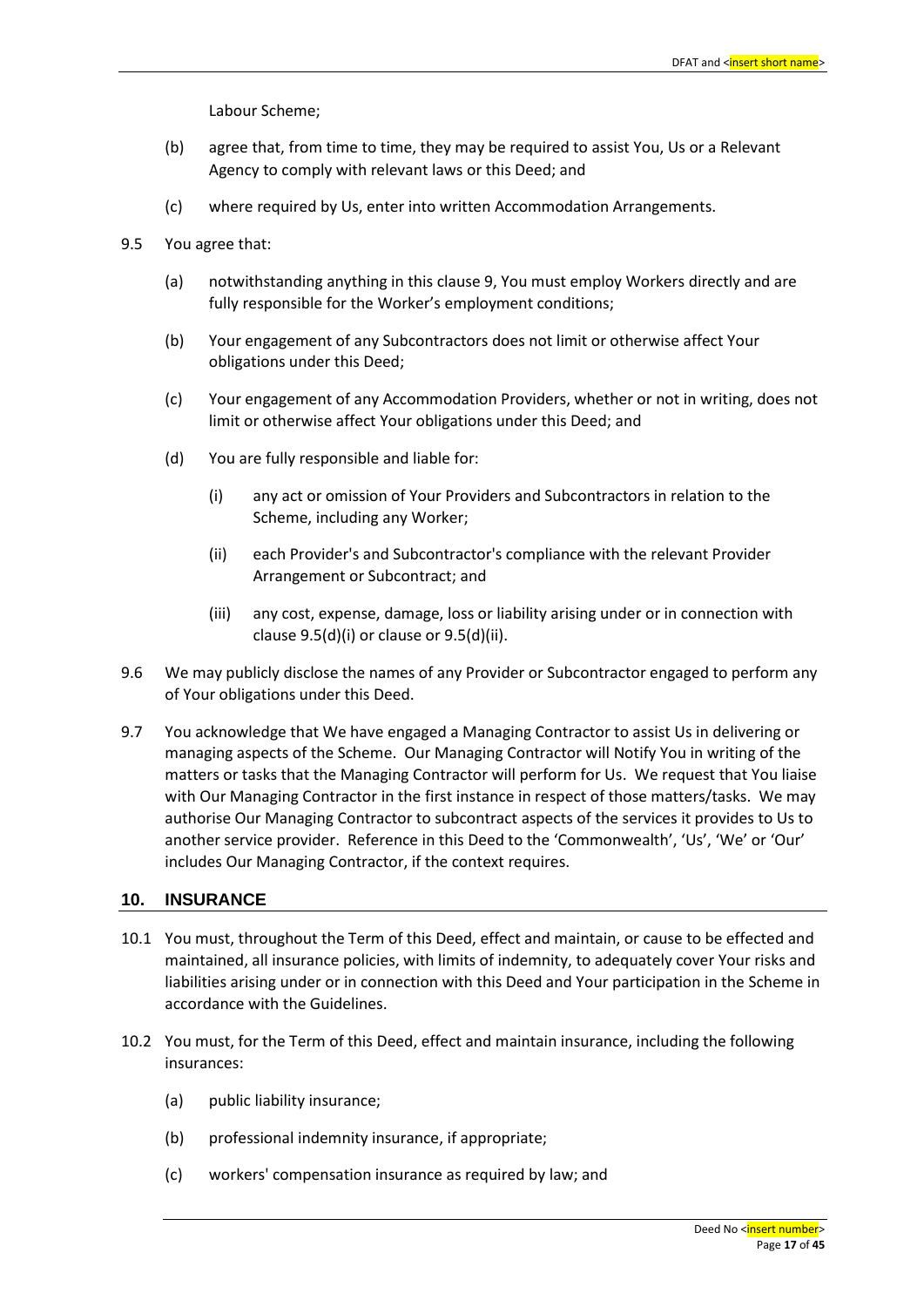(d) any other insurance that may be reasonably required by Us from time to time.

*Note: it is Your responsibility to ensure that You effect and maintain insurances that are appropriate for Your organisation's circumstances, based on independent advice. This may include additional types of insurance not specified in this Deed, which may be appropriate and/or necessary, depending on Your organisations' circumstances.* 

10.3 You must, on receipt of a Notice requesting You to do so, provide to Us certificates of currency, and a copy of the terms, for the insurance policies held by You in accordance with this clause 10.

#### **11. INDEMNITY**

<span id="page-17-0"></span>11.1 In this clause 11:

**fault** means any negligent or unlawful act or omission or wilful misconduct.

- 11.2 You indemnify Us from and against any:
	- (a) cost or liability incurred by Us;
	- (b) loss or damage to Our property; or
	- (c) loss or expense incurred by Us in dealing with any claim against Us including legal costs and expenses on a solicitor/own client basis and the cost of time spent, resources used or disbursements paid by Us,

arising from either one or more of the following:

- (d) personal injury or death in respect of any person (including a Worker) involved in the Scheme;
- (e) the exercise by Us of any of Our rights under this Deed in relation to a Worker, Your Personnel, a Provider or a Subcontractor;
- (f) a breach by You of this Deed, including Your contravention of any workplace relations or work health and safety laws;
- (g) any publication of information by Us where such information relates to:
	- (i) Your performance of this Deed; or
	- (ii) best practice by You,

and where the published information was provided by You to Us; and

- (h) an act or omission involving fault on the part of You, Your Personnel, a Provider or a Subcontractor in connection with:
	- (i) this Deed, the Provider Arrangement or the Subcontract (as the case may be);
	- (ii) the provision of accommodation or other services to Workers; or
	- (iii) Your, Your Personnel's, the Provider's or the Subcontractor's participation in the Scheme.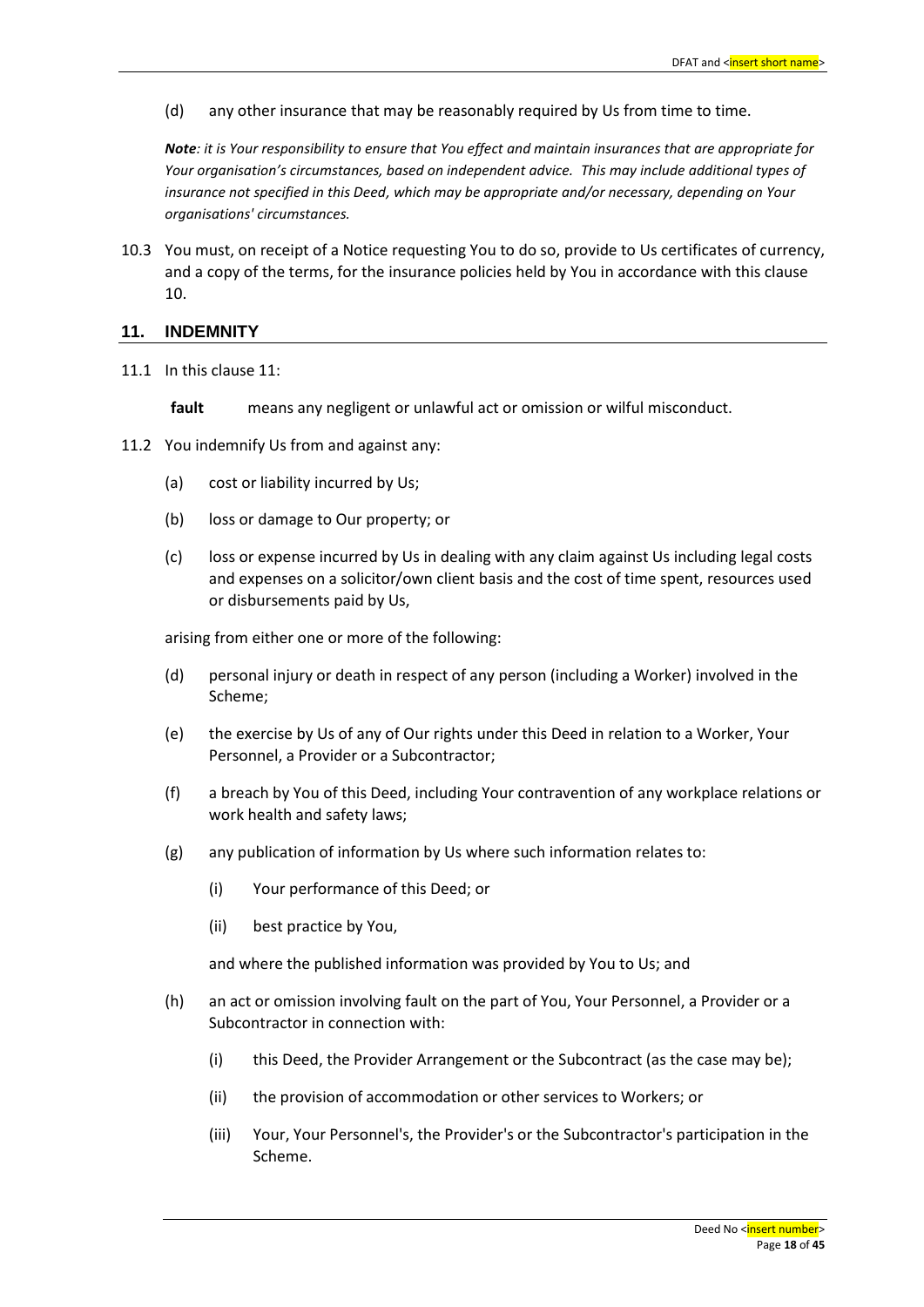- 11.3 Your liability to indemnify Us under clause [11.1](#page-17-0) will be reduced proportionately to the extent that any act or omission involving fault on the part of Us or Our Personnel contributed to the relevant cost, liability, loss, damage or expense.
- 11.4 Our right to be indemnified under this claus[e 101](#page-16-0) is in addition to, and not exclusive of, any other right, power or remedy provided by law, but We are not entitled to be compensated in excess of the amount of the relevant cost, liability, loss, damage or expense.

## **12. INTELLECTUAL PROPERTY**

- 12.1 You grant Us, or must ensure that We are granted, an irrevocable, royalty-free, non-exclusive, world-wide licence, including the right to sublicense, to exercise all Intellectual Property Rights, in any Material delivered or otherwise obtained by Us under this Deed or in connection with the Scheme, for any Australian Government purpose, or any purpose in the interests of the Scheme or any Employment Program (including the Seasonal Worker Program), or both, as the case may be.
- 12.2 You represent and warrant that exercising Our rights under clause 12.1 will not infringe any third party's Intellectual Property Rights or Moral Rights.

## **13. RECORDS**

- 13.1 You must maintain true, accurate and complete Records about the following:
	- (a) the performance of Your obligations under this Deed;
	- (b) relevant details of each Worker You employ including, their hours worked, their placement locations, pay and conditions, work history and pay slips;
	- (c) any other matters required by law or Notified by Us, to You, from time to time.
- 13.2 Subject to clause 14.2(m), You must keep records created under this clause 13.1 for the longer of the periods below:
	- (a) as required by law;
	- (b) seven (7) years from the date they are created; or
	- (c) any reasonable longer period as Notified by Us.

## **14. PRIVACY**

14.1 In this clause 14:

| Agency                                        | has the same meaning as in section 6 of the Privacy Act |
|-----------------------------------------------|---------------------------------------------------------|
| <b>Australian Privacy</b><br><b>Principle</b> | has the same meaning as in section 6 of the Privacy Act |
| <b>Contracted Services</b><br><b>Provider</b> | has the same meaning as in section 6 of the Privacy Act |
| <b>Eligible Data Breach</b>                   | has the same meaning as in section 6 of the Privacy Act |
| <b>Personal Information</b>                   | has the same meaning as in section 6 of the Privacy Act |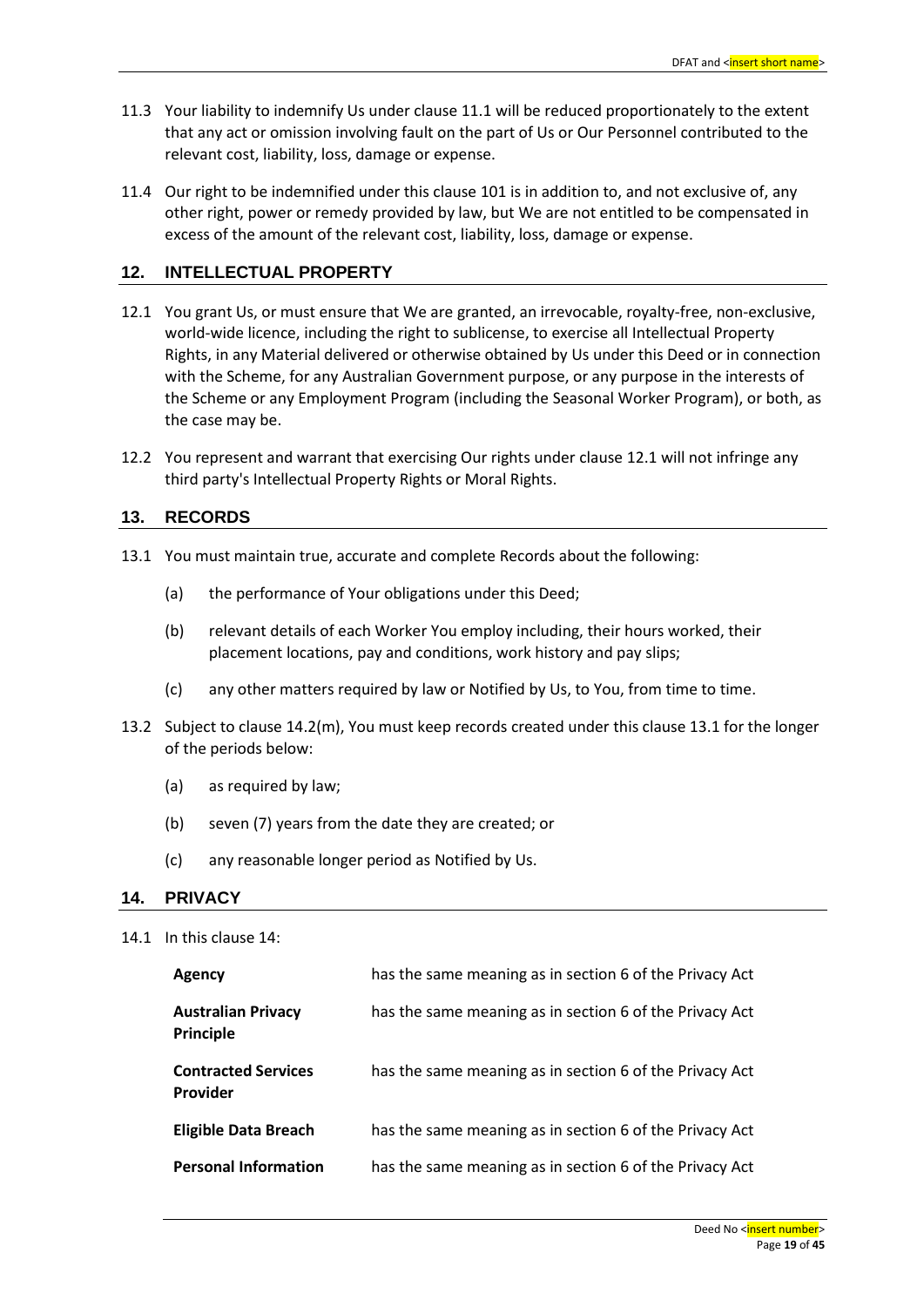| <b>Sensitive Information</b> | has the same meaning as in section 6 of the Privacy Act |
|------------------------------|---------------------------------------------------------|
|                              |                                                         |

**Records** has the same meaning as in section 6 of the Privacy Act

- 14.2 In relation to Personal Information received, created or held by You for the purposes of this Deed, You agree:
	- (a) that You are a Contracted Service Provider and therefore bound to carry out and discharge the obligations contained in the Australian Privacy Principles as if You are an Agency under the Privacy Act;
	- (b) that You must use or disclose Personal Information obtained in the course of conducting services under the Deed only for the purposes of the Deed;
	- (c) that You must notify individuals whose Personal Information You hold that their Personal Information may be disclosed and passed on to Us and to other persons in relation to providing services under the Deed;
	- (d) not to use or disclose Personal Information or to engage in any practice that would if done or engaged in by Us - breach any section of the Privacy Act (including the Australian Privacy Principles);
	- (e) not to use or disclose Sensitive Information otherwise than in accordance with the Privacy Act;
	- (f) that You will use the approved 'Privacy Notification and Consent Form' issued by Us to obtain the informed written consent to the collection, use and disclosure of Personal Information (including Sensitive Information) from the individual affected to ensure You meet the notification requirements of the Privacy Act;
	- (g) that if You wish to disclose an individual's Personal Information from Your organisation to another entity or individual outside Australia or an external Territory You will, prior to any disclosure of Personal Information:
		- (i) obtain the informed written consent of the individual in accordance with clause 14.2(f) above; and
		- (ii) otherwise comply with APP 8 prior to disclosing any Personal Information to another entity or individual outside Australia or an external Territory.
	- (h) to comply with reasonable demands, directions or inquiries made by the Commissioner or Us (or our Managing Contractor) in relation to access to, or management of, Personal Information;
	- (i) to ensure that any Subcontract entered into by You pursuant to clause 9 (Subcontracting and Providers) of this Deed imposes obligations on Subcontractors equivalent to the obligations You have under this clause 14;
	- (j) to ensure that any other person who You allow to access Personal Information is made aware of, and undertakes in writing, to observe the Australian Privacy Principles;
	- (k) to comply with policy guidelines laid down by Us or issued by the Commissioner from time to time relating to the handling of Personal Information;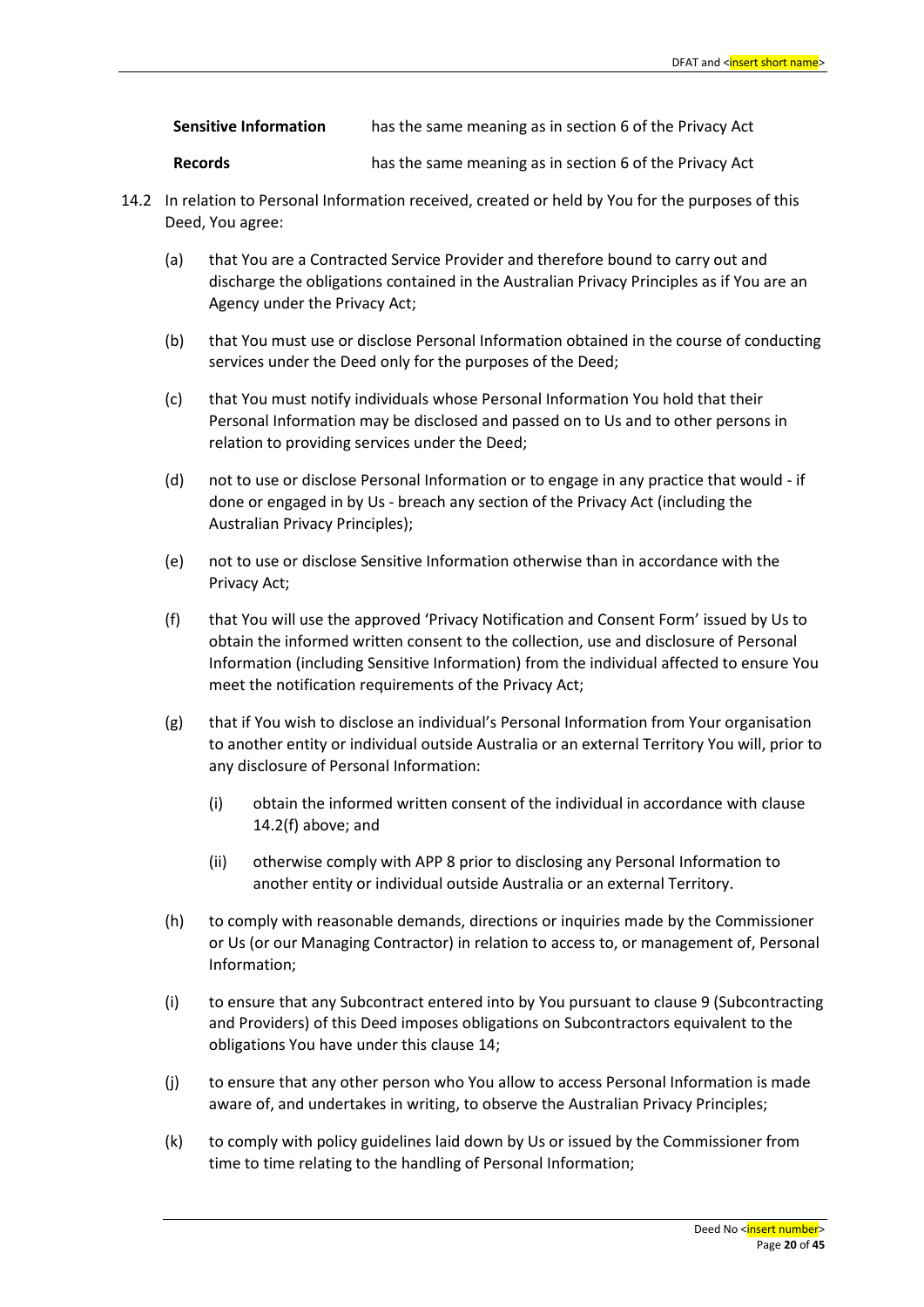- (l) to keep Us informed of any developments in relation to an Eligible Data Breach;
- (m) if requested by Us, at the end of this deed, to return all Records containing Personal Information to Us, or delete or destroy those Records in the presence of a person authorised by Us;
- (n) to Your name being published in reports by the Commissioner.
- 14.3 Subject to clause 14.2, You must immediately notify Us if You become aware:
	- (a) of a breach or suspected breach of Your obligations under this clause 14 (which You must investigate and report the substance and outcome of that investigation to Us within fourteen (14) calendar days of becoming aware);
	- (b) that a disclosure of Personal Information may be required by law;
	- (c) of any unauthorised access to or unauthorised disclosure of relevant Personal Information, or a loss of relevant Personal Information, that You hold; or
	- (d) of an approach to You by the Commissioner or by a person claiming that their privacy has been interfered with.

*Note: more information about the Privacy Act, the Australian Privacy Principles and the Notifiable Data Breach Scheme is available a[t http://www.oaic.gov.au/.](http://www.oaic.gov.au/) Your obligations under this clause 14 require You to act in accordance with the Privacy Act and the APPs as if You were an 'Agency'.*

## **15. ACCESS TO PREMISES AND RECORDS**

- 15.1 You must at all reasonable times give, and must take all reasonable steps to ensure that Your Personnel, Providers and Subcontractors give Our Personnel, Our Managing Contractor's Personnel and/or their Subcontractor's Personnel, the Auditor-General and his or her delegates, and any person authorised in writing by Us:
	- (a) reasonable access to:
		- (i) Your Personnel, Providers and Subcontractors in connection with the Scheme;
		- (ii) Your Personnel's, Provider's and Subcontractor's workplaces, sites and equipment in connection with the Scheme;
		- (iii) premises occupied by You;
		- $(iv)$  without limiting clauses 15.1(a)(i) and 15.1(a)(ii), accommodation where Workers are placed;
		- (v) all records, Reports and other Material held by You, Your Personnel, Providers and Subcontractors; and
	- (b) reasonable assistance to:
		- (i) inspect the performance of Your obligations under this Deed;
		- (ii) to locate and inspect Records, Reports and other Material;
		- (iii) make copies of Records, Reports and other Material and remove those copies,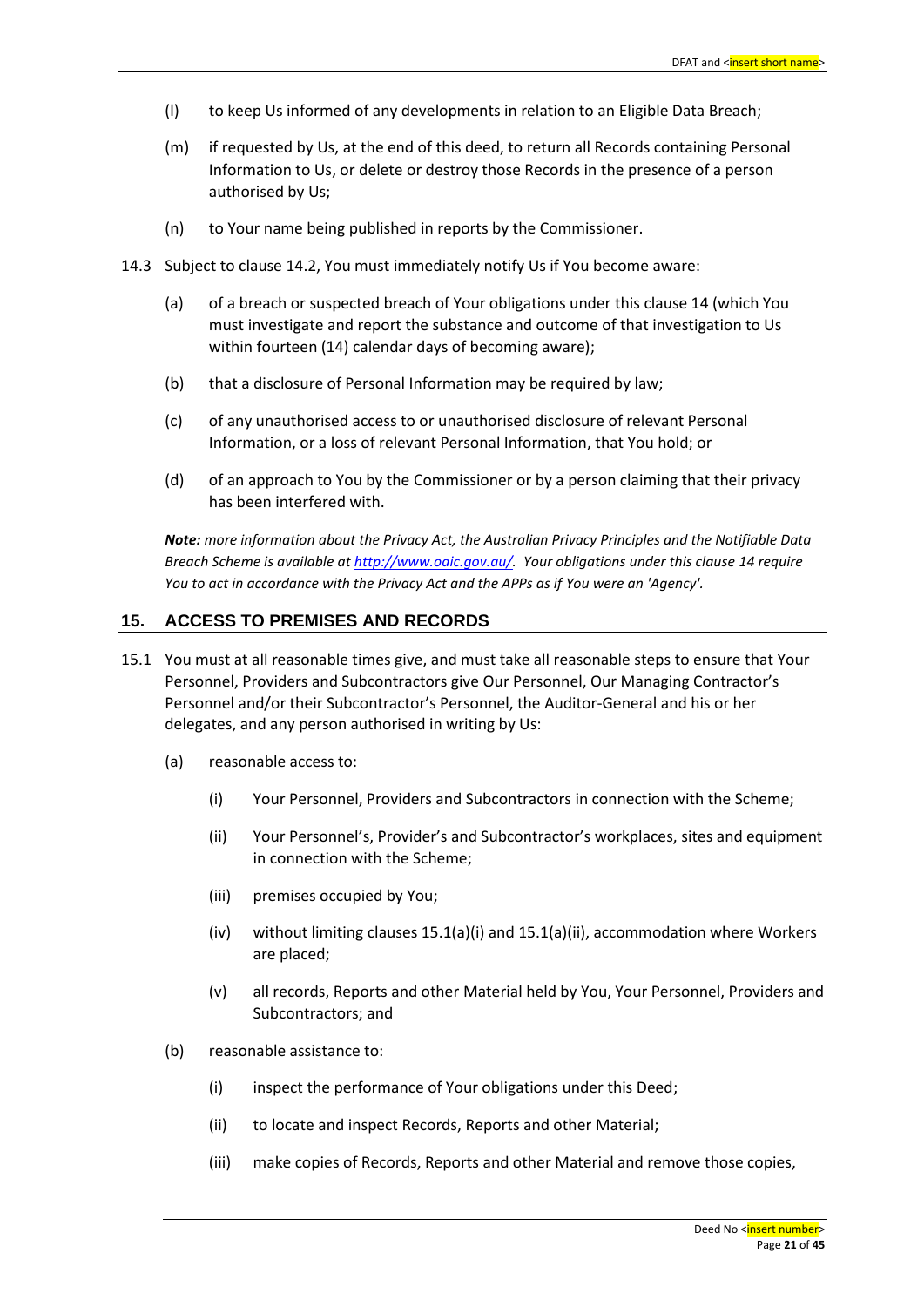relevant to the Scheme.

*Note: there are additional rights of access in favour of the Fair Work Ombudsman under the Fair Work Act 2009 (Cth), the Commonwealth Ombudsman under the Ombudsman Act 1976 (Cth), the Commonwealth Auditor-General under the Auditor-General Act 1997 (Cth) and the Privacy Commissioner under the Privacy Act 1988 (Cth).*

- 15.2 The rights referred to in clause 15.1 are subject to:
	- (a) the provision of reasonable prior notice to You; and
	- (b) Your reasonable security and/or biosecurity procedures (if any),

where We consider it is practicable and appropriate to provide such Notice, or comply with such security and biosecurity procedures (if any), in the circumstances.

- 15.3 Notwithstanding clause 24.2, 'Notice' under clause 15.2 may be provided by Us to You:
	- (a) in writing, including via email; or
	- (b) verbally, over the phone, via text message or in person.
- 15.4 Without limiting clause 15.2, if a matter is being investigated which, in Our opinion, may involve an actual or suspected breach of the law, or We are conducting Program Assurance Activities, clause 15.2 will not apply.
- 15.5 The requirement for access specified in clause 15 does not in any way reduce Your responsibility to perform Your obligations under this Deed.

## **16. FREEDOM OF INFORMATION AND ACCESS TO DOCUMENTS**

16.1 In this clause 16:

|                 | <b>Commonwealth Contract</b> has the same meaning as it has in section 4 of the Freedom of<br><i>Information Act 1982 (Cth)</i> |
|-----------------|---------------------------------------------------------------------------------------------------------------------------------|
| <b>Document</b> | has the same meaning as it has in section 4 of the Freedom of<br><i>Information Act 1982 (Cth)</i>                              |

- 16.2 You acknowledge that this Deed is a Commonwealth Contract.
- 16.3 Where We have received a request for access to a Document created by, or in the possession of, You, Your Providers or Subcontractors that relates to the performance of this Deed (but not to the entry into this Deed), We may, at any time by written Notice, require You to provide the Document to Us and You must, at no additional cost to Us promptly comply with the Notice.
- 16.4 Nothing in this clause 16 limits or otherwise affects clause 15 (Access to premises and records).

## **17. DISCLOSURE OF INFORMATION**

- 17.1 Subject to this clause 17.1 and clause 17.5:
	- (a) You must not, without Our prior written approval, disclose any of Our Confidential Information to a third party; and
	- (b) We must not, without Your prior written approval, disclose any of Your Confidential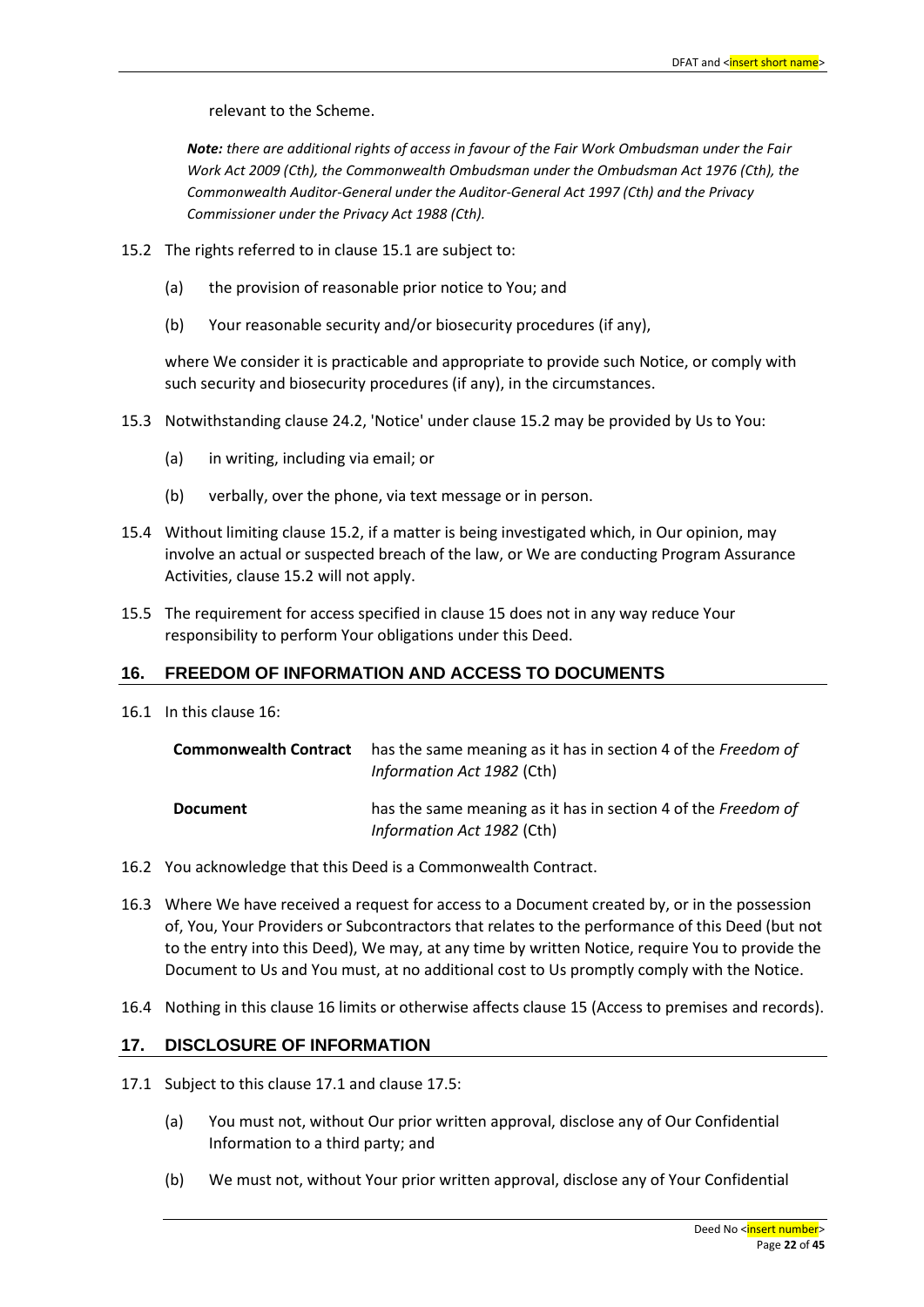Information to a third party outside the Commonwealth.

- 17.2 In giving written approval to disclosure of Confidential Information, a party may impose conditions as it thinks fit, and the other party agrees to comply with the conditions.
- 17.3 We may at any time give Notice requiring You to arrange for any person engaged in, or in relation to, the performance or management of this Deed to give written undertakings, in a form required by Us, relating to the non-disclosure of Our Confidential Information.
- 17.4 If You receive Notice under clause 17.3, You must promptly arrange for all undertakings to be given.
- 17.5 The obligations on the parties under clause 17.1 will not be breached if information:
	- (a) is disclosed by Us to the responsible Minister;
	- (b) is disclosed to relevant Commonwealth departments and agencies (including but not limited to the Department of Home Affairs, the Fair Work Ombudsman, Department of Education, Skills and Employment, Australian Federal Police and Australian Taxation Office or any Commonwealth or State or Territory work health and safety authority) and the governments of a Participating Country as required for the purposes of this Deed;
	- (c) is disclosed by Us, in response to a request by a House or a Committee of the Parliament of the Commonwealth of Australia;
	- (d) is authorised or required by law to be disclosed; or
	- (e) is in the public domain otherwise than due to a breach of clause 17.1.

#### **18. DISPUTE RESOLUTION**

- 18.1 Subject to clause 18.3, the parties agree not to commence any legal proceedings in respect of any dispute arising under this Deed, which cannot be resolved by informal discussion, until the procedure set out in clause 18.2 has been followed.
- 18.2 The parties agree that any dispute between the parties arising under this Deed will be dealt with as follows:
	- (a) the party claiming that there is a dispute will send the other party a written Notice setting out the nature of the dispute;
	- (b) the parties will try to resolve the dispute though direct negotiation themselves, or by persons to whom they have given authority to resolve the dispute;
	- (c) the parties have 20 Business Days from the receipt of the Notice to reach a resolution or to agree that the dispute is to be submitted to mediation or other alternative dispute resolution procedures.
- 18.3 If after 20 Business Days from the receipt of the Notice
	- (a) there is no resolution of the dispute;
	- (b) there is no agreement on submission of the dispute to mediation or some alternative dispute resolution procedure; or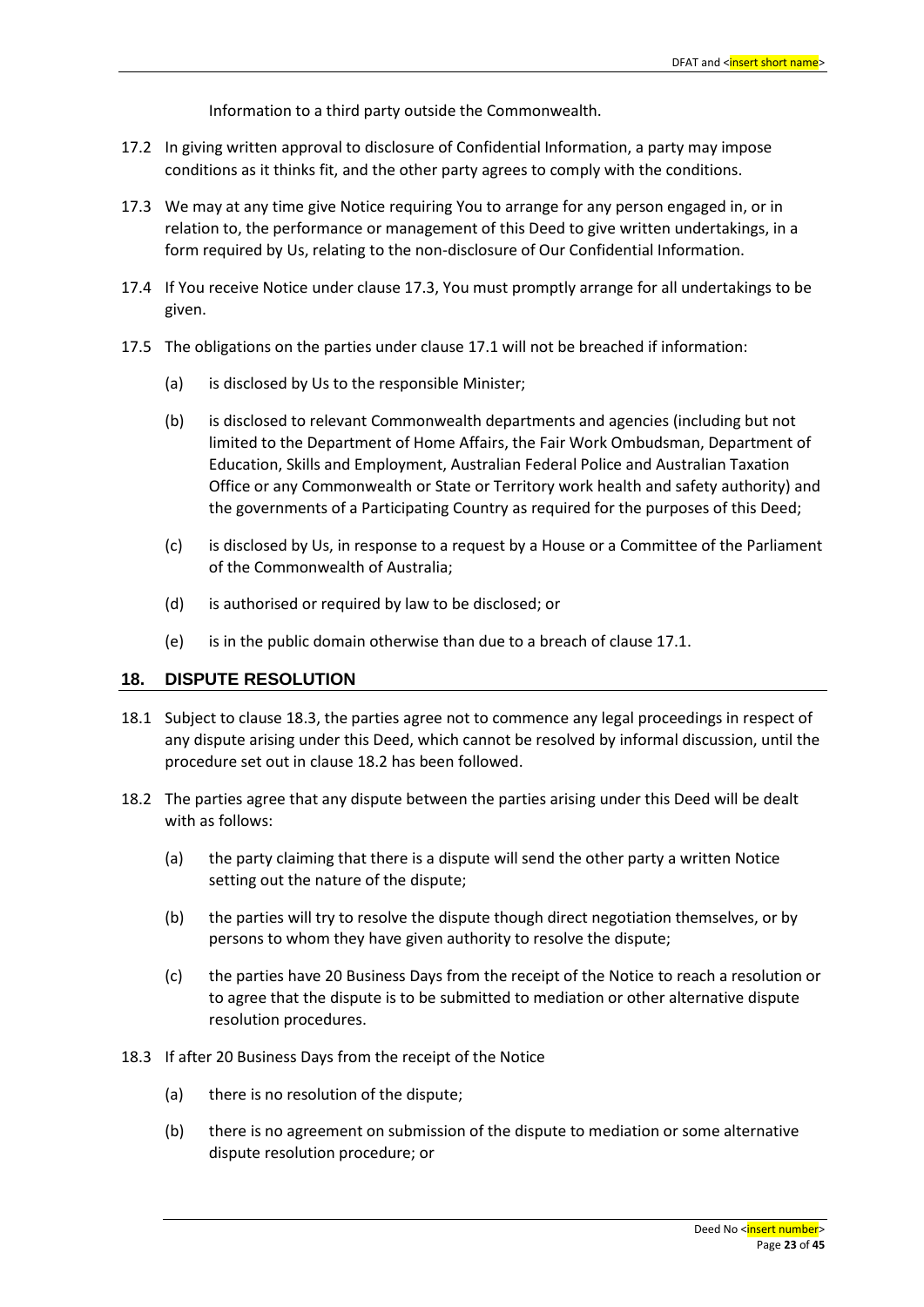(c) there is a submission to mediation or some other form of alternative dispute resolution procedure, but there is no resolution within 15 Business Days of that submission, or extended time as the parties may agree in writing before the expiration of the  $15<sup>th</sup>$ Business Day,

then, either party may commence legal proceedings.

- 18.4 Clauses 18.1 and 18.2 do not apply if:
	- (a) either party commences legal proceedings for urgent interlocutory relief;
	- (b) action is taken by Us under clause 20 (Termination without costs) or clause 21 (Termination with costs); or
	- (c) an authority of the Commonwealth, a State or Territory is investigating a breach or suspected breach of the law by You.
- 18.5 Unless otherwise agreed, the parties agree to share equally the cost of any submission of a dispute to mediation or other alternative dispute resolution procedure, in accordance with clause 18.2.
- 18.6 Despite the existence of a dispute, both parties must (unless requested in writing by the other party not to do so) continue to perform their obligations under this Deed.
- 18.7 The parties note that the Migration Review Tribunal has jurisdiction to review certain visa decisions. This Deed does not abrogate any rights of review to the Migration Review Tribunal or any other Tribunal performing a similar role in the future.

## **19. SPECIFIED EVENTS AND SUBSEQUENT ACTIONS**

## **Specified Events**

- 19.1 You acknowledge and agree that, without limiting or otherwise affecting any of Our other rights in this Deed, We may, in Our absolute discretion:
	- (a) issue You a Notice under clause 19.4 (Subsequent action in response to a Specified Event), if We consider, in Our absolute discretion, that any of the Specified Events set out in clause 19.2 or clause 19.3 below are occurring or have occurred; or
	- (b) issue You a Notice under clause 20 (Termination without costs), if We consider, in Our absolute discretion, that any of the Specified Events set out in clause 19.3 below are occurring or have occurred.
- 19.2 The Parties acknowledge and agree that each of the following is a "Specified Event":
	- (a) We do not have confidence in Your ability to perform Your obligations under this Deed; or
	- (b) We consider that You are failing to perform Your obligations under this Deed to Our satisfaction.
- 19.3 Without limiting or otherwise affecting clause 19.2, the Parties acknowledge and agree that each of the following is a "Specified Event":
	- (a) Your approval as a Temporary Activities Sponsor with the Department of Home Affairs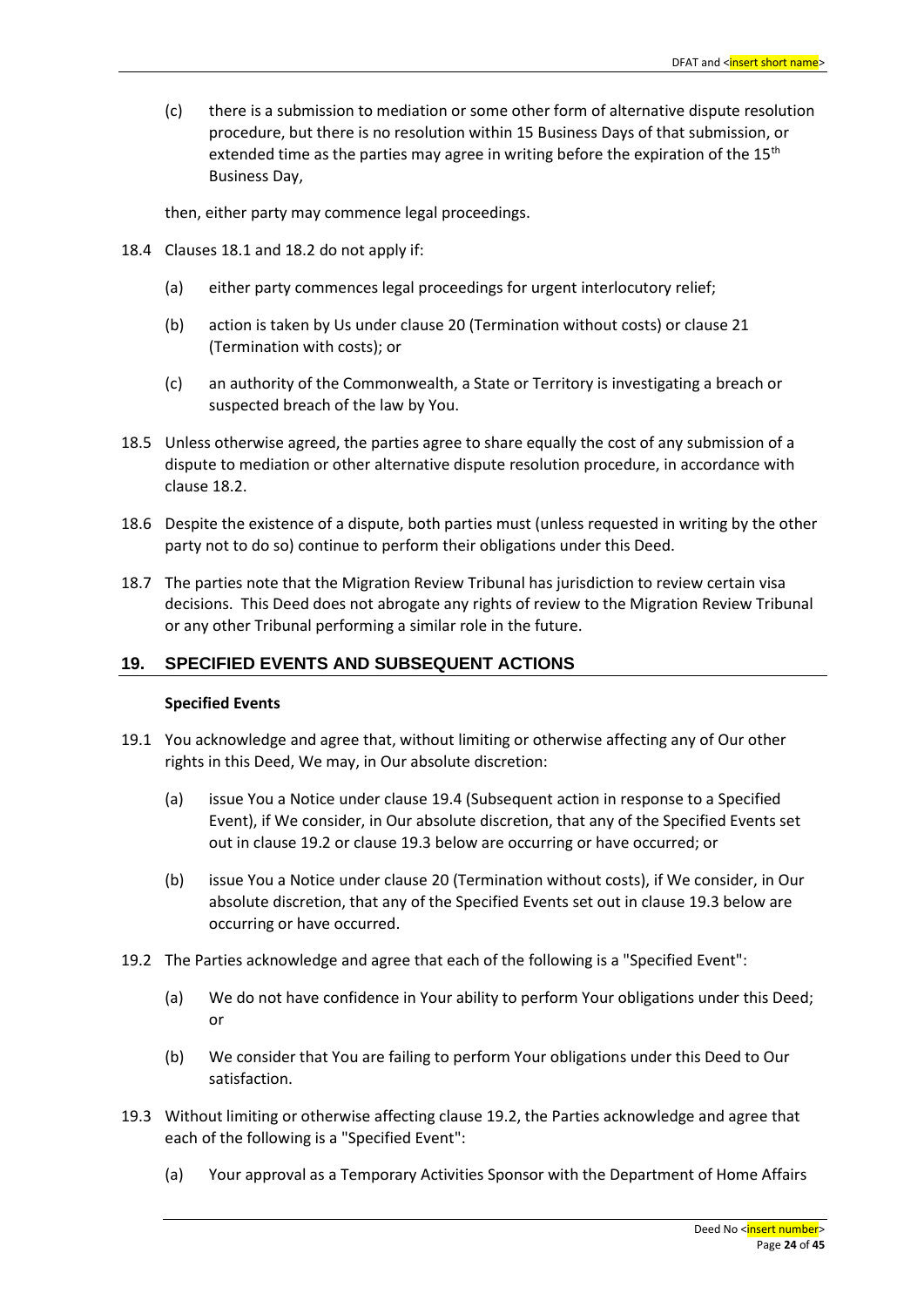ceases to be in effect, is suspended, cancelled or is You are barred from holding such approval;

- (b) You fail to be approved as a Temporary Activities Sponsor within twelve (12) months of the Effective Date of this Deed;
- (c) We are satisfied that, prior to entering into this Deed, You have engaged in misleading or deceptive conduct or omitted to provide information to Us either in the Application to become an Approved Employer or otherwise:
	- (i) that is material to the performance of this Deed; or
	- (ii) that may have affected Our original decision to enter into this Deed or any action taken by Us under this Deed;
- (d) We are satisfied that at any time You:
	- (i) provided false or misleading information in a Report, Record or other Material that You had to provide to Us or Our Managing Contractor under this Deed; or
	- (ii) engaged in misleading or deceptive conduct or omitted to provide Us, Our Managing Contractor or any Relevant Agency with information in a Report, Record or other Material,

that may have affected the original decision by Us, Our Managing Contractor or Relevant Agency (as the case may be) to approve or endorse the content of the Report, Record or other Material;

- (e) We consider that You have provided Us, Our Managing Contractor or any Relevant Agency with a Report, Record or other Material which is not true, accurate and complete;
- (f) You are a participant in another Employment Program and:
	- (i) We are satisfied that You provided false or misleading information, or omitted to provide important information, in relation to that program;
	- (ii) Your participation in that program has been suspended or terminated; or
	- (iii) You have substantially failed to comply with your obligations under that program;
- (g) You fail to deliver Reports or Records (or both, as the case may be) in accordance with this Deed, including within the specified time requirements;
- (h) without limiting any other Specified Event in this clause 19.3, We consider that You are in breach of any of Your obligations under this Deed and where such a breach is capable of remedy, You do not remedy the breach within five (5) Business Days of receiving a Notice in writing from Us to do so, or another timeframe as agreed between the Parties;
- (i) We consider that You are in breach of an obligation under this Deed and the breach is not capable of remedy;
- (j) You fail to respond within five (5) Business Days to a Notice sent by Us to You identifying actual or potential breaches of Your obligations under this Deed, or such other longer timeframe specified by Us in the Notice;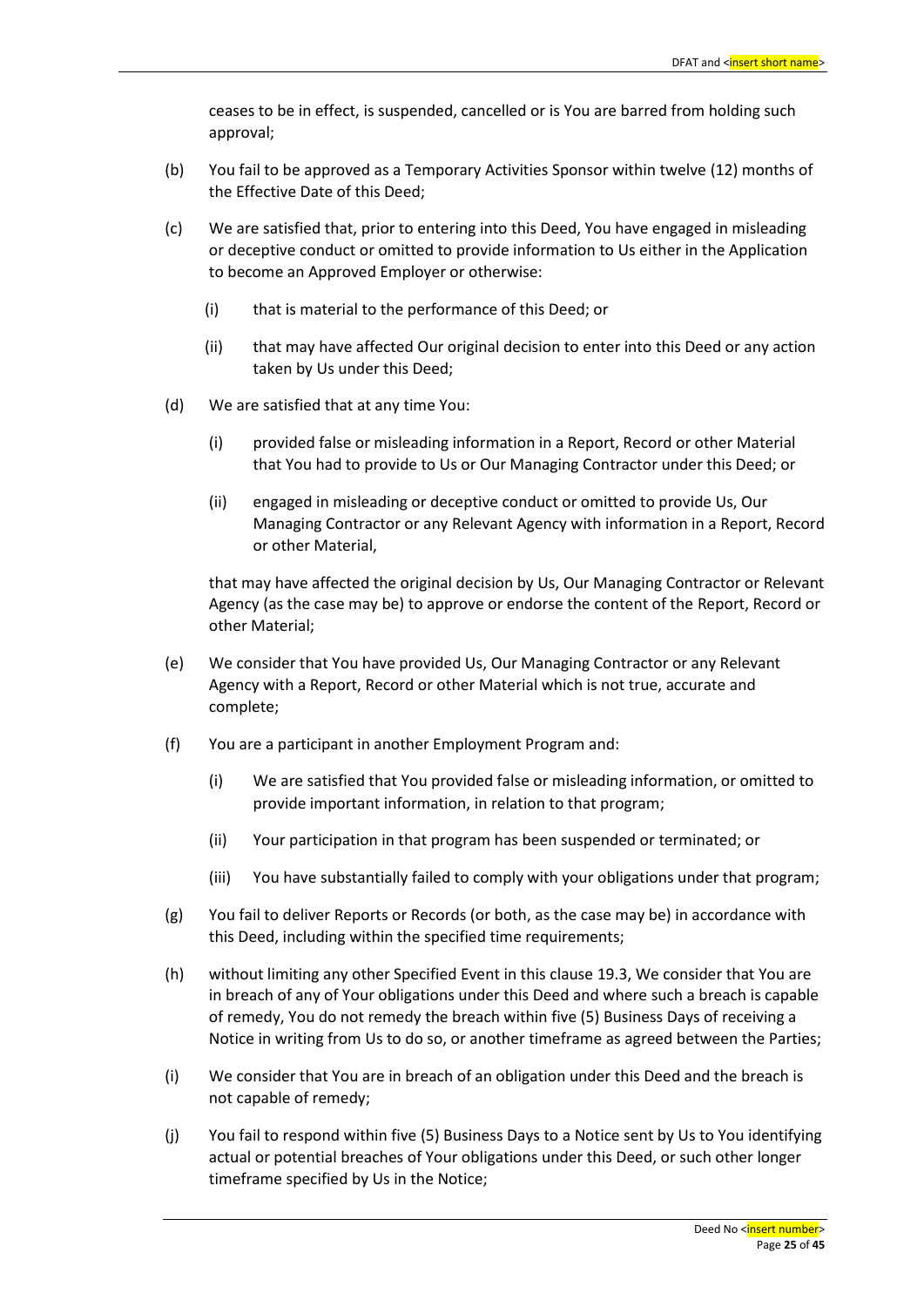- (k) You are issued with three breach Notices in a 12 month period in relation to this Deed, irrespective of whether You remedy those breaches;
- (l) without limiting clause 19.3(q), You fail to pay any of Your workers, including a Worker, any amount (in whole or in part) in accordance with the relevant Fair Work Instrument;
- (m) You are unable to pay all Your debts when they become due;
- (n) any of the following occurs at any time during the Term of this Deed:
	- (i) You fail to comply with a statutory demand within the meaning of section 459F of the *Corporations Act 2001* (Cth);
	- (ii) proceedings are initiated to obtain an order for Your winding up or any shareholder, member or director convenes a meeting to consider a resolution for Your winding up;
	- (iii) You come under one of the forms of external administration referred to in Chapter 5 of the *Corporations Act 2001* (Cth) or equivalent provisions in other legislation, or an order has been made to place You under external administration; or
	- (iv) Notice is served on You or proceedings are taken to cancel Your incorporation or registration or to dissolve You as a legal entity;
- (o) if You are an individual, You become bankrupt or enter into a scheme of arrangement with creditors or are found to be non-compliant with any other Australian laws; or
- (p) You cease to carry on a business relevant to the performance of this Deed;
- (q) We are of the opinion that You have failed to comply with any Australian law or the law of any other country that applies to activities You are engaged in connection with the Scheme;
- (r) without limiting clause 19.3(q), You admit to, are under investigation for, or are charged with, a breach of any of Your statutory obligations (including under the *Fair Work Act 2009* (Cth) or other relevant workplace laws, any relevant Commonwealth, state and territory work health and safety legislation or the *Migration Act 1953* (Cth));
- (s) You fail to Notify Us prior to undergoing a Change in Control, or You undergo a Change in Control which We consider affects Your ability to participate in the Scheme; or
- (t) You, or a director or other office holder of Your organisation, are subject to a criminal investigation or are charged with a criminal offence.

## **Subsequent action in response to a Specified Event**

- 19.4 If clause 19.1(a) applies, We may, in Our absolute discretion, issue a Notice to You to do any one or more of the following:
	- (a) reduce the scope of an Approved Recruitment;
	- (b) direct You to immediately suspend all future recruitment under an Approved Recruitment and not issue any Offers of Employment;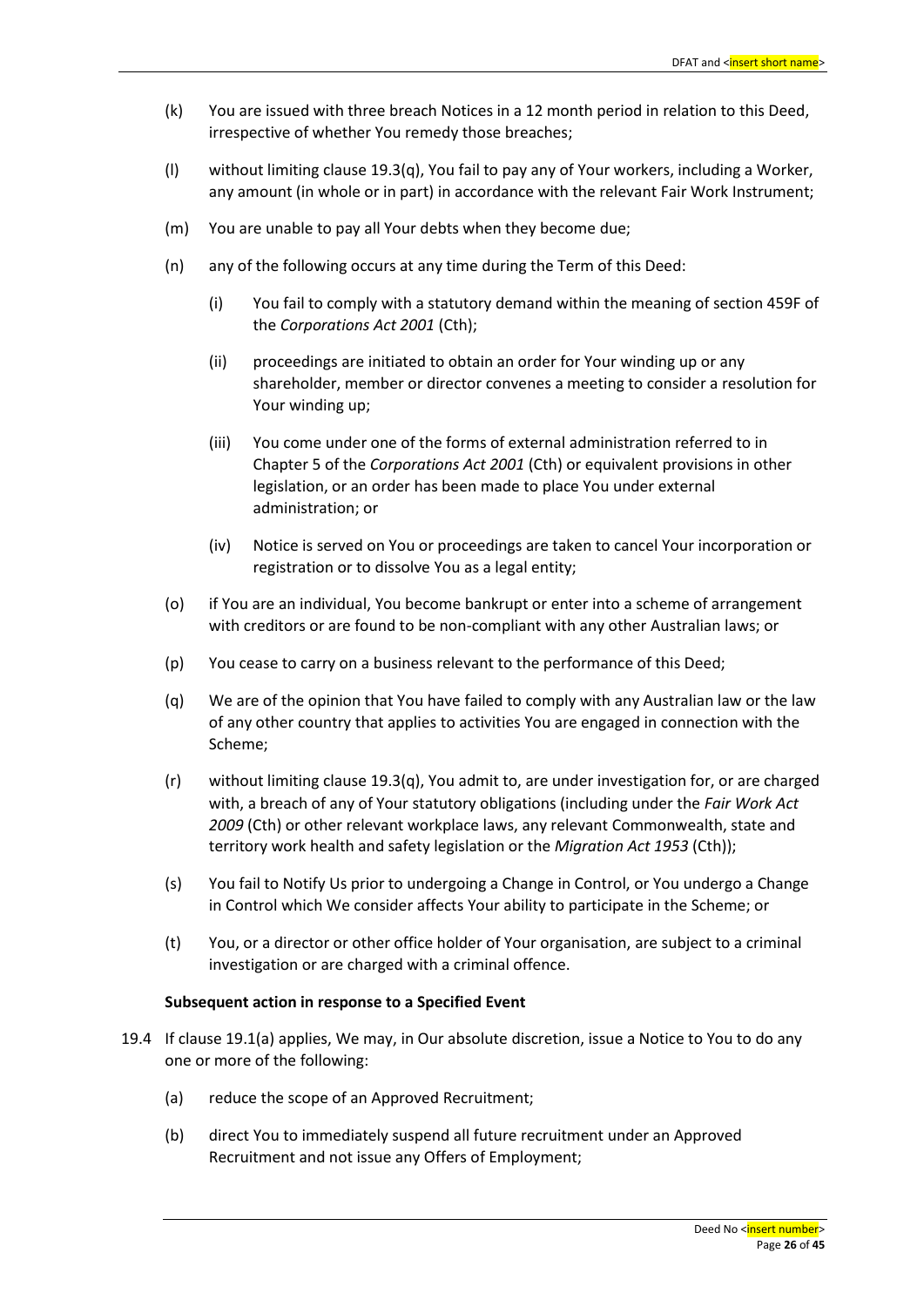- (c) direct You to immediately suspend the employment of one or more Workers under an Approved Recruitment;
- (d) amend an Approved Recruitment, or approve a Recruitment Application subject to conditions, including in relation to:
	- (i) the recruitment of Workers, including the number of Workers in each Approved Recruitment;
	- (ii) the employment of Workers, including one or more of the following:
		- 1. the number of Workers You can employ at any one time; and
		- 2. the regions in which You can employ Workers;
	- (iii) the accommodation of Workers, including:
		- 1. the types of accommodation You can arrange for Workers to occupy; or
		- 2. the location of accommodation You can arrange for Workers to occupy,

or both, as the case may be; or

- (iv) the arrangements for the welfare and wellbeing of Workers;
- (e) terminate an Approved Recruitment;
- (f) direct You to terminate or reduce the scope of a Provider Arrangement or a Subcontract;
- (g) direct that You stop any of Your Personnel from interacting with Workers or from being involved in activities relevant to the Scheme, and, if We consider it appropriate, immediately organise a suitable replacement to Our satisfaction;
- (h) direct You to remove Workers from a Host Organisation;
- (i) direct that You place Workers with a new Host Organisation;
- (j) direct You to arrange transport for Workers to another location as specified by Us at Your cost;
- (k) reduce the number of Workers You are approved to employ or recruit, permanently or temporarily;
- (l) direct You or a Host Organisation to undertake specified training or accreditation; or
- (m) exercise any of Our other rights under this Deed.
- 19.5 You must comply with any conditions imposed by Us under clause 19.4.
- 19.6 Nothing in this clause 19 limits or otherwise affects any of Our other rights under this Deed and otherwise under statute, at law or in equity.

## **20. TERMINATION WITHOUT COSTS**

20.1 If clause 19.1(b) applies, We may in Our absolute discretion, immediately, or at a later date as specified by Us, terminate this Deed by issuing a Notice to You, without the payment of any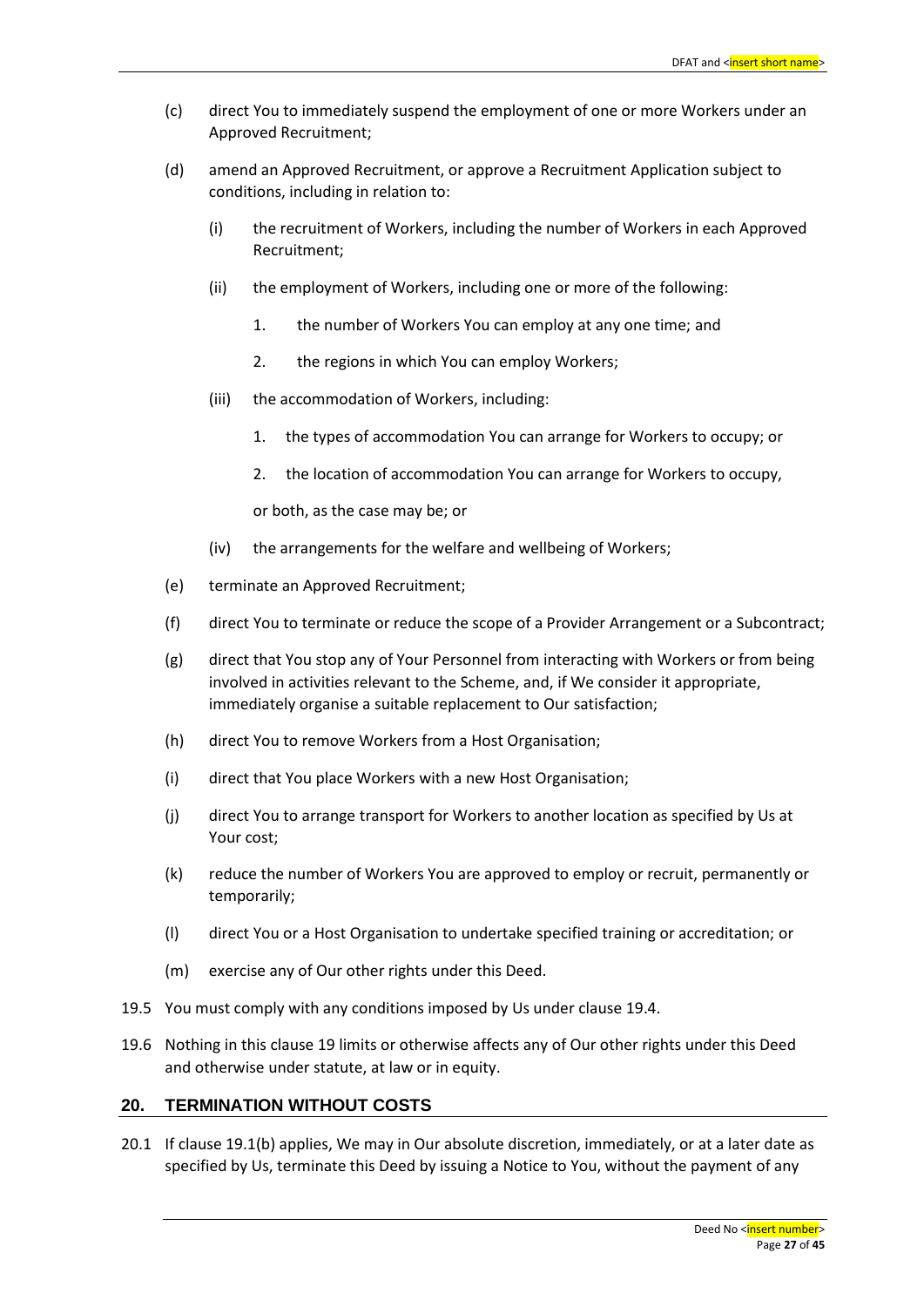costs.

20.2 To avoid doubt, We are not obliged to exercise any of Our other rights under clause 19.4 or otherwise under this Deed, prior to exercising Our right to terminate under clause 20.1.

## **21. TERMINATION WITH COSTS**

- 21.1 We may at any time and in Our absolute discretion, by Notice, terminate this Deed, effective from a date specified in the Notice.
- 21.2 Subject to clause 21.3, if We terminate the Deed under clause 21.1, We will only be liable for reasonable, unavoidable costs actually incurred and substantiated by You and are directly attributable to the termination of the Deed.
- 21.3 If We exercise our rights under clause 21.1, We will not be liable for:
	- (a) loss of prospective profits attributable to the termination;
	- (b) loss of benefits that would have been conferred upon You, had a termination not occurred;
	- (c) loss of any unpaid expenses incurred under this Deed that have not been recovered from Workers pursuant to this Deed; and
	- (d) payment of any wages or benefits, that are payable to Workers by You.

## **22. TERMINATION BY AGREEMENT**

22.1 The Parties may at any time agree to terminate this Deed on such terms and conditions as agreed between the Parties in writing, pursuant to clause 27.2 (Variation).

## **23. FORCE MAJEURE EVENT**

- 23.1 In the instance of an actual or threatened Force Majeure Event, You agree to take all precautions, measures and actions reasonably within Your control to:
	- (a) avoid any delay or failure to carry out any obligations under this Deed;
	- (b) remedy the effects of a Force Majeure Event promptly and mitigate any loss suffered as a result of Your failure to carry out any obligations under this Deed (including by the expenditure of funds); and
	- (c) minimise or reduce the impact of the Force Majeure Event on Your Workers, including by finding them alternative work to perform within Your Organisation.
- 23.2 If You become aware of any matter likely to constitute a Force Majeure Event affecting Your performance of any of Your obligations under this Deed, You must notify Us as soon as possible, but no later than the next Business Day, of becoming so aware. The Notice must contain:
	- (a) full particulars of the Force Majeure Event, including its nature and likely duration;
	- (b) the obligations affected by the Force Majeure Event; and
	- (c) a plan on what work-around procedures are being undertaken during the Force Majeure Event, including what alternative work Your Workers may be able to undertake to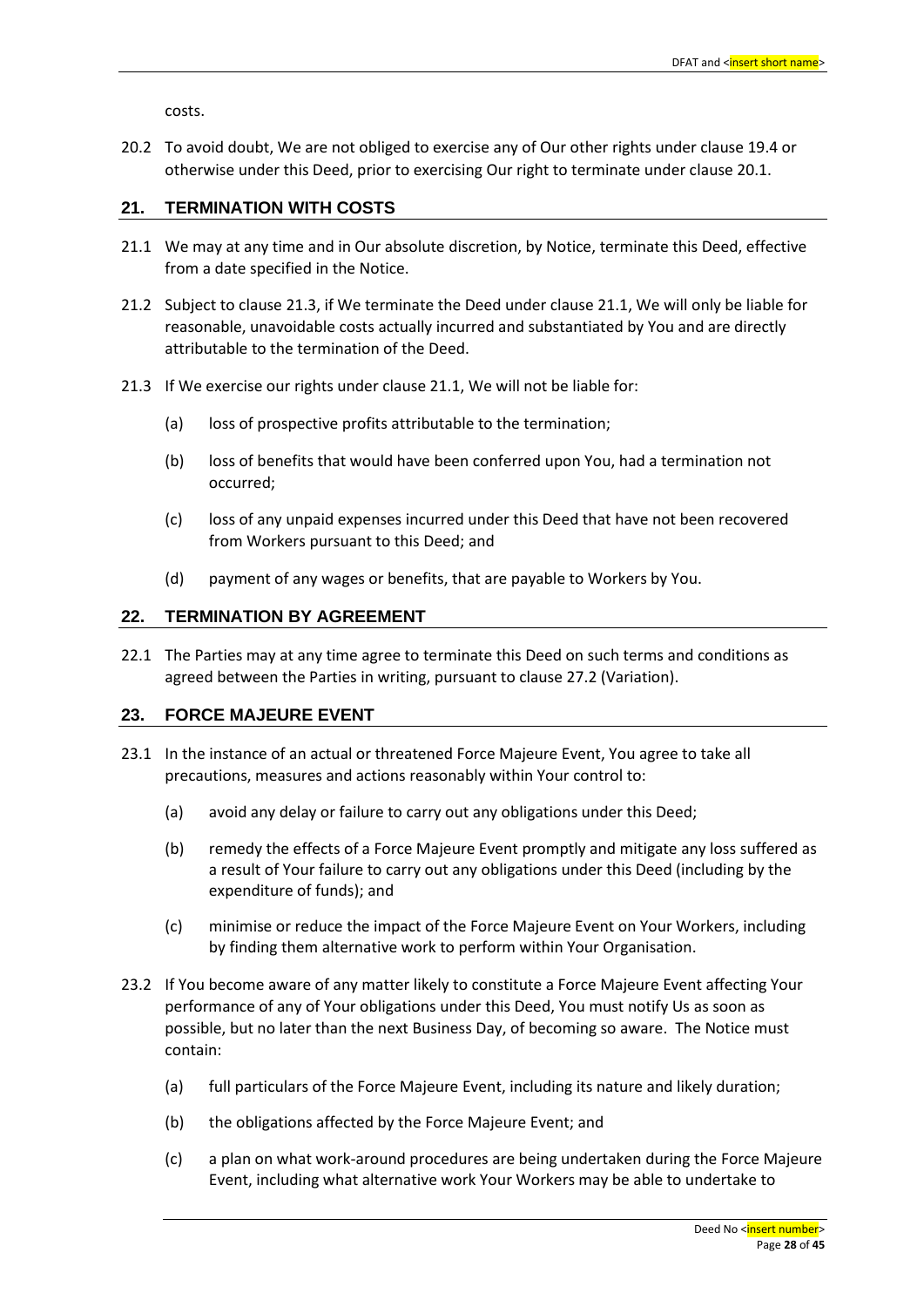enable them to continue to earn an income during the Force Majeure Event or what assistance (financial or otherwise) You intend to provide to Your Workers.

- 23.3 You must:
	- (a) comply with all reasonable directions from Us in relation to the Force Majeure Event, or the effects of the Force Majeure Event so long as such directions are not inconsistent with this Deed;
	- (b) take all reasonable steps to avoid being, or to mitigate the extent to which You are, prevented from meeting Your obligations as a result of the Force Majeure Event; and
	- (c) keep Us up to date on the Force Majeure Event and Your actions to overcome, or mitigate against the effects of, the Force Majeure Event, including information on what alternative work Your Workers may be able to perform.
- 23.4 If You are prevented from performing an obligation under this Deed by reason of the Force Majeure Event for which no agreed work-around exists to allow the Deed to be performed, the obligation will be suspended from the date You notify the suspension in respect of that Force Majeure Event, until the cessation of the Force Majeure Event.

## **24. NOTICES**

- 24.1 A party giving Notice under this Deed must do so in English and be in writing or by Electronic Communication:
	- (a) if given by You, marked for the attention of Our Representative at their nominated postal or electronic address; and
	- (b) if given by Us, marked for the attention of Your Representative at their nominated postal or electronic address.
- 24.2 A Notice given under clause 24.1 is taken to be received:
	- (a) if sent by Electronic Communication, at the time that would be the time of receipt under the *Electronic Transactions Act 1999* (Cth) if a notice was being given under a law of the Commonwealth;
	- (b) if hand delivered, on delivery to the relevant address;
	- (c) if sent by pre-paid post, five (5) Business Days after the date of posting.

## **25. TRUSTEE**

- 25.1 Where You are the trustee of a Trust, You warrant that:
	- (a) You are the sole trustee of the Trust; and
	- (b) You have full and valid power and authority to enter into this Deed and perform the obligations under it on behalf of the Trust; and
	- (c) You have entered into this Deed for the proper administration of the Trust; and
	- (d) all necessary resolutions, consents, approvals and procedures have been obtained or duly satisfied to enter into this Deed and perform the obligations under it; and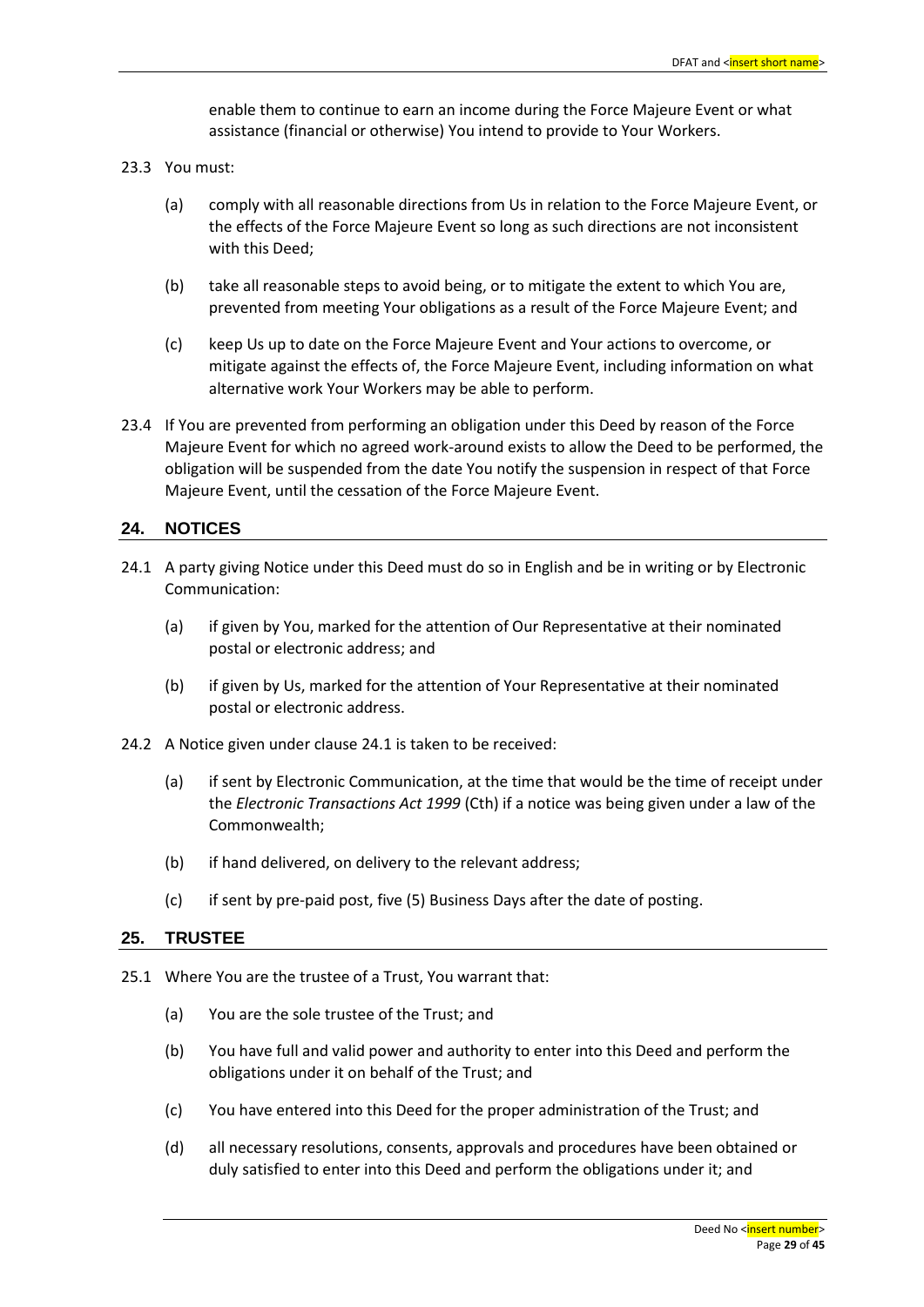(e) You have the right to be indemnified out of the assets of the Trust for all liabilities incurred by You under or in connection with this Deed.

## **26. NEGATION OF EMPLOYMENT, PARTNERSHIP AND AGENCY**

- 26.1 You will not, by virtue of this Deed be, or for any purpose be deemed to be, Our employees, partners or agents.
- 26.2 You must not represent Yourself, and must ensure that Your employees, partners, agents or Subcontractors do not represent themselves, as being Our employees, partners or agents.

## **27. ENTIRE AGREEMENT, VARIATION AND SEVERANCE**

- 27.1 This Deed records the entire agreement between the parties in relation to its subject matter.
- 27.2 Except for action We are expressly authorised to take elsewhere in this Deed, no variation of this Deed is binding unless it is agreed in writing and signed by the Parties.
- 27.3 If a court or tribunal finds any provision of this Deed has no effect or interprets a provision to reduce an obligation or right, this does not invalidate, or restrict the operation of, any other provision.

## **28. ASSIGNMENT, NOVATION AND CHANGE IN CONTROL**

- 28.1 You must not assign any of Your rights under this Deed without Our prior written approval.
- 28.2 You must not enter into an arrangement that will require the novation of this Deed, without Our prior written approval.
- 28.3 You must provide Notification to Us immediately upon becoming aware of any proposed Change in Control.

## **29. WAIVER**

- 29.1 If either party does not exercise (or delays in exercising) any rights under this Deed (including rights or remedies provided by this Deed or at law), that failure or delay does not operate as a waiver of those rights.
- 29.2 A waiver by either party of any rights under this Deed does not prevent the further exercise of any other right.
- 29.3 Waiver of any provision of, or right under, this Deed:
	- (a) must be in writing signed by the party entitled to the benefit of that provision or right; and
	- (b) is effective only to the extent set out in the written waiver.

## **30. SURVIVAL OF CLAUSES**

- 30.1 Clauses 5 through 18, 24, 26, 28 all schedule 1 survive the expiration or earlier termination of this Deed and any provisions that are expressly specified as surviving or by implication from their nature, are intended to continue past the expiration or early termination of this Deed.
- 30.2 Clause 13 (Records) survives for seven (7) years from the expiry or earlier termination of this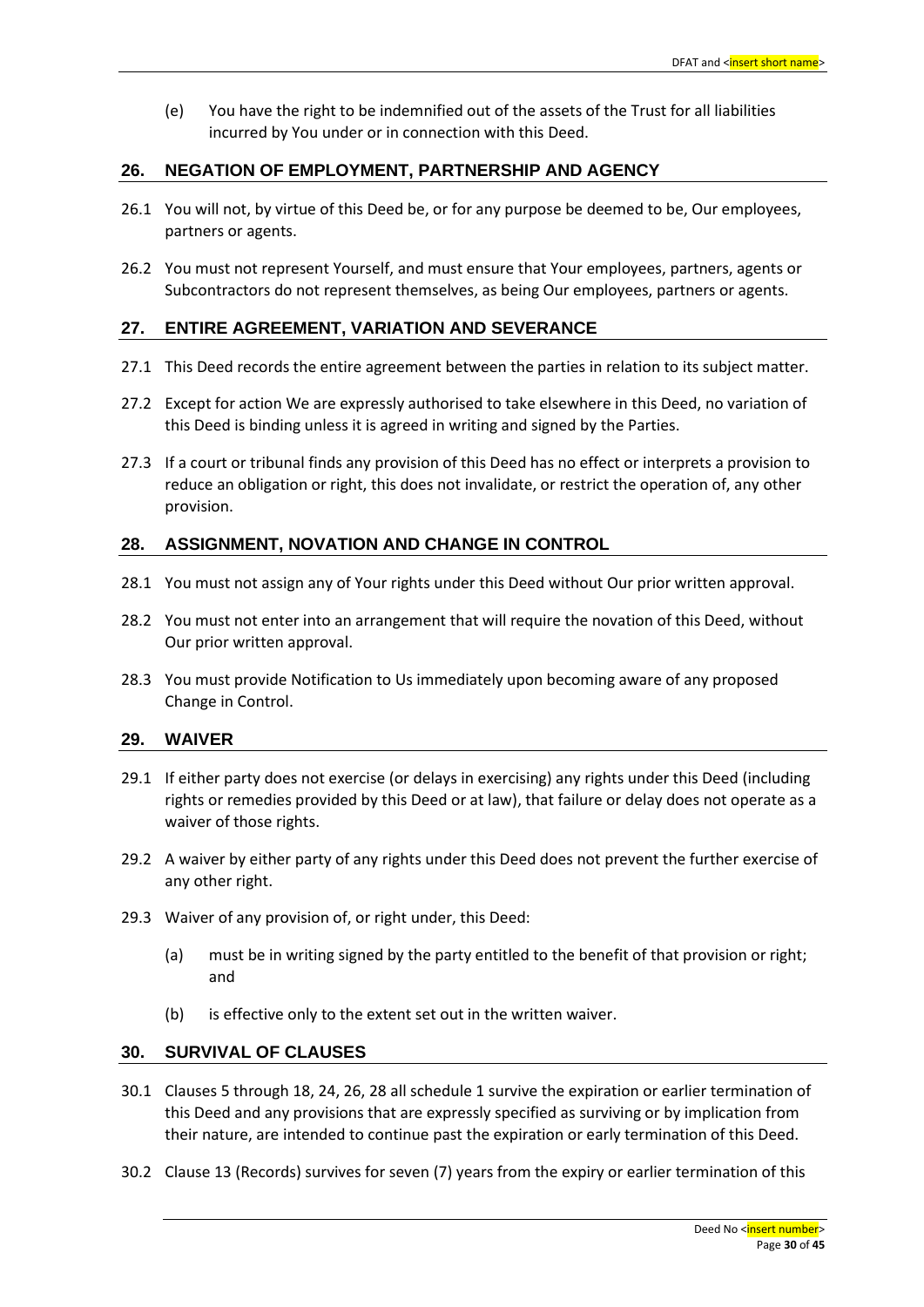Deed.

## **31. APPLICABLE LAW**

31.1 The laws of the Australian Capital Territory apply to this Deed and the parties agree to submit to the non-exclusive jurisdiction of the courts of the Australian Capital Territory in relation to any dispute under this Deed.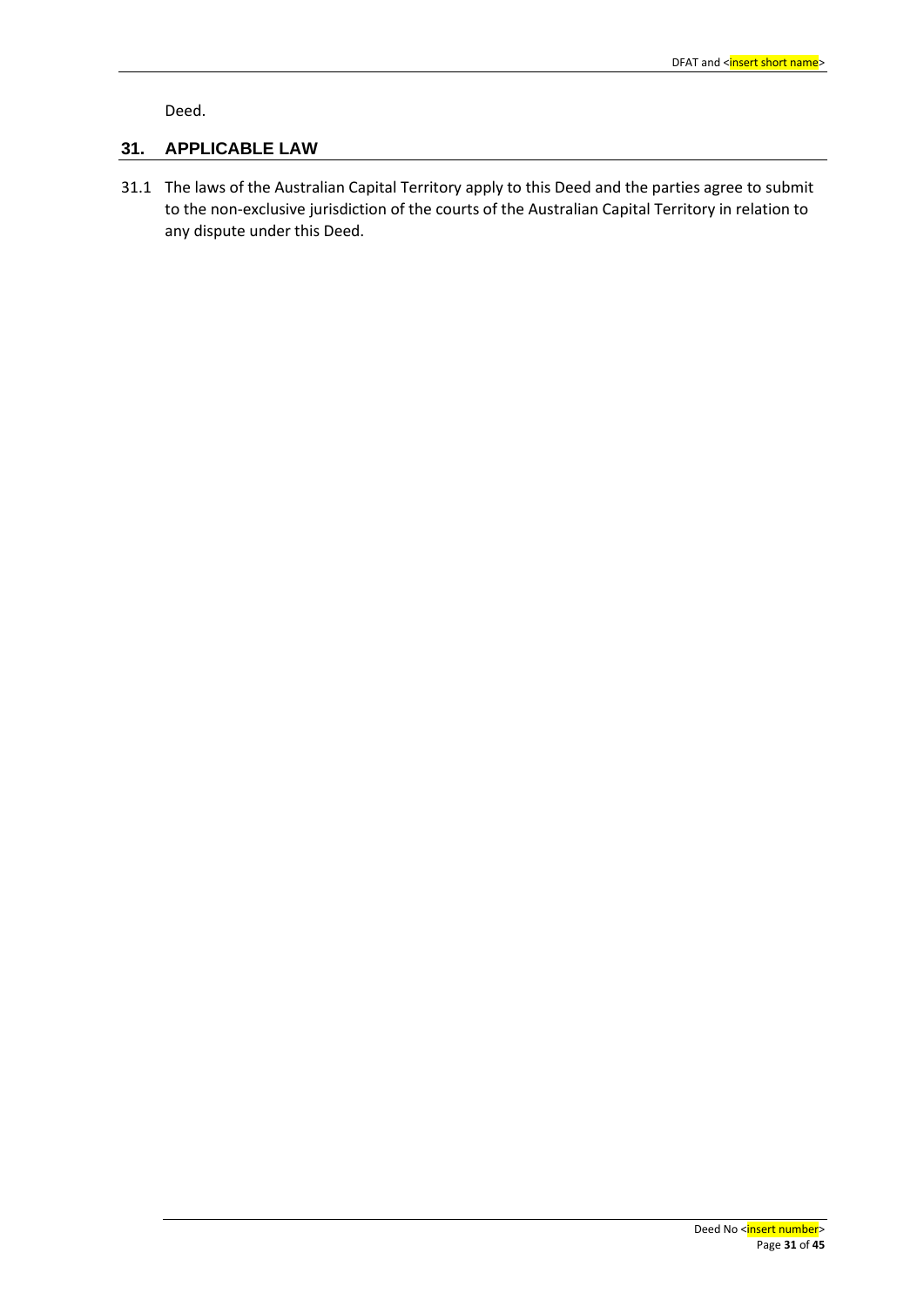## **SCHEDULE 1 - Your Obligations as an Approved Employer**

#### **A. General**

- A1. In addition to the terms and conditions outlined in this Deed and Schedule, You must:
	- (a) act in a manner that maintains the good reputation of the Scheme;
	- (b) act in a manner that supports Australia's strong bilateral relationships with Participating Countries; and
	- (c) perform all obligations as required by You as a Temporary Activities Sponsor with the Department of Home Affairs.
- A2. For the avoidance of doubt, subject to clause 21, no money is payable to You, or to any third party on Your behalf, by Us under this Deed.

#### **Guidelines**

- A3. Guidelines may be made available to You online [\(https://www.pacificlabourmobility.com.au/\)](https://www.pacificlabourmobility.com.au/) or otherwise Notified by Us or Our Managing Contractor to You.
- A4. You must:
	- (a) make yourself aware of any Guidelines; and
	- (b) comply with the Guidelines in the performance of Your obligations under this Deed.

#### **Representatives**

A5. Our Representative is:

| Position / name: | Director                          |
|------------------|-----------------------------------|
|                  | Pacific Labour Mobility Section   |
| Address:         | John McEwen Crescent              |
|                  | Barton ACT 0221                   |
| Email:           | pacificlabourmobility@dfat.gov.au |

- A6. Our Representative has full authority and power to represent Us under this Deed and to issues Notices in accordance with clause 24 of the Deed.
- A7. Your Representative is:

| Position / name: | [ <mark>Insert</mark> ] |
|------------------|-------------------------|
| Address:         | [ <mark>Insert</mark> ] |
| Telephone:       | [ <mark>insert</mark> ] |
| Email:           | [Insert]                |

A8. Your Representative has full authority and power to represent You under this Deed and to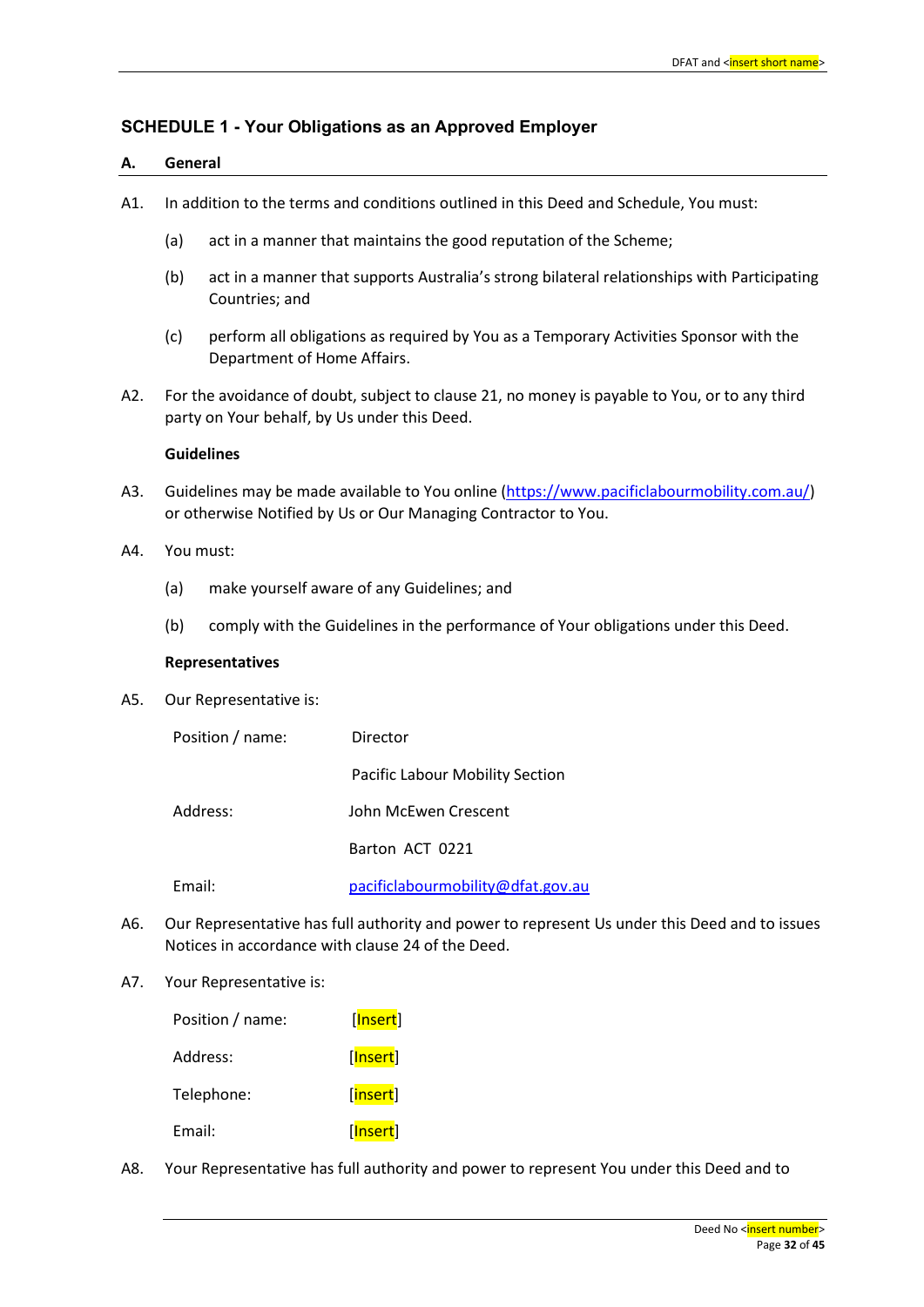issues Notices in accordance with clause 24 of the Deed.

#### **B. Recruitment and selection**

- B.1 You must only recruit workers for participation in the Scheme:
	- (a) from Participating Countries;
	- (b) that meet the Programme Eligibility Requirements set out in the Implementation Arrangements;
	- (c) who are granted a Subclass 403 (Temporary Work (International Relations)) visa in the Pacific Labour Scheme stream;
	- (d) who have a genuine intention to return to their home country following their participation in the Scheme and prior to the cessation of their Subclass 403 (Temporary Work (International Relations)) visa in the Pacific Labour Scheme stream;

and in accordance with:

- (e) the Implementation Arrangements; and
- (f) this Deed.

## **Recruitment**

- B.2 To recruit Workers under this Deed, You must first submit a Recruitment Application to Us or Our Managing Contractor and received Our or Our Managing Contractor's Approval in writing of the Recruitment Application under B5.
- B.3 A Recruitment Application must adhere to the Guidelines and include the following information:
	- (a) Your level of demand for Workers and evidence of labour market testing. Your labour market testing must comply with our Labour Market Testing Policy (available from Us or Our Managing Contractor);
	- (b) Your intended recruitment arrangements for Workers, including how many Workers You are seeking to employ; the proposed type and length of work placements for Workers; pastoral care arrangements for Workers; likely costs to the Worker that will be recovered through wage deductions; and employment conditions for Workers;
	- (c) Your proposed accommodation for Workers for their first three (3) months in Australia (You should consult Our Managing Contractor on Your proposed accommodation prior to submitting Your Recruitment Application; the accommodation proposed must be suitable for occupancy in accordance with the standards relevant to that type of accommodation and for the number of Workers You propose to reside in the accommodation); the accommodation proposed must also comply with any work, health and safety legislation or state and territory Government and local government legislation and codes that may apply to such accommodation;
	- (d) a draft of the Offer of Employment letter relevant to the recruitment plan being submitted (in accordance with Item C of Schedule 1); and
	- (e) any other information Notified to You by Us.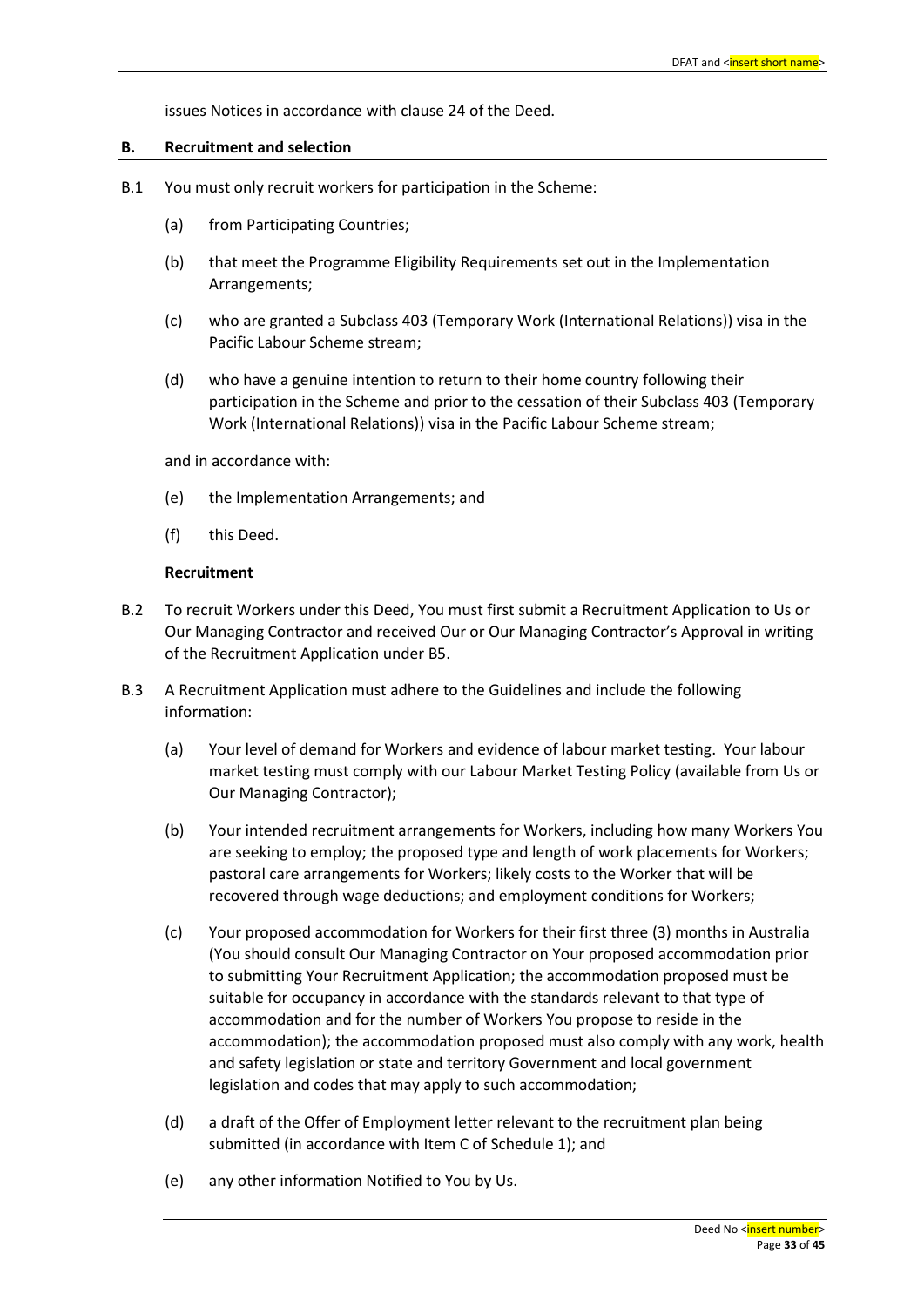*Note: Our approval of a Recruitment Application (i.e., under an Approved Recruitment) can be referred to as "approved recruitment".*

- B.4 We may, by Notice, require You to provide further information or detail in relation to any aspect of a Recruitment Application.
- B.5 We or Our Managing Contractor may at Our sole and absolute discretion, approve or reject a Recruitment Application by informing You in writing of such approval or rejection.
- B.6 In approving any Recruitment Application, We may, in Our absolute discretion, require any amendments or impose any terms and conditions on the relevant Approved Recruitment, including setting a date for the expiry of any Approved Recruitment.

## **Alterations to Recruitment arrangements**

- B.7 If You intend to alter any aspect of Your arrangements for Workers, as outlined in Your Approved Recruitment and approved Offer of Employment You must submit Your proposed changes to Us in writing for Our approval prior to implementing those changes.
- B.8 Any proposed change relating to amendments to the existing employment conditions of Workers must be in accordance with Australian law, including any applicable modern award and are subject to the written agreement of any Worker affected by the amendments.

#### **Meaning of approval under this Item**

- B.9 For the avoidance of doubt:
	- (a) the granting of approved recruitment or Offer of Employment is at Our discretion and nothing in this Deed shall be taken to give rise to an expectation that an approved recruitment or Offer of Employment will be approved; and
	- (b) Our approval is for the purposes of Scheme requirements only and does not relieve You of any obligation You have to ensure that those documents and the terms and conditions of employment they prescribe, are in accordance with Your obligations under Australian law, including Australia's workplace laws and work, health and safety laws.

#### **Compliance with approved Recruitment and approved Offer of Employment**

- B.10 You must:
	- (a) only recruit in accordance with Your Approval of Recruitment pursuant to Item B2; and
	- (b) only employ Workers in accordance with terms and conditions consistent with Your Offer of Employment, approved by Us pursuant to Item B3 and outlined at Item C (as such terms may be amended from time to time in accordance with Item B7).

*Note: Item B10(b) does not override Your obligation to comply with Australian laws.*

#### **No recruitment after termination or expiry**

- B.11 You must not recruit Workers:
	- (a) after the termination or expiration of Your approved recruitment;
	- (b) the expiration or termination of this Deed; or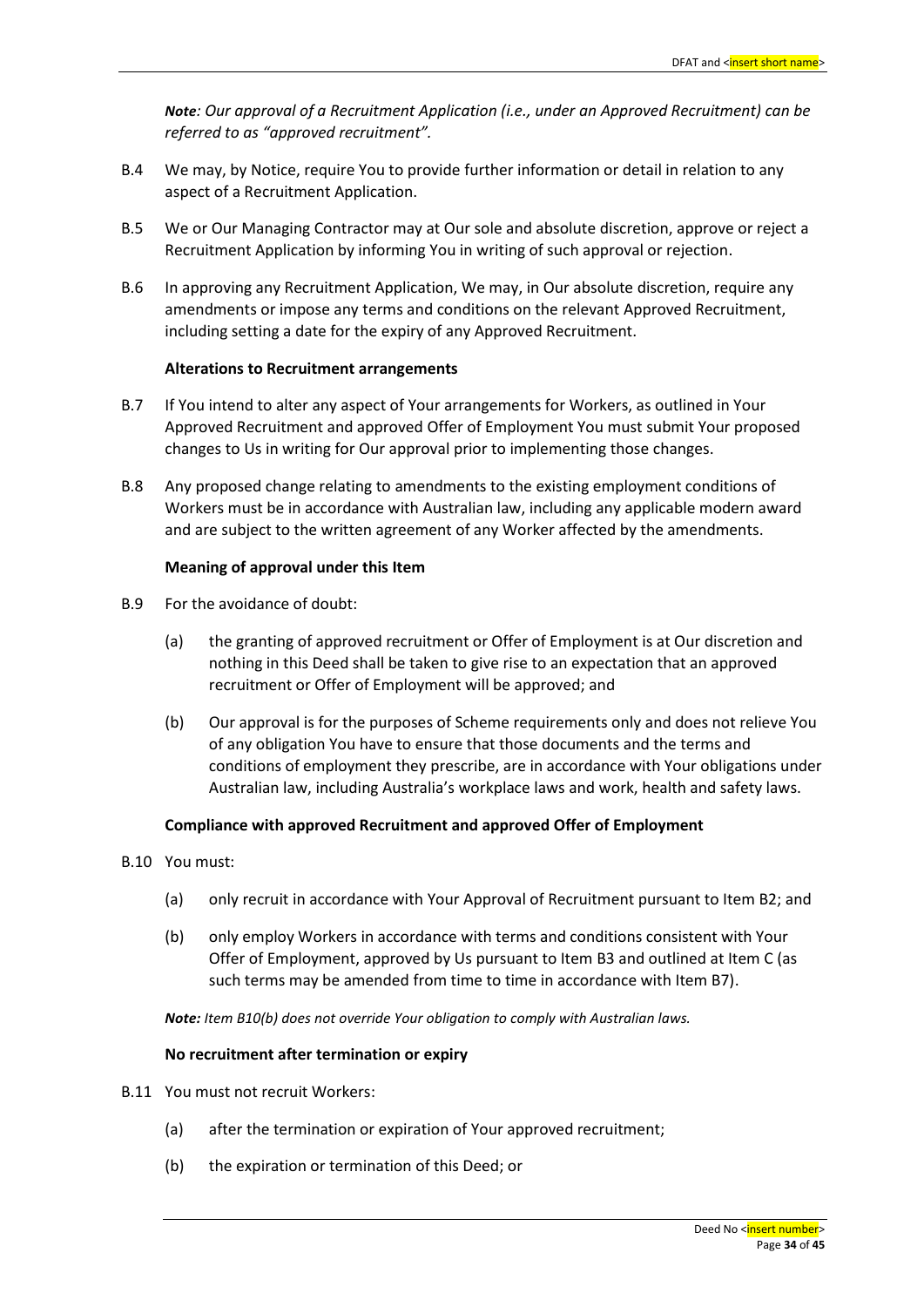(c) in the event Your approval as a Temporary Activities Sponsor with the Department of Home Affairs ceases to be in effect, is cancelled or is barred.

## **C. Offer of Employment**

- C.1 All Offers of Employment to a Worker must be made in writing, in a form specified or approved by Us and must comply with the requirements set out in this Item C and under Australian law.
- C.2 All Offers of Employment must contain:
	- (a) the Worker's pay rate and conditions;
	- (b) details of the Fair Work Instrument the Worker will be employed under;
	- (c) the commencement date and length of the employment;
	- (d) Worker's employment type, noting casual employment is excluded;
	- (e) Your commitment to provide a minimum of thirty (30) hours per week for the duration of the employment contract; or
		- (i) where modern awards allow for averaging of hours, Your commitment to provide a minimum average of thirty (30) hours per week in accordance with the relevant Award, including an explanation of expected patterns of work; or
		- (ii) where no modern award covers Your industry (e.g. fishing), Your commitment to provide the equivalent of a minimum average of thirty (30) hours of work per week over a four (4) week period, communicated through a proposed schedule of work;
	- (e) a notification that employment is subject to the Worker candidate being successful in their application for a [Temporary Work \(International Relations\) visa \(subclass 403\)](https://www.homeaffairs.gov.au/trav/visa-1/403-) – Pacific Labour Stream;
	- (f) the location and contact details of their workplace, as a minimum;
	- (g) information about the provision of welfare and wellbeing care that will be provided by You;
	- (h) specific information about the on-arrival financial assistance You will provide in the form of a cash advance to assist the Worker with settling in (note: this financial assistance must be adequate to meet the on-arrival Worker's support requirements and must not be less than AUD 150.00);
	- (i) specific information about any deductions You propose to make (subject to the Worker's agreement) from the Worker's wages; and
	- (j) any other information Notified to You by Us.
- C.3 The Offer of Employment must also include:
	- (a) details of travel arrangements for the Worker, including:
		- (i) proposed date of travel to and from the Participating Country;
		- (ii) Port of Arrival; and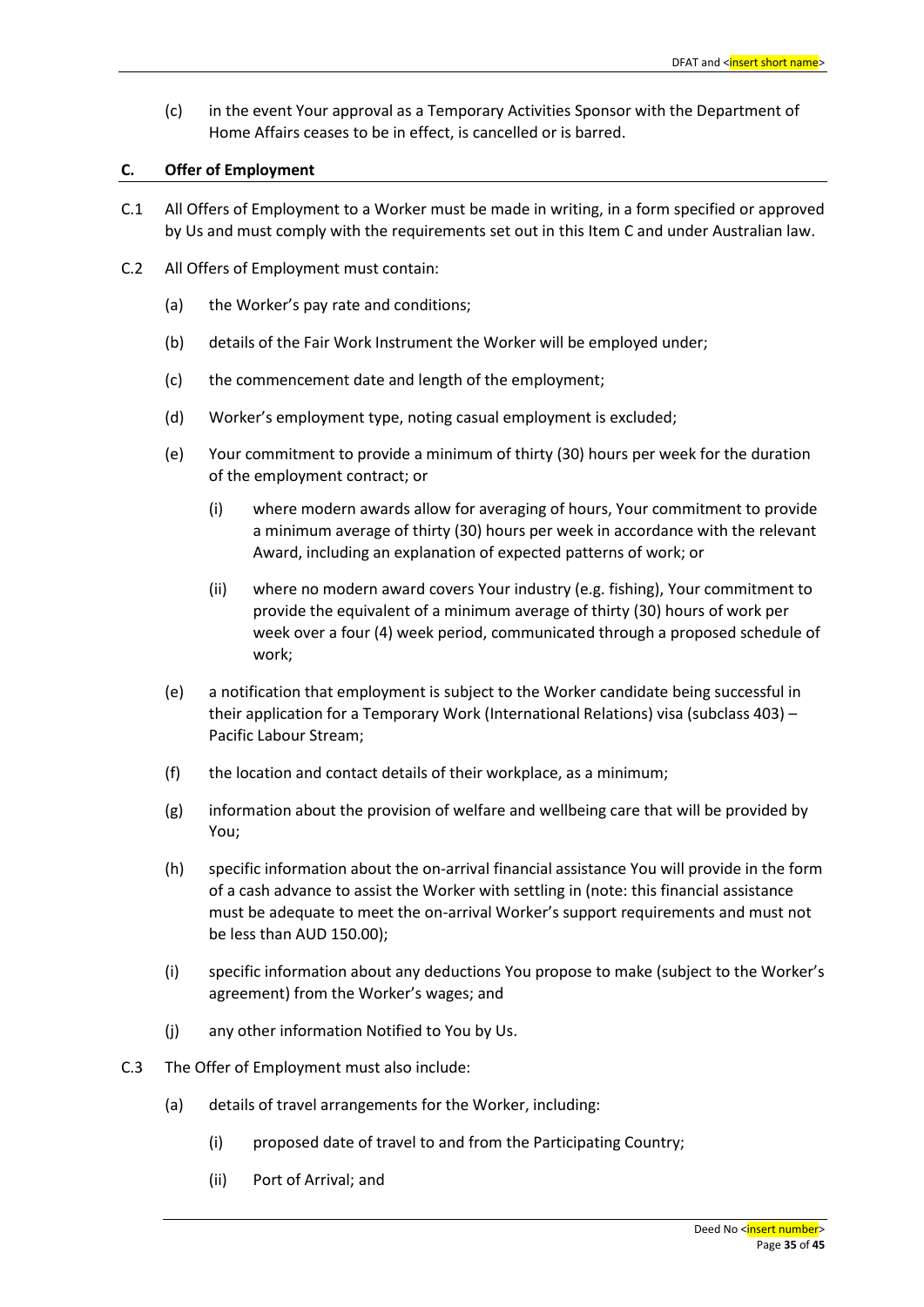- (iii) domestic transfer arrangements;
- (b) details of their compulsory health insurance (including details of coverage);
- (c) details of Accommodation Arrangements You are offering to Workers; and
- (d) information about community contacts and opportunities for recreation and religious observance at their location.
- C.4 A copy of the Fair Work Information Statement must be provided with all Offers of Employment.

#### **D. Employment**

- D.1 You must:
	- (a) employ Workers under a Fair Work Instrument in accordance with the *Fair Work Act 2009* (Cth);
		- (i) it is Your responsibility to ensure You are employing Workers under the correct instrument. You can check this with the Fair Work Ombudsman by emailing them a[t pacificlabourscheme@fwo.gov.au;](mailto:pacificlabourscheme@fwo.gov.au)
	- (b) engage Workers as employees in accordance with Australia's workplace laws, including:
		- (i) ensuring that the Workers You employ hold any licence, registration or membership that is mandatory for the performance of the specific work they will perform in Australia;
		- (ii) in accordance with Australian superannuation legislation in relation to Your employment of Workers;
		- (iii) ensuring that tax instalments are deducted from the wages of Workers and paid in accordance with Australian taxation laws; and
		- (iv) ensuring all statutory charges that You are required to pay in relation to the Workers, including workers' compensation insurance, are paid;
	- (c) ensure that:
		- (i) workers are employed for a minimum of thirty (30) hours per week for the duration of the employment contract; or
		- (ii) where modern awards allow for averaging of hours, You commit to provide a minimum average of thirty (30) hours per week in accordance with the relevant Award, including an explanation of expected patterns of work; or
		- (iii) where no modern award covers Your industry (e.g. fishing), You commit to provide the equivalent of a minimum average of thirty (30) hours of work per week over a four (4) week period through a proposed schedule of work; and
		- (iv) the rate of pay provided to the Workers must in all circumstances meet the relevant legal standards such as the minimum requirements set out in the relevant Award / Industrial Instrument;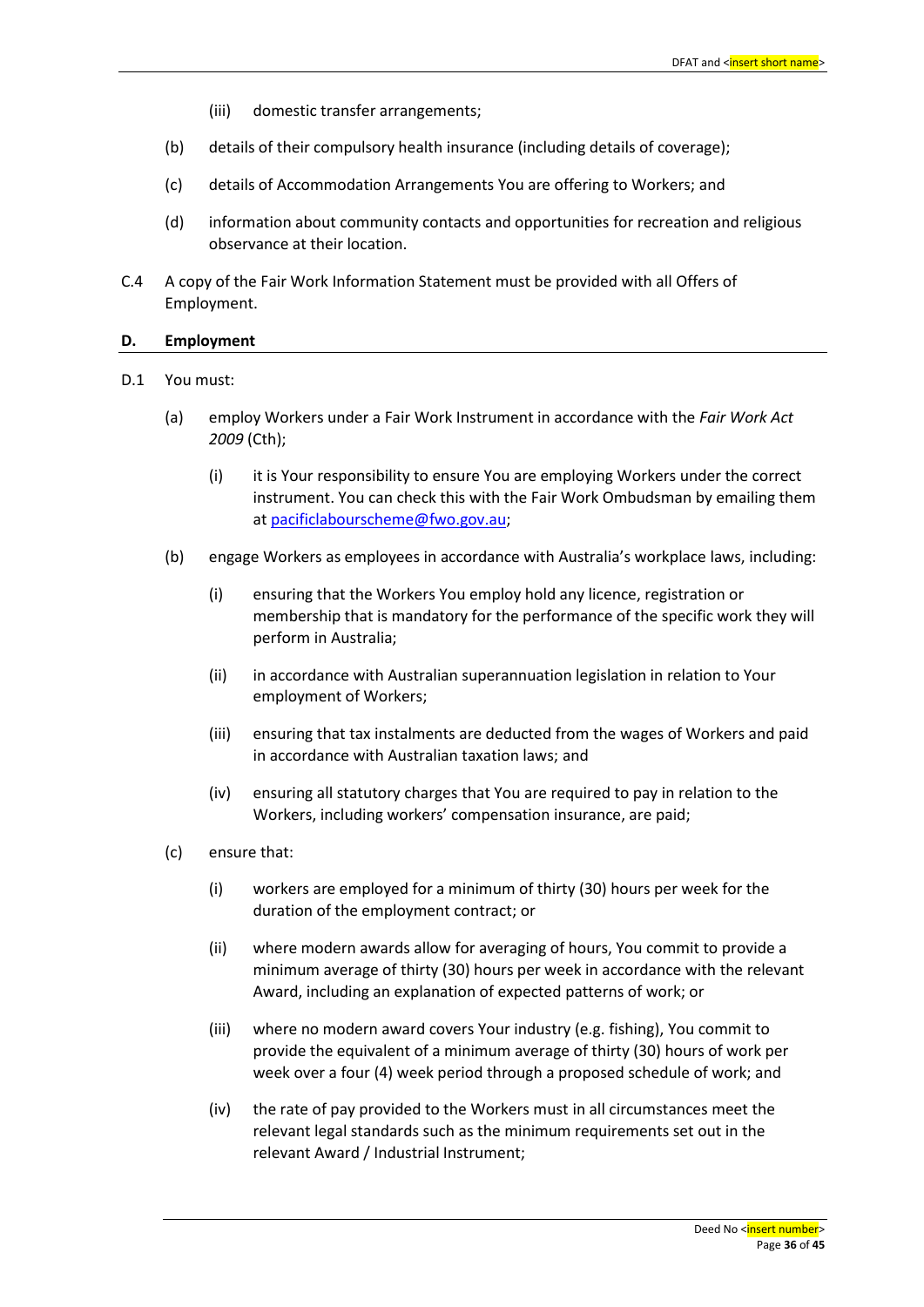- (d) provide all Personal Protective Equipment required under work health and safety laws and necessary for the occupations, such as uniforms, shoes or clothing;
- (e) subject to B.7, only engage Workers as outlined in the approved recruitment and Offer of Employment approved by Us and signed by the Worker;
- (f) provide information, instructions, training and supervision to Workers in a format and language that can be understood by the Workers; and
- (g) as part of Your welfare and wellbeing responsibilities, provide a reasonable level of assistance to Workers in the event that Workers are unable to afford medical treatment, or are under circumstances that pose a risk to a Workers' welfare and wellbeing. The assistance provided must be fair, transparent, and agreed to by the Worker.

## **E. Expenses and deductions**

- E.1 You must assist with directly financing Workers' pre-departure and on arrival costs (including via providing small financial advances to Workers) in order to meet Our minimal standards of Worker support requirements. This may include but is not limited to:
	- (a) airfares for travel to Australia and the cost of travel from the Port of Arrival in Australia to the location in which the Worker will be accommodated (any travel coordinated without the assistance of Our Managing Contractor must be by the most cost-effective travel route, booked as far in advance as possible and dates of travel must be provided to Our Managing Contractor within two (2) Business Days of making the booking);
	- (b) costs incurred to secure the visa and work in Australia, including the cost of obtaining a passport, health insurance, health checks and/or x-rays, police and/or character checks in Australia and home countries;
	- (c) provision of on-arrival worker cash advance, to assist workers with the purchase of necessary personal effects (e.g. bedding), food, and/or costs associated with the establishment of appropriate and necessary telecommunications (e.g. purchase of mobile phone/sim card);
	- (d) items that are not considered Personal Protective Equipment under work health and safety laws but are necessary for the occupations, such as uniforms, shoes or clothing; and
	- (e) any other expense that is authorised by law, such as *Fair Work Act* or applicable industrial instruments, or agreed to by Us.
- E.2 Any assistance with the above costs provided by You must be explained and done with the written agreement of the Worker; be reasonable; not result in a Worker having an inadequate amount of money remaining in their pay packet for reasonable living expenses; and in accordance with the *Fair Work Act*. Where this occurs, these costs may be recovered over a minimum period of twelve (12) weeks via deductions from their pay. You can only deduct money from a Worker's pay if:
	- (a) the Worker agrees in writing and it is principally for their benefit;
	- (b) it is allowed by a law, a court order, or by the Fair Work Commission; or
	- (c) it is allowed under the Worker's award; or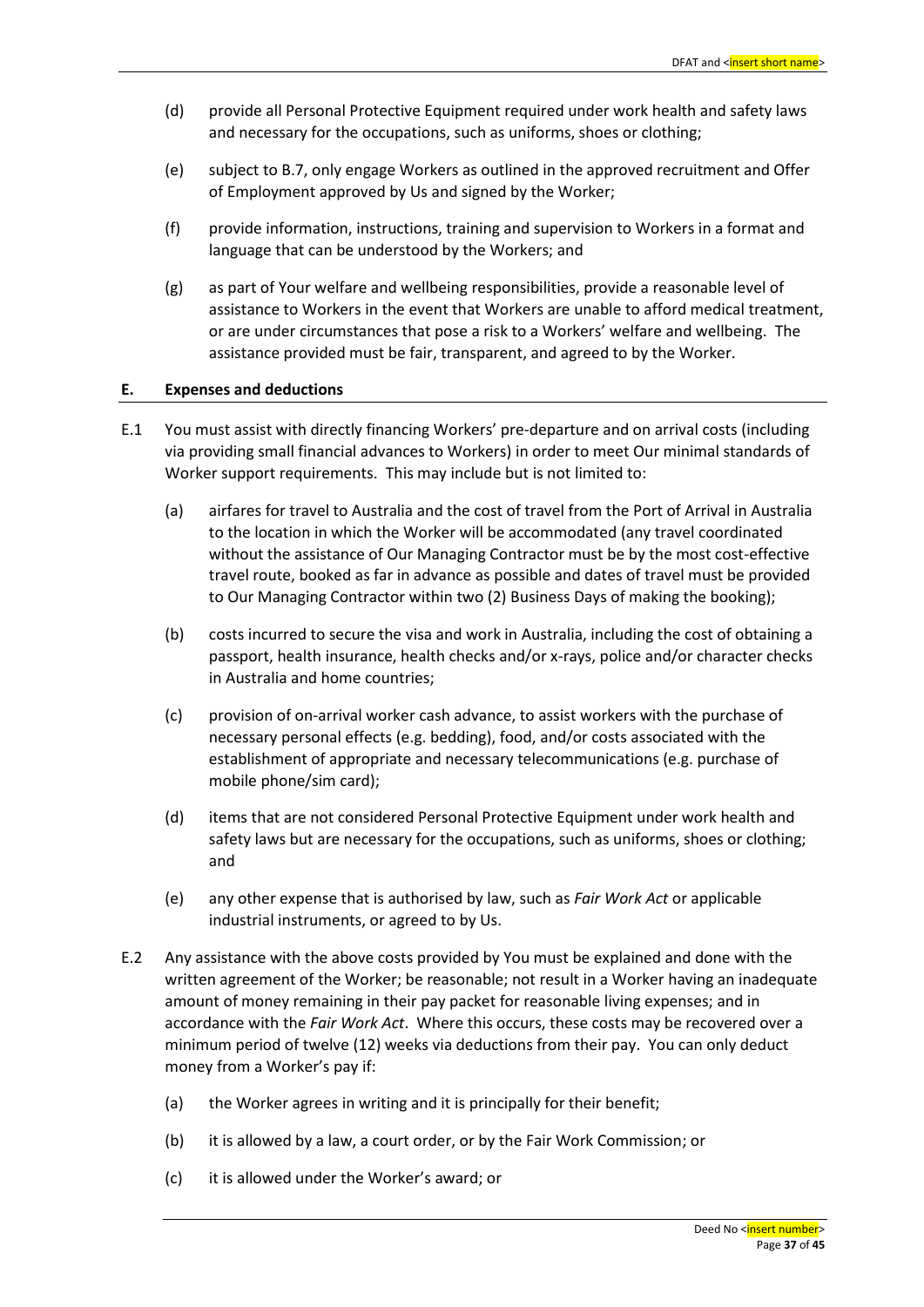- (d) it is allowed under the Worker's registered agreement and the Worker agrees to it.
- E.3 A Worker's written agreement must be genuine. The Worker cannot be forced to agree to a deduction. Itemised deductions must also be shown on the Worker's payslip and time and wages records.
- E.4 Notwithstanding anything else in this Item, You must not charge Workers or deduct from Workers' wages, any expenses that are not authorised pursuant to Item E1, or expenses that are incurred by You in meeting Your statutory obligations and Your obligations under this Deed. Such expenses include, but are not limited to expenses in relation to:
	- (a) the selection, recruitment and arrangement of accommodation and transport for Your Workers;
	- (b) travel to Participating Countries;
	- (c) obtaining a license to recruit from a Participating Country, if one is required;
	- (d) using a recruitment agent to recruit on Your behalf and any associated costs incurred or on-charged by the recruitment agent;
	- (e) measures, training and personal protective equipment for work health and safety; and
	- (f) administrative expenses incurred by You in relation to participation in the Scheme, including but not limited to, time spent arranging pay slips, briefings, dispute resolution and community engagement for Workers.
- E.5 You must not offer Workers any inducement other than what will be offered under the terms of the Offer of Employment and the assistance which must be provided to Workers under this Deed.
- E.6 You must provide regular payslips to Workers in accordance with statutory requirements, which clearly set out gross pay, itemised deductions, tax, superannuation and net pay. You must instruct Workers on how to correctly read their payslip.

## **F. Welfare and well-being of Workers**

- F.1 To contribute to worker welfare and well-being, You will work closely with Our Managing Contractor to:
	- (a) obtain necessary cultural competencies in working with Pacific Islanders, with this including You, subject to any reasonable request by Our Managing Contractor, completing relevant online or face-to-face training as endorsed by Our Managing Contractor; and
	- (b) ensure the effective provision of relevant arrival briefing information and/or material as endorsed by Our Managing Contractor. This will include You, subject to assessment of required support and relevant instruction and guidance from Our Managing Contractor, being responsible for directly providing on-arrival worker briefings as part of any mobilisation.
- F.2 You must:
	- (a) not infringe upon Workers' lawful ability to associate and move freely and unhindered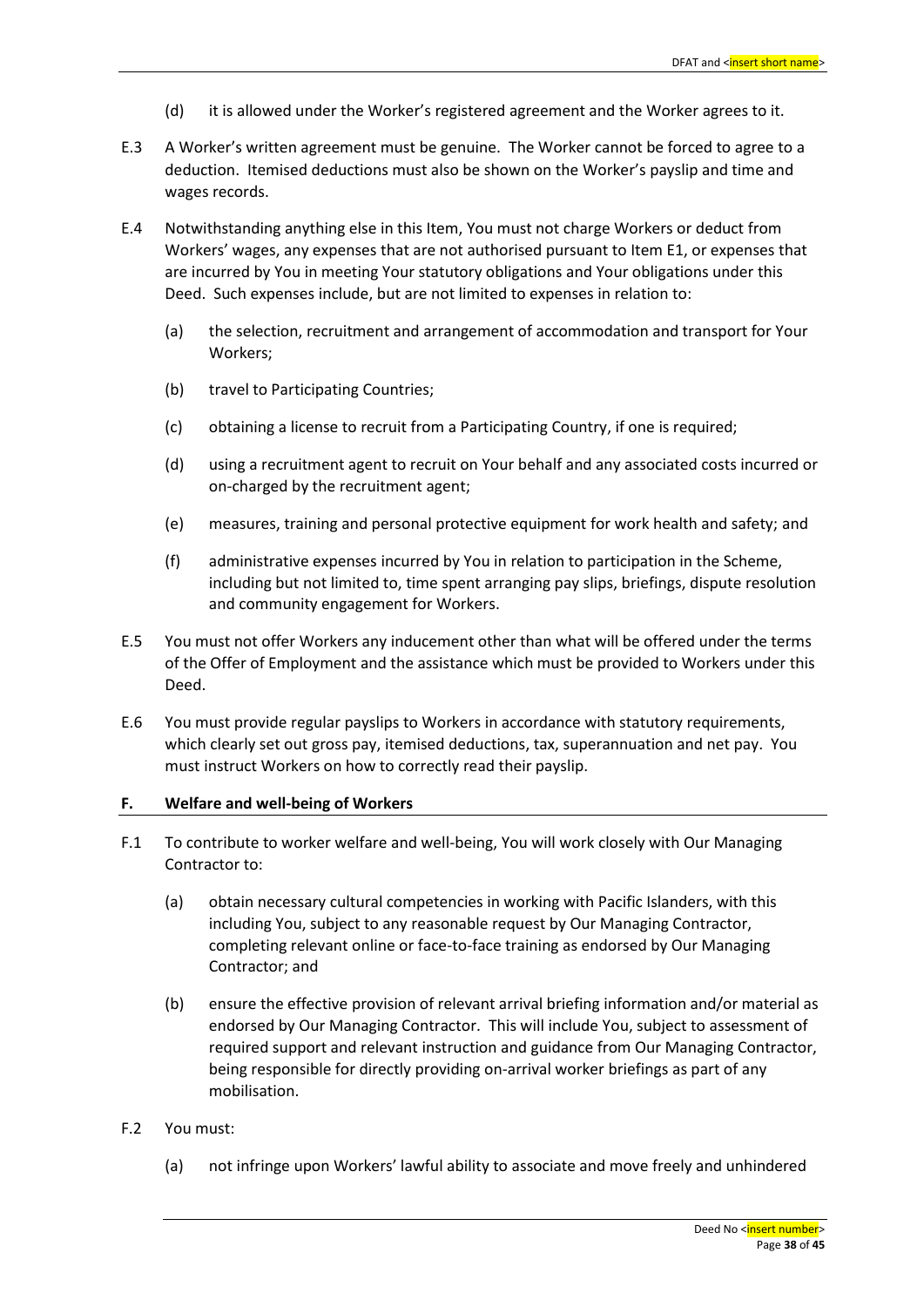outside of working hours;

- (b) where relevant community stakeholders are identified, work closely with Our Managing Contractor to develop opportunities for Workers to establish appropriate connections;
- (c) ensure that Workers know how, and have the ability, to contact 000 and connect to the emergency service required;
- (d) assist Workers to access medical and allied health services when required;
- (e) ensure that Workers have and maintain arrangements for health insurance during the period of stay in Australia, including continuing payment of an absconded Worker's health insurance for a maximum period of twenty-eight (28) calendar days or until the Worker's visa has been cancelled by the Department of Home Affairs;
- (f) assist Workers to regularly access opportunities for recreation and religious observance;
- (g) take any additional reasonable steps to ensure the welfare and wellbeing of Your Workers;
- (h) monitor the progress, placement and wellbeing of all Workers on a regular basis;
- (i) work closely with the Managing Contractor to allow physical access to the Workers, access to Workers' accommodation and to the workplace itself;
- (j) assist Workers to participate in approved Australian Government funded training while in Australia and allow Workers to attend training sessions, as agreed with Us;
- (k) make employer representatives (supervisors, etc) available to discuss Workers' employment progress, settling-in issues, or any other matters on a regular basis;
- (l) communicate regularly with Us or Our Managing Contractor to ensure issues are resolved quickly and efficiently;
- (m) provide to Us or Our Managing Contractor information relating to Workers' performance in the workplace (awards, recognition etc); and
- (n) actively participate in monitoring and evaluation activities, if requested by Us or Our Managing Contractor.
- F.3 If You are a labour hire company or contractor, You are responsible for ensuring that the Worker's Host Organisation also meet the requirements set out in F2.

#### **G. Pre-departure and on-arrival briefings for Workers**

- G.1 You must contribute information and materials relevant for Workers You employ (including information on the local area they will be living while in Australia, the type of work to be performed, the place of employment of Workers and what they can expect in Australia) to predeparture briefings for Workers in the relevant Participating Country conducted by the government of that country or Our Managing Contractor. This information should be provided when the recruitment plan is submitted.
	- (a) If You are a labour hire company, You are responsible for obtaining the information sought under G1 from the Host Organisation and providing it to Us or Our Managing Contractor.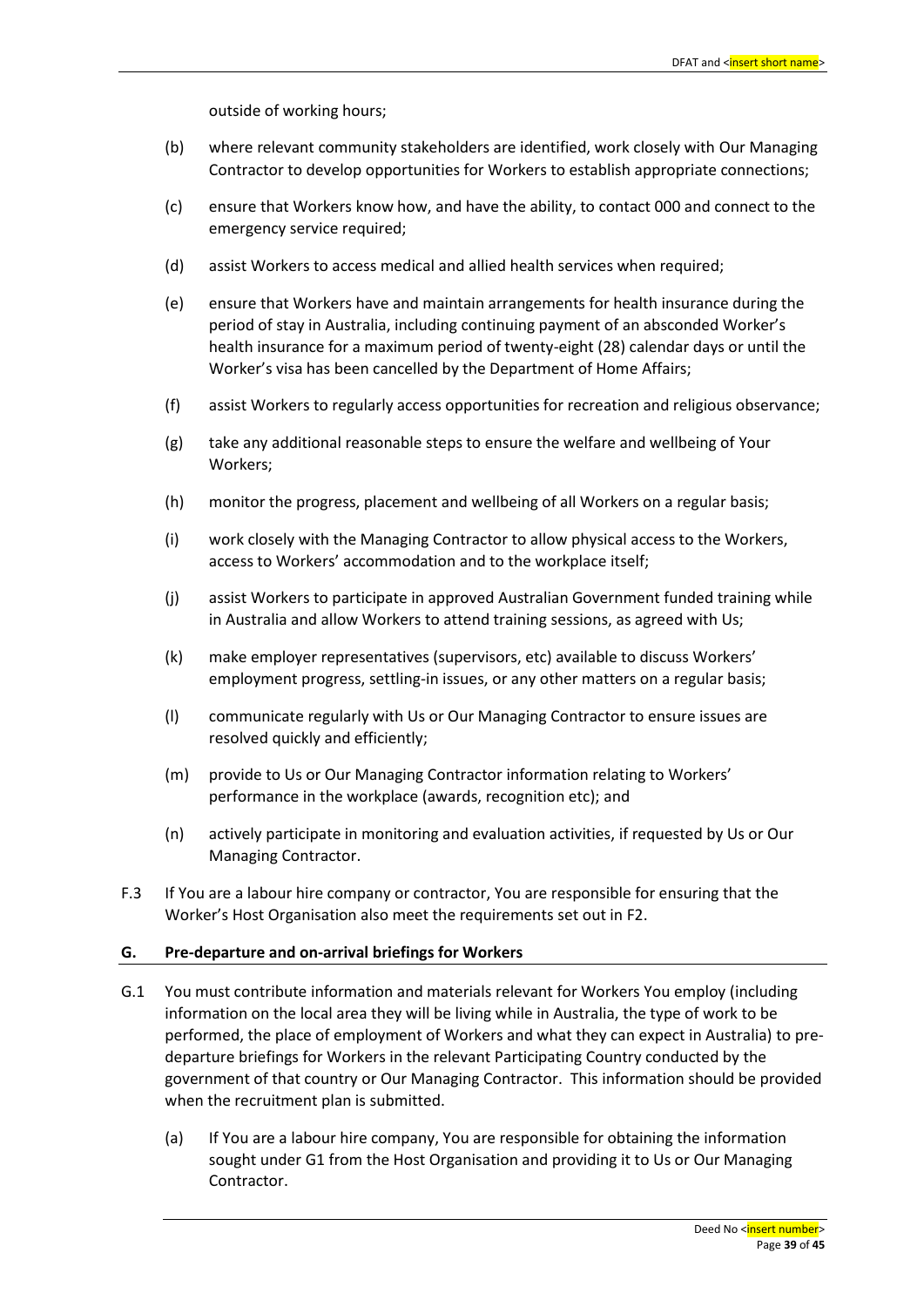- G.2 You must ensure Your recruitment and mobilisation timeline allows Workers to attend a predeparture briefing. Workers should not be departing until they have attended a pre-departure briefing.
- G.3 If travel arrangements are made without the assistance of Our Managing Contractor, travel arrangements must be shared with Our Managing Contractor within two (2) business days of booking and/or prior to Workers arrival. If Us or Our Managing Contractor are required to provide or be jointly involved with You in delivery of Worker arrival briefings, You must allow Us or Our Managing Contractor appropriate access to Workers for the purposes of providing the arrival briefing. Unless otherwise agreed by Us or our Managing Contractor, access must occur no later than two (2) weeks after the Worker arrives in Australia and must allow the arrival briefing to be provided to all mobilised Workers at the one time.
- G.4 You must ensure Workers receive an induction on commencing work, which includes information on work, health and safety arrangements and skills training for each place of work.

## **H. Worker mobilisation plan**

- H.1 To ensure Your Workers experience a safe and appropriate transition into Australia and their place of employment, You must:
	- (a) comply with Our Guidelines detailing the minimal standards of requirements for the safe and appropriate transition of Workers into Australia;
	- (b) develop and submit to Us or Our Managing Contractor for approval, a Worker Mobilisation Plan detailing how You will meet the minimal standards of requirements for the safe and appropriate transition of Workers into Australia and their place of employment;
	- (c) upon Our or Our Managing Contractor reasonable request, amend or make additions to Your Worker Mobilisation Plan and resubmit that plan for approval;
	- (d) provide the Worker Mobilisation Plan to Us or Our Managing Contractor at least five (5) Business Days in advance of any of Your Workers' arrival in Australia;
	- (e) confirm to Us or to Our Managing Contractor of the Workers' arrival into Australia within five (5) days of the Worker arriving in-country; and
	- (f) comply with any reasonable request by Us or Our Managing Contractor for assistance with Our ongoing monitoring, compliance and training/development requirements relating to pre-departure and on-arrival activities.
- H.2 Our Managing Contractor will assist You with planning and undertaking Your Worker mobilisations. Subject to assessment of support needs, this assistance may include direct or virtual mobilisation support by Our Managing Contractor.

## **I. Banking, taxation and superannuation**

- I.1 You must facilitate access to personal banking for each Worker, including assisting each Worker with setting up an Australian personal bank account (if necessary).
- I.2 You must assist each Worker to apply for a tax file number and establish a superannuation account.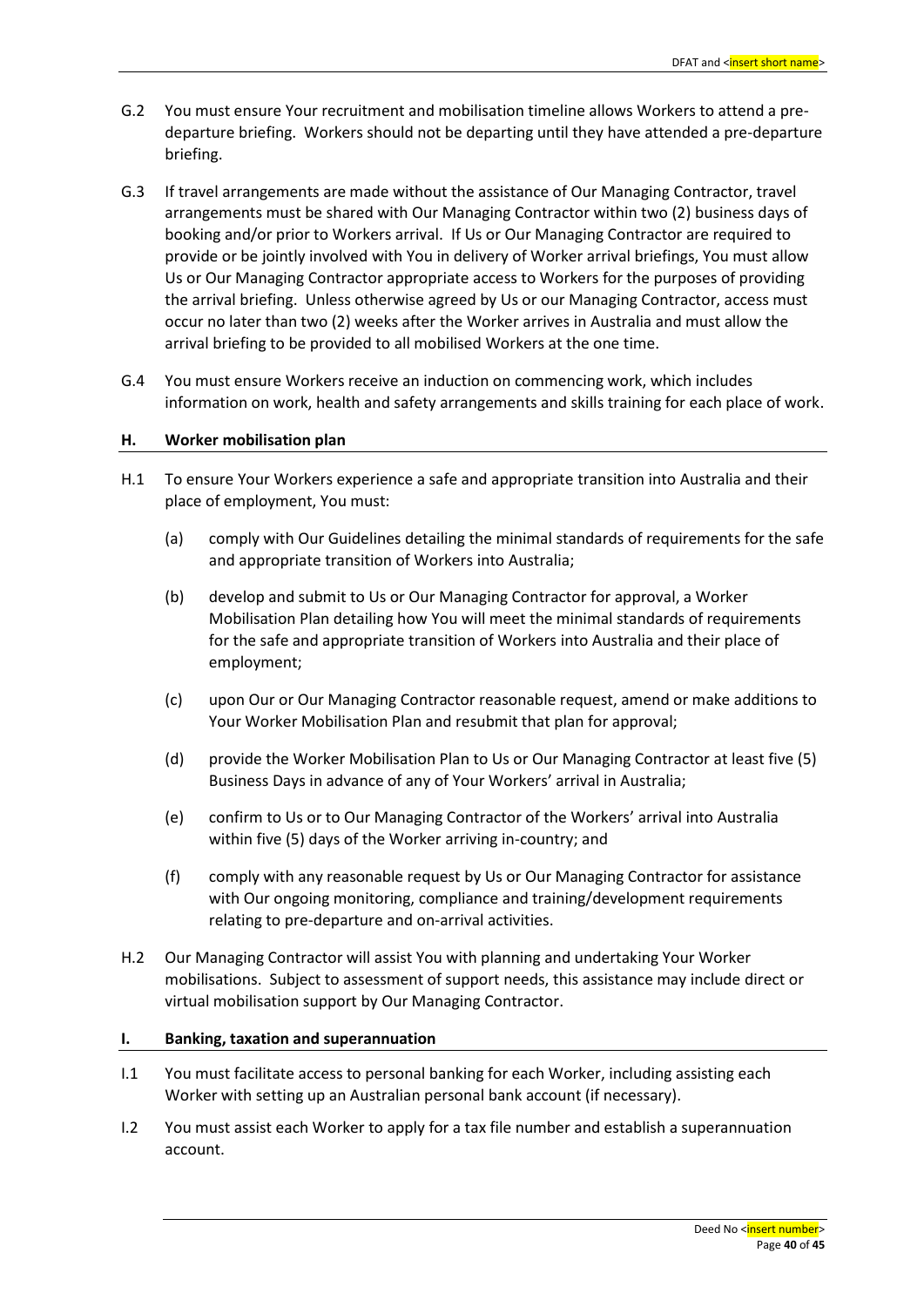I.3 You must perform Your obligations under Items I.1 and I.2 within five (5) Business Days of the relevant Worker's arrival in Australia.

## **J. Departure to sending country**

- J.1 You must assist Workers to prepare to return home at the conclusion of their stay in Australia, including providing Workers with information on how to claim their superannuation.
- J.2 You must assist the Workers You employ or have employed to depart Australia before their Subclass 403 (Temporary Work (International Relations)) visa in the Pacific Labour Scheme stream expires.
- J.3 You must provide Workers with a face to face, in person, departure briefing that complies with a checklist of the requirements in accordance with the Guidelines.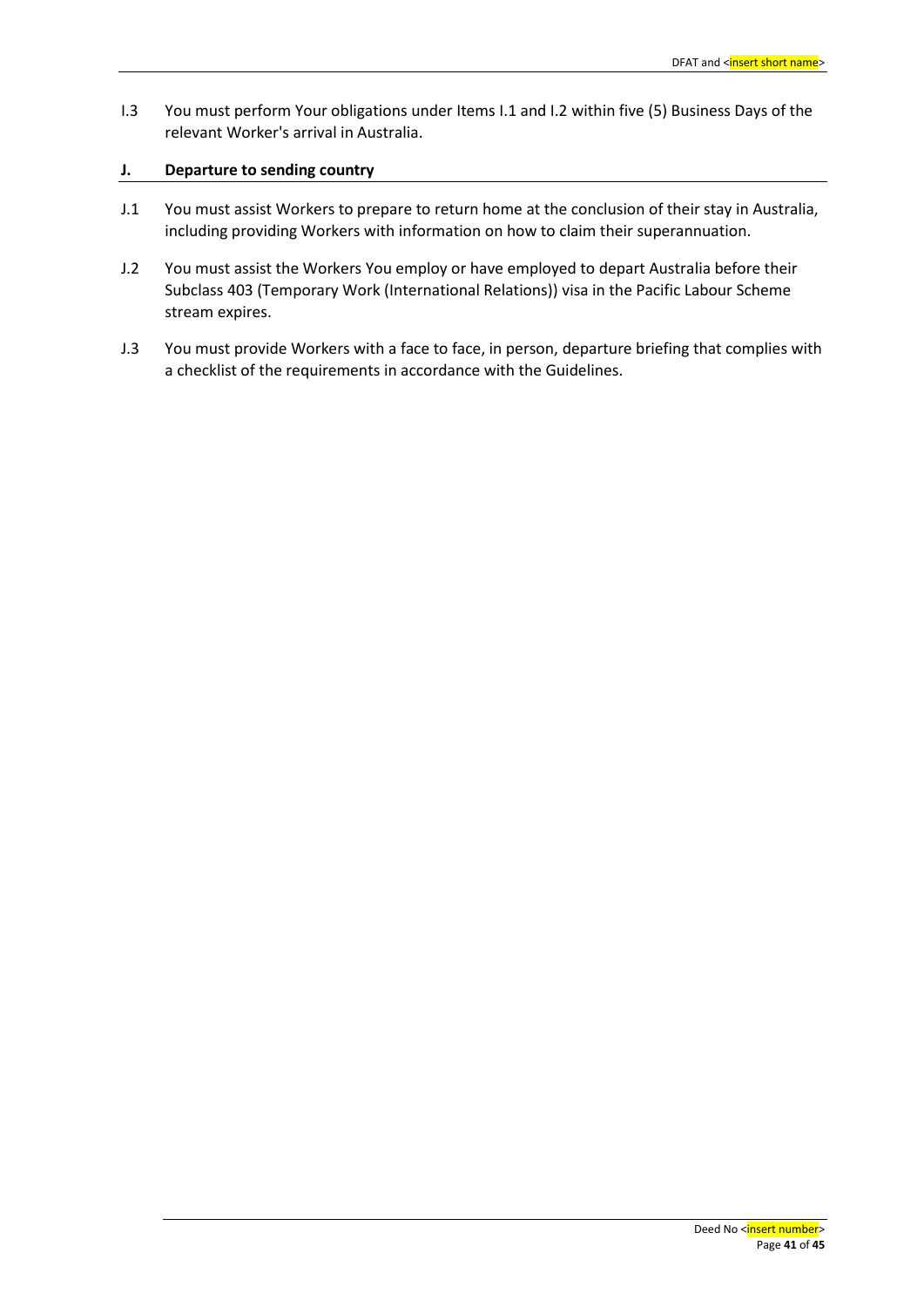## **Signatures**

**EXECUTED** by the Parties as a Deed. **SIGNED, SEALED AND DELIVERED** for on behalf of the **Commonwealth of Australia** represented by the Department of Foreign Affairs and Trade (ABN 47 065 634 525): ^Name of signatory^ *Signature Date* Position In the presence of: ^Name of witness^ *Signature of witness Date*

**NOTE:** *Choose the appropriate signature block for the Approved Employer from the alternatives below and delete the others and all text boxes (similar to this one).*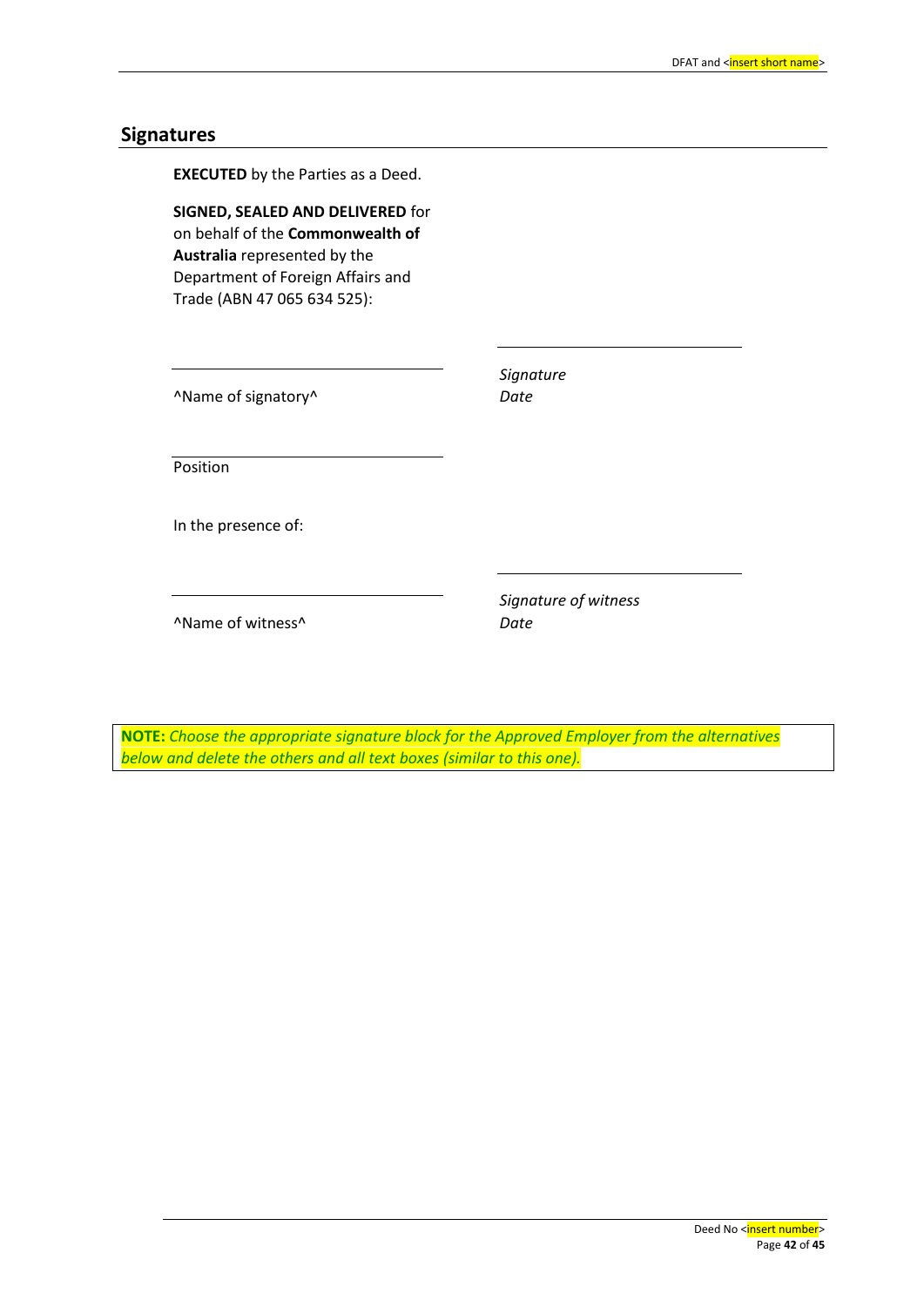| Where Approved Employer is a company use the following:                                                                                                                                                 |                      |      |
|---------------------------------------------------------------------------------------------------------------------------------------------------------------------------------------------------------|----------------------|------|
| SIGNED SEALED AND DELIVERED for and<br>on behalf of (^insert company name)<br>(^insert company ACN or ABN) in<br>accordance with the requirements of<br>section 127 of the Corporations Act 2001<br>by: |                      |      |
| Name of Director                                                                                                                                                                                        | Signature            | Date |
| In the presence of:                                                                                                                                                                                     |                      |      |
| Name of witness                                                                                                                                                                                         | Signature of witness | Date |
| And by                                                                                                                                                                                                  |                      |      |
| Name of Director/Secretary                                                                                                                                                                              | Signature            | Date |
| In the presence of:                                                                                                                                                                                     |                      |      |
| Name of witness                                                                                                                                                                                         | Signature of witness | Date |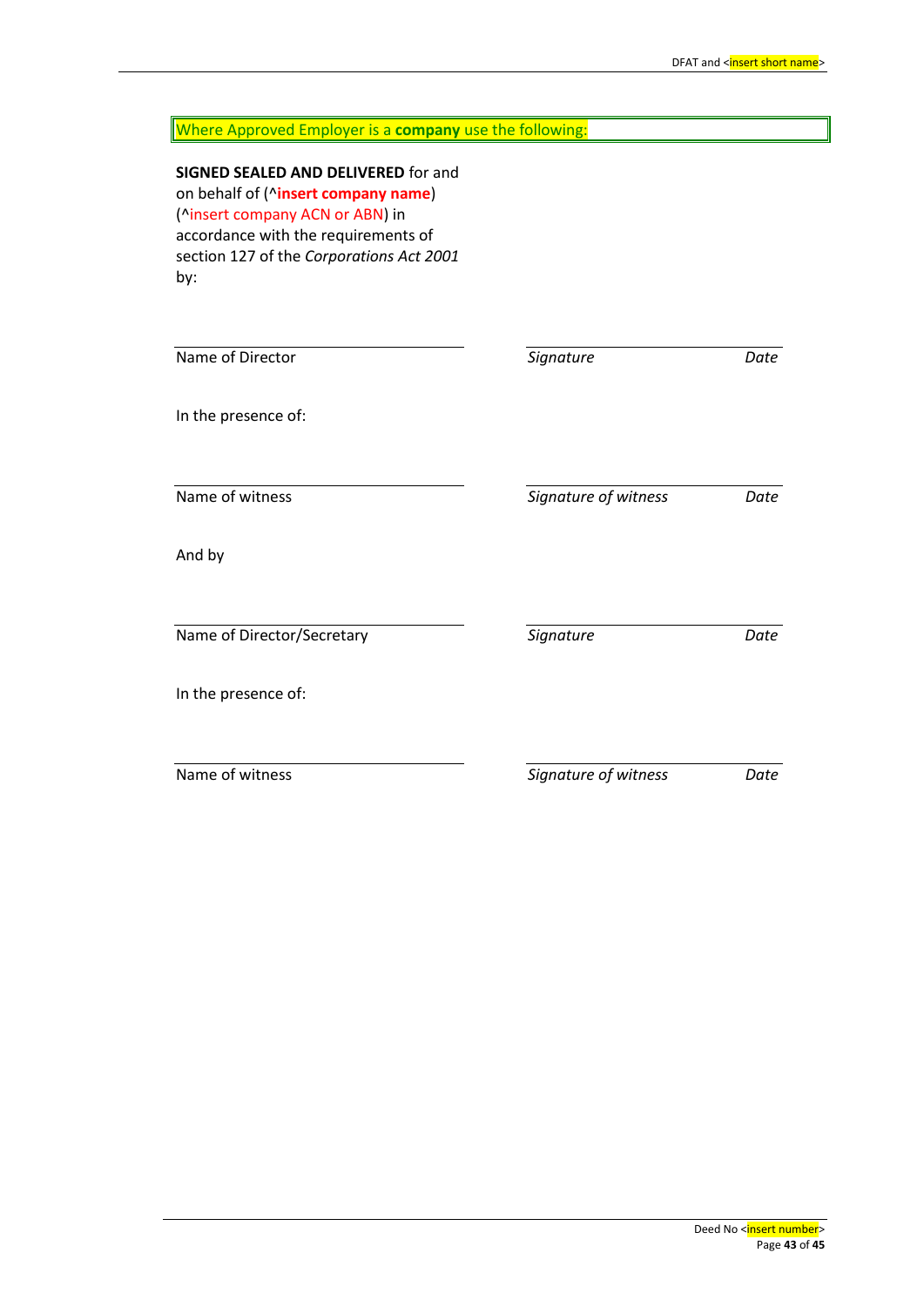| Where Approved Employer is a partnership use the following:                                                             |                      |      |  |
|-------------------------------------------------------------------------------------------------------------------------|----------------------|------|--|
| <b>SIGNED SEALED AND DELIVERED by:</b>                                                                                  |                      |      |  |
| Name of partner                                                                                                         | Signature            | Date |  |
| Name of partner                                                                                                         | Signature            | Date |  |
| who by signing warrants that they have<br>authority to bind (^insert name of any<br>other co-partner(s) of partnership) |                      |      |  |
| In the presence of:                                                                                                     |                      |      |  |
| Name of witness                                                                                                         | Signature of witness | Date |  |
| Where Approved Employer is an incorporated association use the following:                                               |                      |      |  |
| <b>SIGNED SEALED AND DELIVERED for and</b><br>on behalf of (^insert Association name)<br>(^insert ABN) by:              |                      |      |  |
| Name of Committee member                                                                                                | Signature            | Date |  |
| In the presence of:                                                                                                     |                      |      |  |
| Name of witness                                                                                                         | Signature of witness | Date |  |